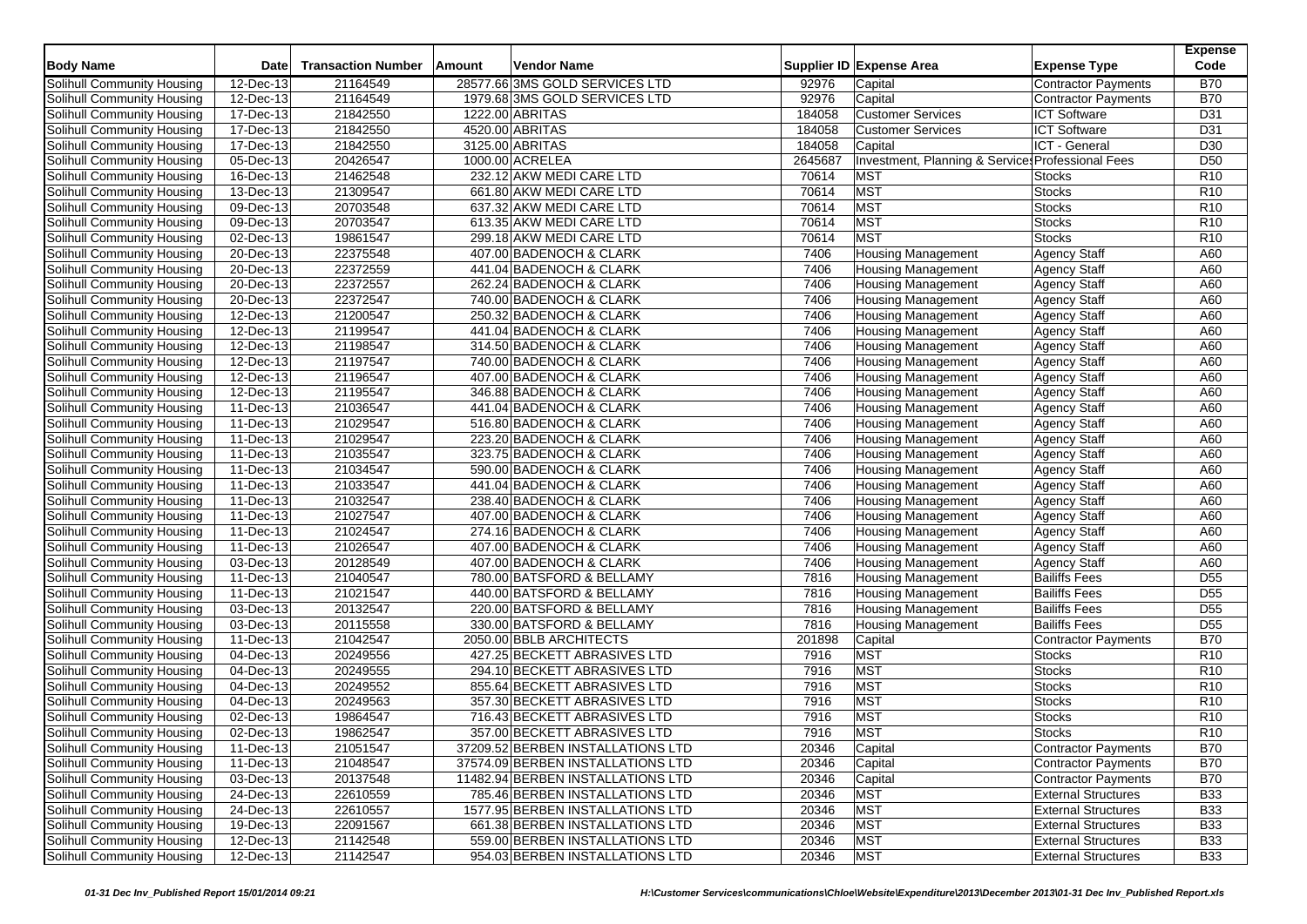| <b>Body Name</b>                                         | Date                    | <b>Transaction Number</b> | Amount | <b>Vendor Name</b>                         |         | Supplier ID Expense Area   | <b>Expense Type</b>        | <b>Expense</b><br>Code |
|----------------------------------------------------------|-------------------------|---------------------------|--------|--------------------------------------------|---------|----------------------------|----------------------------|------------------------|
| Solihull Community Housing                               | 24-Dec-13               | 22610558                  |        | 644.25 BERBEN INSTALLATIONS LTD            | 20346   | <b>MST</b>                 | Voids                      | <b>B38</b>             |
| Solihull Community Housing                               | 24-Dec-13               | 22610556                  |        | 623.43 BERBEN INSTALLATIONS LTD            | 20346   | <b>MST</b>                 | Voids                      | <b>B38</b>             |
| Solihull Community Housing                               | 20-Dec-13               | 22292551                  |        | 559.00 BERBEN INSTALLATIONS LTD            | 20346   | <b>MST</b>                 | Voids                      | <b>B</b> 38            |
| Solihull Community Housing                               | 20-Dec-13               | 22292550                  |        | 749.38 BERBEN INSTALLATIONS LTD            | 20346   | <b>MST</b>                 | <b>Internal Works</b>      | <b>B31</b>             |
| Solihull Community Housing                               | 18-Dec-13               | 21970548                  |        | 1362.68 BERBEN INSTALLATIONS LTD           | 20346   | Capital                    | Contractor Payments        | <b>B70</b>             |
| Solihull Community Housing                               | 23-Dec-13               | 22608550                  |        | 394.74 BERBEN INSTALLATIONS LTD            | 20346   | Capital                    | <b>Contractor Payments</b> | <b>B70</b>             |
| Solihull Community Housing                               | 23-Dec-13               | 22608550                  |        | 1644.00 BERBEN INSTALLATIONS LTD           | 20346   | Capital                    | Contractor Payments        | <b>B70</b>             |
| Solihull Community Housing                               | 20-Dec-13               | 22292549                  |        | 529.75 BERBEN INSTALLATIONS LTD            | 20346   | <b>MST</b>                 | <b>Internal Works</b>      | <b>B31</b>             |
| Solihull Community Housing                               | 23-Dec-13               | 22608547                  |        | 15887.88 BERBEN INSTALLATIONS LTD          | 20346   | Capital                    | Contractor Payments        | <b>B70</b>             |
| Solihull Community Housing                               | 17-Dec-13               | 21839555                  |        | 10317.52 BERBEN INSTALLATIONS LTD          | 20346   | Capital                    | <b>Contractor Payments</b> | <b>B70</b>             |
| Solihull Community Housing                               | 20-Dec-13               | 22382548                  |        | 1112.15 BERBEN INSTALLATIONS LTD           | 20346   | Capital                    | Contractor Payments        | <b>B70</b>             |
| Solihull Community Housing                               | 12-Dec-13               | 21202547                  |        | 2909.89 BERBEN INSTALLATIONS LTD           | 20346   | Capital                    | <b>Contractor Payments</b> | <b>B70</b>             |
| Solihull Community Housing                               | 03-Dec-13               | 20135548                  |        | 2279.66 BERBEN INSTALLATIONS LTD           | 20346   | Capital                    | <b>Contractor Payments</b> | <b>B70</b>             |
| Solihull Community Housing                               | 13-Dec-13               | 21378547                  |        | 266.01 BRIGGS EQUIPMENT UK LIMITED         | 147768  | <b>MST</b>                 | Tools                      | D <sub>16</sub>        |
| Solihull Community Housing                               | $06 - Dec-13$           | 20444547                  |        | 13732.91 BRITISH GAS BUSINESS              | 11498   | <b>Housing Management</b>  | Gas                        | <b>B10</b>             |
| Solihull Community Housing                               | 06-Dec-13               | 20445547                  |        | 532.04 BRITISH GAS BUSINESS                | 11498   | <b>Housing Management</b>  | Gas                        | <b>B10</b>             |
| Solihull Community Housing                               | 19-Dec-13               | 22130547                  |        | 301.86 BRITISH GAS TRADING LTD             | 9637    | <b>Housing Management</b>  | Electricity                | <b>B11</b>             |
| Solihull Community Housing                               | 04-Dec-13               | 20202563                  |        | 251.37 BRITISH GAS TRADING LTD             | 9637    | <b>Housing Management</b>  | Gas                        | <b>B10</b>             |
| Solihull Community Housing                               | 04-Dec-13               | 20202549                  |        | 267.91 BRITISH GAS TRADING LTD             | 9637    | <b>Housing Management</b>  | Gas                        | <b>B10</b>             |
| Solihull Community Housing                               | 23-Dec-13               | 22592549                  |        | 780.00 BRITISH RED CROSS SOCIETY           | 9643    | <b>Customer Services</b>   | Training                   | A80                    |
| Solihull Community Housing                               | $17 - Dec-13$           | 21847549                  |        | 260.00 BRITISH RED CROSS SOCIETY           | 9643    | <b>Customer Services</b>   | Training                   | A80                    |
| Solihull Community Housing                               | 17-Dec-13               | 21846549                  |        | 260.00 BRITISH RED CROSS SOCIETY           | 9643    | <b>Customer Services</b>   | Training                   | A80                    |
| Solihull Community Housing                               | $\overline{23}$ -Dec-13 | 22608552                  |        | 1064.50 BROPHY RIAZ AND PARTNERS CHARTERED | 167258  | Capital                    | <b>Contractor Payments</b> | <b>B70</b>             |
| Solihull Community Housing                               | 23-Dec-13               | 22608551                  |        | 817.99 BROPHY RIAZ AND PARTNERS CHARTERED  | 167258  | Capital                    | <b>Contractor Payments</b> | <b>B70</b>             |
| Solihull Community Housing                               | 23-Dec-13               | 22608551                  |        | 657.01 BROPHY RIAZ AND PARTNERS CHARTERED  | 167258  | Capital                    | <b>Contractor Payments</b> | <b>B70</b>             |
| Solihull Community Housing                               | $\overline{20}$ -Dec-13 | 22362548                  |        | 325.68 BUILDBASE                           | 56468   | <b>MST</b>                 | Stocks                     | R <sub>10</sub>        |
| Solihull Community Housing                               | 20-Dec-13               | 22359547                  |        | 1153.82 BUILDBASE                          | 56468   | <b>MST</b>                 | <b>Stocks</b>              | R10                    |
| Solihull Community Housing                               | 09-Dec-13               | 20703564                  |        | 213.32 BUILDBASE                           | 56468   | <b>MST</b>                 | <b>Stocks</b>              | R <sub>10</sub>        |
|                                                          | 09-Dec-13               | 20703563                  |        | 517.34 BUILDBASE                           | 56468   | <b>MST</b>                 | <b>Stocks</b>              | R <sub>10</sub>        |
| Solihull Community Housing<br>Solihull Community Housing |                         | 20703562                  |        | 578.64 BUILDBASE                           | 56468   | <b>MST</b>                 |                            | R <sub>10</sub>        |
|                                                          | 09-Dec-13               |                           |        |                                            |         |                            | <b>Stocks</b>              |                        |
| Solihull Community Housing                               | 02-Dec-13               | 19875547                  |        | 308.90 BUILDBASE                           | 56468   | <b>MST</b>                 | <b>Stocks</b>              | R <sub>10</sub>        |
| Solihull Community Housing                               | 02-Dec-13               | 19870547                  |        | 410.86 BUILDBASE                           | 56468   | <b>MST</b>                 | <b>Stocks</b>              | R <sub>10</sub>        |
| Solihull Community Housing                               | 06-Dec-13               | 20451553                  |        | 684.42 BURROWS HOME COMFORTS LTD           | 273054  | <b>MST</b>                 | <b>External Structures</b> | <b>B33</b>             |
| Solihull Community Housing                               | 19-Dec-13               | 22091550                  |        | 746.83 C & C FLOORING                      | 164498  | Capital                    | <b>Contractor Payments</b> | <b>B70</b>             |
| Solihull Community Housing                               | 16-Dec-13               | 21483550                  |        | 256.42 C & C FLOORING                      | 164498  | <b>MST</b>                 | <b>Internal Works</b>      | <b>B31</b>             |
| <b>Solihull Community Housing</b>                        | 02-Dec-13               | 19739547                  |        | 226.88 C & C FLOORING                      | 164498  | <b>MST</b>                 | <b>Internal Works</b>      | <b>B31</b>             |
| Solihull Community Housing                               | 17-Dec-13               | 21679547                  |        | 4113.26 C & C FLOORING                     | 164498  | <b>MST</b>                 | Voids                      | <b>B38</b>             |
| Solihull Community Housing                               | 17-Dec-13               | 21679548                  |        | 349.58 C & C FLOORING                      | 164498  | <b>MST</b>                 | Internal Works             | <b>B31</b>             |
| Solihull Community Housing                               | 24-Dec-13               | 22610551                  |        | 316.81 C & C FLOORING                      | 164498  | <b>MST</b>                 | <b>Internal Works</b>      | <b>B31</b>             |
| Solihull Community Housing                               | 23-Dec-13               | 22544547                  |        | 256.42 C & C FLOORING                      | 164498  | <b>MST</b>                 | <b>Internal Works</b>      | <b>B31</b>             |
| Solihull Community Housing                               | 20-Dec-13               | 22292548                  |        | 299.15 C & C FLOORING                      | 164498  | <b>MST</b>                 | Internal Works             | <b>B31</b>             |
| Solihull Community Housing                               | 20-Dec-13               | 22292547                  |        | 277.78 C & C FLOORING                      | 164498  | <b>MST</b>                 | <b>Internal Works</b>      | <b>B31</b>             |
| Solihull Community Housing                               | $19$ -Dec-13            | 22091548                  |        | 256.42 C & C FLOORING                      | 164498  | <b>MST</b>                 | <b>Internal Works</b>      | <b>B31</b>             |
| Solihull Community Housing                               | 05-Dec-13               | 20260547                  |        | 448.73 C & C FLOORING                      | 164498  | <b>MST</b>                 | <b>Internal Works</b>      | <b>B31</b>             |
| Solihull Community Housing                               | 30-Dec-13               | 22657547                  |        | 15000.00 REDACTED PERSONAL DATA            | 4152686 | Capital                    | Contractor Payments        | <b>B70</b>             |
| Solihull Community Housing                               | 23-Dec-13               | 22608553                  |        | 4000.00 C R MACDONALD                      | 118959  | Capital                    | <b>Contractor Payments</b> | <b>B70</b>             |
| Solihull Community Housing                               | 06-Dec-13               | 20446548                  |        | 1497.00 CAPITA SYMONDS LTD                 | 218112  | <b>Balance Sheet</b>       | New Build                  | S20                    |
| Solihull Community Housing                               | 11-Dec-13               | 21053547                  |        | 1350.00 CAPITA SYMONDS LTD                 | 218112  | Capital                    | <b>Contractor Payments</b> | <b>B70</b>             |
| Solihull Community Housing                               | 06-Dec-13               | 20446547                  |        | 855.56 CAPITA SYMONDS LTD                  | 218112  | Capital                    | <b>Contractor Payments</b> | <b>B70</b>             |
| Solihull Community Housing                               | 20-Dec-13               | 22362547                  |        | 270.00 CAPITAL FURNISHINGS                 | 2071841 | Housing Management         | Furniture                  | D11                    |
| Solihull Community Housing                               | 20-Dec-13               | 22363549                  |        | 320.00 CAPITAL FURNISHINGS                 |         | 2071841 Housing Management | Furniture                  | D11                    |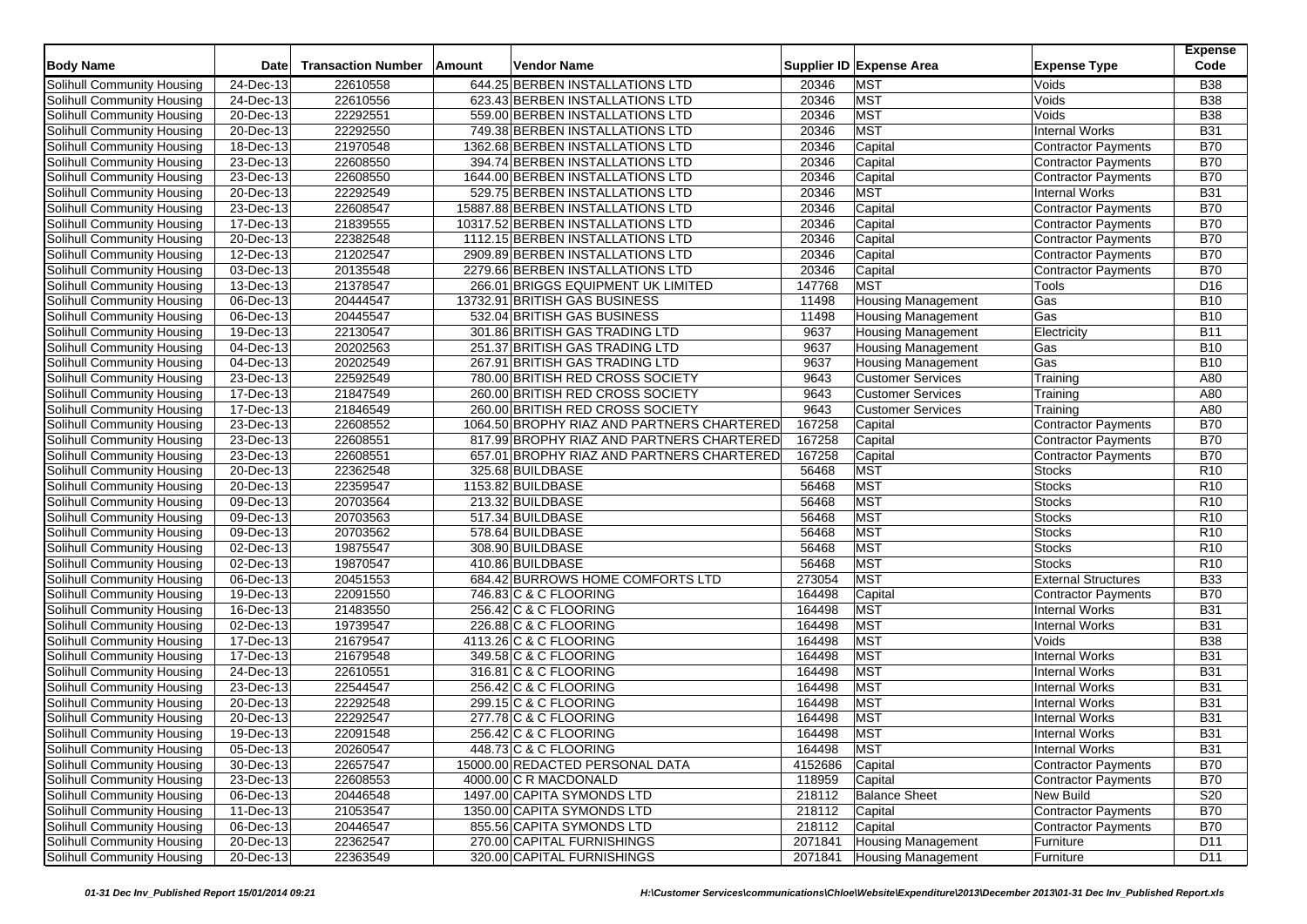| <b>Body Name</b>                  | <b>Date</b>             | <b>Transaction Number</b> | Amount | <b>Vendor Name</b>                          |                 | Supplier ID Expense Area                               | <b>Expense Type</b>              | <b>Expense</b><br>Code |
|-----------------------------------|-------------------------|---------------------------|--------|---------------------------------------------|-----------------|--------------------------------------------------------|----------------------------------|------------------------|
| Solihull Community Housing        | 20-Dec-13               | 22355547                  |        | 310.00 CAPITAL FURNISHINGS                  | 2071841         | <b>Housing Management</b>                              | Furniture                        | D11                    |
| Solihull Community Housing        | 20-Dec-13               | 22354547                  |        | 390.00 CAPITAL FURNISHINGS                  | 2071841         | <b>Housing Management</b>                              | Furniture                        | D11                    |
| Solihull Community Housing        | 18-Dec-13               | 21970556                  |        | 1168.92 CARETECH (UK) LTD                   | 1610610         | Investment, Planning & Services Adaptations            |                                  | <b>B83</b>             |
| Solihull Community Housing        | 18-Dec-13               | 21970554                  |        | 1395.88 CARETECH (UK) LTD                   | 1610610         | Investment, Planning & Service: Adaptations            |                                  | <b>B83</b>             |
| Solihull Community Housing        | 18-Dec-13               | 21970552                  |        | 284.00 CARETECH (UK) LTD                    | 1610610         | Investment, Planning & Service: Adaptations            |                                  | <b>B83</b>             |
| Solihull Community Housing        | $18 - Dec-13$           | 21970551                  |        | 246.11 CARETECH (UK) LTD                    | 1610610         | Investment, Planning & Service: Adaptations            |                                  | <b>B83</b>             |
| Solihull Community Housing        | 11-Dec-13               | 21075547                  |        | 980.00 CEL ELECTRICAL                       | 138018          | Investment, Planning & Services Utility Related Works  |                                  | <b>B34</b>             |
| Solihull Community Housing        | 11-Dec-13               | 21074547                  |        | 980.00 CEL ELECTRICAL                       | 138018          | Investment, Planning & Services Utility Related Works  |                                  | <b>B34</b>             |
| Solihull Community Housing        | 11-Dec-13               | 21072547                  |        | 735.00 CEL ELECTRICAL                       | 138018          | Investment, Planning & Services Utility Related Works  |                                  | <b>B34</b>             |
| Solihull Community Housing        | 11-Dec-13               | 21071547                  |        | 245.00 CEL ELECTRICAL                       | 138018          | Investment, Planning & Services Utility Related Works  |                                  | <b>B34</b>             |
| Solihull Community Housing        | 11-Dec-13               | 21070547                  |        | 855.00 CEL ELECTRICAL                       | 138018          | Investment, Planning & Services Utility Related Works  |                                  | <b>B34</b>             |
| Solihull Community Housing        | 11-Dec-13               | 21067547                  |        | 570.00 CEL ELECTRICAL                       | 138018          | Investment, Planning & Services Utility Related Works  |                                  | <b>B34</b>             |
| Solihull Community Housing        | 11-Dec-13               | 21065547                  |        | 980.00 CEL ELECTRICAL                       | 138018          | Investment, Planning & Services Utility Related Works  |                                  | <b>B34</b>             |
| Solihull Community Housing        | 11-Dec-13               | 21060547                  |        | 550.00 CEL ELECTRICAL                       | 138018          | Investment, Planning & Services Utility Related Works  |                                  | <b>B34</b>             |
| Solihull Community Housing        | 11-Dec-13               | 21058547                  |        | 472.00 CEL ELECTRICAL                       | 138018          | Investment, Planning & Services Utility Related Works  |                                  | <b>B34</b>             |
| Solihull Community Housing        | 11-Dec-13               | 21053549                  |        | 570.00 CEL ELECTRICAL                       | 138018          | Investment, Planning & Services Utility Related Works  |                                  | <b>B34</b>             |
| Solihull Community Housing        | 06-Dec-13               | 20446554                  |        | 17708.00 CENTRAL (HIGH RISE) LTD            | 56904           | Capital                                                | <b>Contractor Payments</b>       | <b>B70</b>             |
| Solihull Community Housing        | 06-Dec-13               | 20446553                  |        | 5387.45 CENTRAL (HIGH RISE) LTD             | 56904           | Capital                                                | <b>Contractor Payments</b>       | <b>B70</b>             |
| Solihull Community Housing        | 06-Dec-13               | 20446552                  |        | 1917.10 CENTRAL (HIGH RISE) LTD             | 56904           | Capital                                                | <b>Contractor Payments</b>       | <b>B70</b>             |
| Solihull Community Housing        | 06-Dec-13               | 20446551                  |        | 571.90 CENTRAL (HIGH RISE) LTD              | 56904           | Capital                                                | Contractor Payments              | <b>B70</b>             |
| Solihull Community Housing        | 06-Dec-13               | 20446549                  |        | 911.05 CENTRAL (HIGH RISE) LTD              | 56904           | Capital                                                | <b>Contractor Payments</b>       | <b>B70</b>             |
| Solihull Community Housing        | 06-Dec-13               | 20446550                  |        | 5700.00 CENTRAL (HIGH RISE) LTD             | 56904           | Capital                                                | Contractor Payments              | <b>B70</b>             |
| Solihull Community Housing        | 19-Dec-13               | 22126992                  |        | 296.00 CHARTERED INSTITUTE OF HOUSING       | 9889            | <b>Customer Services</b>                               | <b>Professional Subscription</b> | A94                    |
| Solihull Community Housing        | 19-Dec-13               | 22091564                  |        | 450.57 CHUBB FIRE LTD                       | 11217           | Investment, Planning & Services Other Building costs   |                                  | <b>B39</b>             |
| Solihull Community Housing        | 19-Dec-13               | 22091562                  |        | 384.82 CHUBB FIRE LTD                       | 11217           | Investment, Planning & Services Other Building costs   |                                  | <b>B39</b>             |
| Solihull Community Housing        | 19-Dec-13               | 22091560                  |        | 577.23 CHUBB FIRE LTD                       | 11217           | Investment, Planning & Services Other Building costs   |                                  | <b>B39</b>             |
| Solihull Community Housing        | $\overline{19}$ -Dec-13 | 22091559                  |        | 450.57 CHUBB FIRE LTD                       | 11217           | Investment, Planning & Service: Other Building costs   |                                  | <b>B39</b>             |
| Solihull Community Housing        | 19-Dec-13               | 22091558                  |        | 450.57 CHUBB FIRE LTD                       | 11217           | Investment, Planning & Services Other Building costs   |                                  | <b>B39</b>             |
| Solihull Community Housing        | 19-Dec-13               | 22091556                  |        | 450.57 CHUBB FIRE LTD                       | 11217           | Investment, Planning & Services Other Building costs   |                                  | <b>B39</b>             |
| Solihull Community Housing        | 19-Dec-13               | 22091553                  |        | 450.56 CHUBB FIRE LTD                       | 11217           | Investment, Planning & Service Other Building costs    |                                  | <b>B39</b>             |
| Solihull Community Housing        | 19-Dec-13               | 22091557                  |        | 450.57 CHUBB FIRE LTD                       | 11217           | Investment, Planning & Services Other Building costs   |                                  | <b>B39</b>             |
| Solihull Community Housing        | 11-Dec-13               | 21077547                  |        | 10921.77 CHUBB FIRE LTD                     | 11217           | Investment, Planning & Services Other Building costs   |                                  | <b>B39</b>             |
| Solihull Community Housing        | $18 - Dec - 13$         | 21969548                  |        | 984.43 CHUBB FIRE LTD                       | 11217           | <b>Housing Management</b>                              | <b>Internal Works</b>            | <b>B31</b>             |
| Solihull Community Housing        | 12-Dec-13               | 21287548                  |        | 663.64 COLLECTIVE ENTERPRISE LTD            | 200600          | Finance                                                | Stationery                       | D <sub>25</sub>        |
| Solihull Community Housing        | 12-Dec-13               | 21287548                  |        | 47.28 COLLECTIVE ENTERPRISE LTD             | 200600          | Finance                                                | Devolved Charges: Othe           | H <sub>20</sub>        |
| Solihull Community Housing        | 12-Dec-13               | 21287548                  |        | 89.60 COLLECTIVE ENTERPRISE LTD             | 200600          | Finance                                                | Printing                         | D80                    |
| Solihull Community Housing        | 12-Dec-13               | 21287548                  |        | 3883.86 COLLECTIVE ENTERPRISE LTD           | 200600          | Finance                                                | <b>ICT</b> Consumables           | D33                    |
| Solihull Community Housing        | 12-Dec-13               | 21287548                  |        | 143.00 COLLECTIVE ENTERPRISE LTD            | 200600          | <b>MST</b>                                             | Tools                            | D <sub>16</sub>        |
| Solihull Community Housing        | $\overline{12}$ -Dec-13 | 21287548                  |        | 1085.60 COLLECTIVE ENTERPRISE LTD           | 200600          | <b>Customer Services</b>                               | Printing                         | D80                    |
| Solihull Community Housing        | 20-Dec-13               | 22384549                  |        | 2676.00 COMCEN COMPUTER SUPPLIES LTD        | 121786          | Capital                                                | ICT - General                    | D30                    |
| Solihull Community Housing        | 06-Dec-13               | 20447547                  |        | 2000.00 DATADAY SOLUTION PARTNERS 1996      | 61373           | <b>MST</b>                                             | <b>ICT Software</b>              | D31                    |
| Solihull Community Housing        | 03-Dec-13               | 20095547                  |        | 5860.00 DEBORAH GOOD ASSOCIATES             | 4610686         | <b>Customer Services</b>                               | <b>Grants and Subscriptions</b>  | D92                    |
| Solihull Community Housing        | 18-Dec-13               | 21973547                  |        | 481.00 DECISION RECRUITMENT LTD             | 2370689         | Capital                                                | Contractor Payments              | <b>B70</b>             |
| Solihull Community Housing        | 18-Dec-13               | 21970557                  |        | 462.50 DECISION RECRUITMENT LTD             | 2370689 Capital |                                                        | <b>Contractor Payments</b>       | <b>B70</b>             |
| Solihull Community Housing        | 12-Dec-13               | 21204548                  |        | 462.50 DECISION RECRUITMENT LTD             | 2370689         | Capital                                                | Contractor Payments              | <b>B70</b>             |
| Solihull Community Housing        | 12-Dec-13               | 21204547                  |        | 481.00 DECISION RECRUITMENT LTD             | 2370689         | Capital                                                | <b>Contractor Payments</b>       | <b>B70</b>             |
| Solihull Community Housing        | 06-Dec-13               | 20447549                  |        | 481.00 DECISION RECRUITMENT LTD             | 2370689         | Capital                                                | Contractor Payments              | <b>B70</b>             |
| Solihull Community Housing        | 06-Dec-13               | 20447548                  |        | 462.50 DECISION RECRUITMENT LTD             | 2370689         | Capital                                                | Contractor Payments              | <b>B70</b>             |
| Solihull Community Housing        | 03-Dec-13               | 20150547                  |        | 383.50 DECISION RECRUITMENT LTD             | 2370689         | Capital                                                | Contractor Payments              | <b>B70</b>             |
| <b>Solihull Community Housing</b> | 03-Dec-13               | 20149548                  |        | 462.50 DECISION RECRUITMENT LTD             | 2370689         | Capital                                                | Contractor Payments              | <b>B70</b>             |
| Solihull Community Housing        | 17-Dec-13               | 21847551                  |        | 512.50 DEFENCE SECURITY (INSTALLATIONS) LTD | 188522          | Investment, Planning & Service: General Building Costs |                                  | <b>B30</b>             |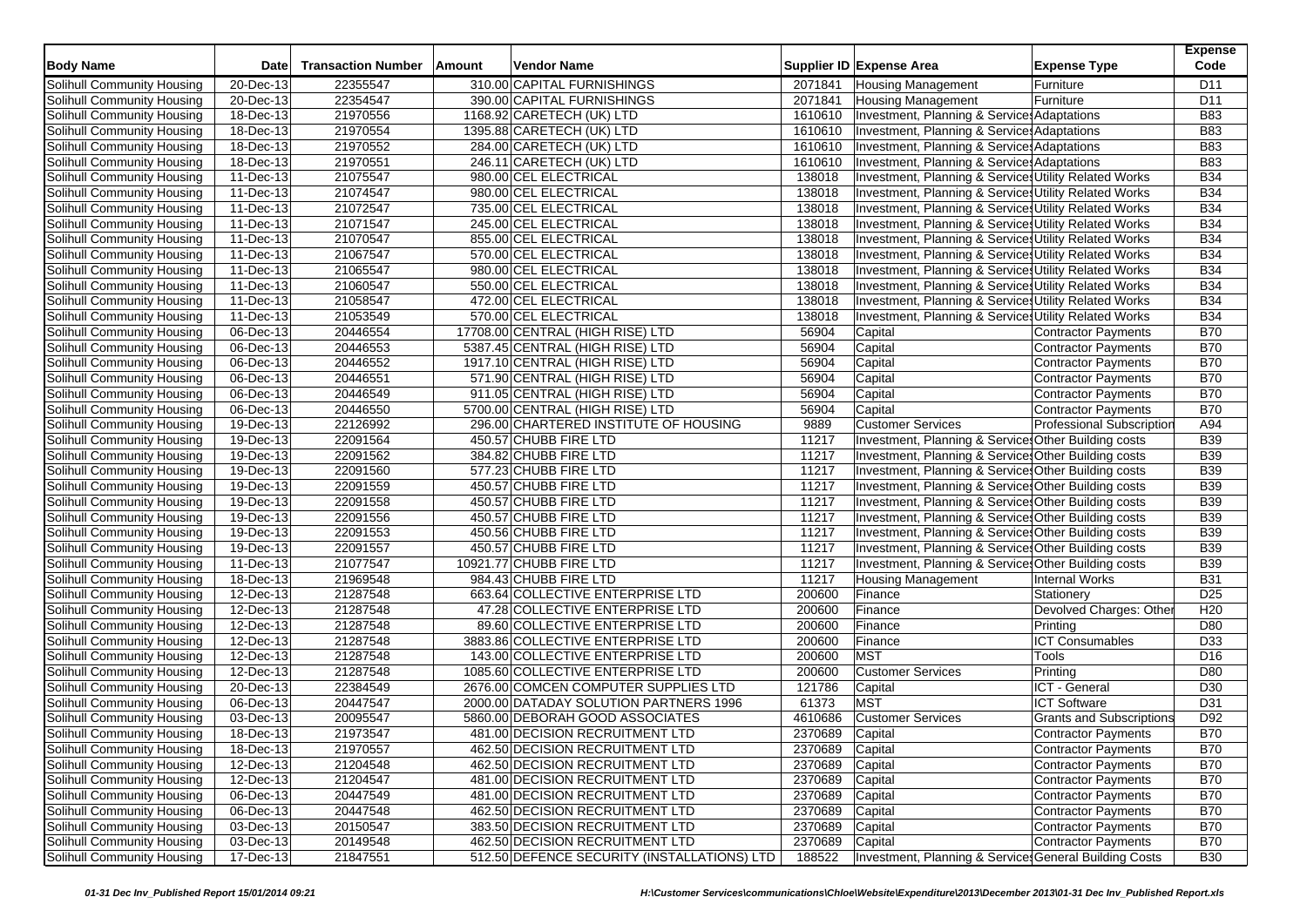| <b>Body Name</b>           | <b>Date</b>                   | <b>Transaction Number</b> | Amount | Vendor Name                              |         | Supplier ID Expense Area  | <b>Expense Type</b>        | <b>Expense</b><br>Code |
|----------------------------|-------------------------------|---------------------------|--------|------------------------------------------|---------|---------------------------|----------------------------|------------------------|
| Solihull Community Housing | 03-Dec-13                     | 20150549                  |        | 1300.00 DENVIC LIMITED                   | 130800  | Capital                   | Contractor Payments        | <b>B70</b>             |
| Solihull Community Housing | 06-Dec-13                     | 20447550                  |        | 1869.85 DLA PIPER UK LLP                 | 147168  | <b>Customer Services</b>  | <b>Professional Fees</b>   | D <sub>50</sub>        |
| Solihull Community Housing | 03-Dec-13                     | 20152551                  |        | 331.00 DMW ENVIRONMENTAL                 | 281856  | Capital                   | <b>Contractor Payments</b> | <b>B70</b>             |
| Solihull Community Housing | 03-Dec-13                     | 20151547                  |        | 225.00 DMW ENVIRONMENTAL                 | 281856  | Capital                   | Contractor Payments        | <b>B70</b>             |
| Solihull Community Housing | 03-Dec-13                     | 20152551                  |        | 85.00 DMW ENVIRONMENTAL                  | 281856  | Capital                   | <b>Contractor Payments</b> | <b>B70</b>             |
| Solihull Community Housing | 23-Dec-13                     | 22608562                  |        | 475.00 DMW ENVIRONMENTAL                 | 281856  | <b>MST</b>                | <b>Internal Works</b>      | <b>B31</b>             |
| Solihull Community Housing | 23-Dec-13                     | 22608555                  |        | 255.00 DMW ENVIRONMENTAL                 | 281856  | <b>MST</b>                | <b>Internal Works</b>      | <b>B31</b>             |
| Solihull Community Housing | 23-Dec-13                     | 22608554                  |        | 95.00 DMW ENVIRONMENTAL                  | 281856  | <b>MST</b>                | <b>Internal Works</b>      | <b>B31</b>             |
| Solihull Community Housing | 03-Dec-13                     | 20153547                  |        | 295.00 DMW ENVIRONMENTAL                 | 281856  | MST                       | <b>Internal Works</b>      | <b>B31</b>             |
| Solihull Community Housing | $\overline{03}$ -Dec-13       | 20152549                  |        | 737.00 DMW ENVIRONMENTAL                 | 281856  | <b>MST</b>                | <b>Internal Works</b>      | <b>B31</b>             |
| Solihull Community Housing | 03-Dec-13                     | 20151547                  |        | 180.00 DMW ENVIRONMENTAL                 | 281856  | <b>MST</b>                | Internal Works             | <b>B31</b>             |
| Solihull Community Housing | 23-Dec-13                     | 22608563                  |        | 335.00 DMW ENVIRONMENTAL                 | 281856  | MST                       | <b>Internal Works</b>      | <b>B31</b>             |
| Solihull Community Housing | 23-Dec-13                     | 22608562                  |        | 2220.00 DMW ENVIRONMENTAL                | 281856  | <b>MST</b>                | <b>Internal Works</b>      | <b>B31</b>             |
| Solihull Community Housing | 23-Dec-13                     | 22608557                  |        | 1530.00 DMW ENVIRONMENTAL                | 281856  | <b>MST</b>                | <b>Internal Works</b>      | <b>B31</b>             |
| Solihull Community Housing | 23-Dec-13                     | 22608556                  |        | 1190.00 DMW ENVIRONMENTAL                | 281856  | <b>MST</b>                | <b>Internal Works</b>      | <b>B31</b>             |
| Solihull Community Housing | 23-Dec-13                     | 22608555                  |        | 2210.00 DMW ENVIRONMENTAL                | 281856  | <b>MST</b>                | <b>Internal Works</b>      | <b>B31</b>             |
| Solihull Community Housing | $23$ -Dec-13                  | 22608554                  |        | 1235.00 DMW ENVIRONMENTAL                | 281856  | <b>MST</b>                | <b>Internal Works</b>      | <b>B31</b>             |
| Solihull Community Housing | 03-Dec-13                     | 20153549                  |        | 999.00 DMW ENVIRONMENTAL                 | 281856  | MST                       | <b>Internal Works</b>      | <b>B31</b>             |
| Solihull Community Housing | 03-Dec-13                     | 20153547                  |        | 6776.00 DMW ENVIRONMENTAL                | 281856  | <b>MST</b>                | <b>Internal Works</b>      | <b>B31</b>             |
| Solihull Community Housing | 03-Dec-13                     | 20152549                  |        | 3181.00 DMW ENVIRONMENTAL                | 281856  | <b>MST</b>                | <b>Internal Works</b>      | <b>B31</b>             |
| Solihull Community Housing | 03-Dec-13                     | 20151547                  |        | 924.00 DMW ENVIRONMENTAL                 | 281856  | <b>MST</b>                | <b>Internal Works</b>      | <b>B31</b>             |
| Solihull Community Housing | 03-Dec-13                     | 20152551                  |        | 113.00 DMW ENVIRONMENTAL                 | 281856  | Capital                   | <b>Contractor Payments</b> | <b>B70</b>             |
| Solihull Community Housing | 23-Dec-13                     | 22608559                  |        | 135.00 DMW ENVIRONMENTAL                 | 281856  | Capital                   | <b>Contractor Payments</b> | <b>B70</b>             |
| Solihull Community Housing | 23-Dec-13                     | 22608559                  |        | 135.00 DMW ENVIRONMENTAL                 | 281856  | Capital                   | Contractor Payments        | <b>B70</b>             |
| Solihull Community Housing | 03-Dec-13                     | 20152551                  |        | 45.00 DMW ENVIRONMENTAL                  | 281856  | Capital                   | <b>Contractor Payments</b> | <b>B70</b>             |
| Solihull Community Housing | 23-Dec-13                     | 22608559                  |        | 225.00 DMW ENVIRONMENTAL                 | 281856  | Capital                   | <b>Contractor Payments</b> | <b>B70</b>             |
| Solihull Community Housing | $\overline{13}$ -Dec-13       | 21315547                  |        | 314.50 DOORFIT PRODUCTS LTD              | 5228    | <b>MST</b>                | Stocks                     | R <sub>10</sub>        |
| Solihull Community Housing | 09-Dec-13                     | 20703566                  |        | 877.50 DOORFIT PRODUCTS LTD              | 5228    | <b>MST</b>                | <b>Stocks</b>              | R <sub>10</sub>        |
| Solihull Community Housing | 04-Dec-13                     | 20249569                  |        | 725.30 DOORFIT PRODUCTS LTD              | 5228    | <b>MST</b>                | <b>Stocks</b>              | R <sub>10</sub>        |
| Solihull Community Housing | $\overline{02}$ -Dec-13       | 19877548                  |        | 1050.00 DOORFIT PRODUCTS LTD             | 5228    | MST                       | <b>Stocks</b>              | R <sub>10</sub>        |
| Solihull Community Housing | 03-Dec-13                     | 20095548                  |        | 590.28 DR GAIL YOUNG                     | 221701  | <b>Housing Management</b> | <b>Tenant Medicals</b>     | D63                    |
| Solihull Community Housing | 06-Dec-13                     | 20451569                  |        | 284.88 DRAINTECH SERVICES (MIDLANDS) LTD | 338596  | <b>MST</b>                | <b>External Structures</b> | <b>B33</b>             |
| Solihull Community Housing | $\overline{06\text{-}$ Dec-13 | 20451567                  |        | 266.00 DRAINTECH SERVICES (MIDLANDS) LTD | 338596  | MST                       | <b>Other Works</b>         | <b>B32</b>             |
| Solihull Community Housing | 06-Dec-13                     | 20451570                  |        | 280.00 DRAINTECH SERVICES (MIDLANDS) LTD | 338596  | <b>MST</b>                | <b>Other Works</b>         | <b>B32</b>             |
| Solihull Community Housing | 06-Dec-13                     | 20451568                  |        | 278.85 DRAINTECH SERVICES (MIDLANDS) LTD | 338596  | MST                       | <b>Other Works</b>         | <b>B32</b>             |
| Solihull Community Housing | 06-Dec-13                     | 20451559                  |        | 337.50 DRAINTECH SERVICES (MIDLANDS) LTD | 338596  | <b>MST</b>                | <b>Other Works</b>         | <b>B32</b>             |
| Solihull Community Housing | 12-Dec-13                     | 21289547                  |        | 1305.52 DULUX DECORATOR CENTRES          | 69460   | <b>MST</b>                | <b>Internal Works</b>      | <b>B31</b>             |
| Solihull Community Housing | 12-Dec-13                     | 21289549                  |        | 352.37 DULUX DECORATOR CENTRES           | 69460   | MST                       | <b>Internal Works</b>      | <b>B31</b>             |
| Solihull Community Housing | $\overline{12}$ -Dec-13       | 21288548                  |        | 4.00 DULUX DECORATOR CENTRES             | 69460   | Capital                   | <b>Contractor Payments</b> | <b>B70</b>             |
| Solihull Community Housing | 12-Dec-13                     | 21288548                  |        | 1721.81 DULUX DECORATOR CENTRES          | 69460   | Capital                   | <b>Contractor Payments</b> | <b>B70</b>             |
| Solihull Community Housing | 16-Dec-13                     | 21483617                  |        | 2307.66 ECLIPSE ACCESS SOLUTIONS LTD     | 141696  | Capital                   | <b>Contractor Payments</b> | <b>B70</b>             |
| Solihull Community Housing | 18-Dec-13                     | 22042573                  |        | 3348.67 ECLIPSE ACCESS SOLUTIONS LTD     | 141696  | Capital                   | Contractor Payments        | <b>B70</b>             |
| Solihull Community Housing | 16-Dec-13                     | 21483618                  |        | 2307.66 ECLIPSE ACCESS SOLUTIONS LTD     | 141696  | Capital                   | Contractor Payments        | <b>B70</b>             |
| Solihull Community Housing | 02-Dec-13                     | 19856548                  |        | 3042.02 ECLIPSE ACCESS SOLUTIONS LTD     | 141696  | Capital                   | Contractor Payments        | <b>B70</b>             |
| Solihull Community Housing | 02-Dec-13                     | 19856549                  |        | 718.20 ECLIPSE ACCESS SOLUTIONS LTD      | 141696  | Capital                   | Contractor Payments        | <b>B70</b>             |
| Solihull Community Housing | 12-Dec-13                     | 21205547                  |        | 1435.00 ECONERGY                         | 3403689 | <b>Housing Management</b> | Equipment Maintenance      | D <sub>17</sub>        |
| Solihull Community Housing | 06-Dec-13                     | 20447552                  |        | 1435.00 ECONERGY                         | 3403689 | <b>Housing Management</b> | Equipment Maintenance      | D17                    |
| Solihull Community Housing | 06-Dec-13                     | 20447551                  |        | 1435.00 ECONERGY                         | 3403689 | <b>Housing Management</b> | Equipment Maintenance      | D17                    |
| Solihull Community Housing | 12-Dec-13                     | 21205547                  |        | 572.00 ECONERGY                          | 3403689 | <b>Housing Management</b> | <b>Professional Fees</b>   | D <sub>50</sub>        |
| Solihull Community Housing | 06-Dec-13                     | 20447552                  |        | 572.00 ECONERGY                          | 3403689 | <b>Housing Management</b> | <b>Professional Fees</b>   | D <sub>50</sub>        |
| Solihull Community Housing | 06-Dec-13                     | 20447551                  |        | 572.00 ECONERGY                          | 3403689 | <b>Housing Management</b> | <b>Professional Fees</b>   | D <sub>50</sub>        |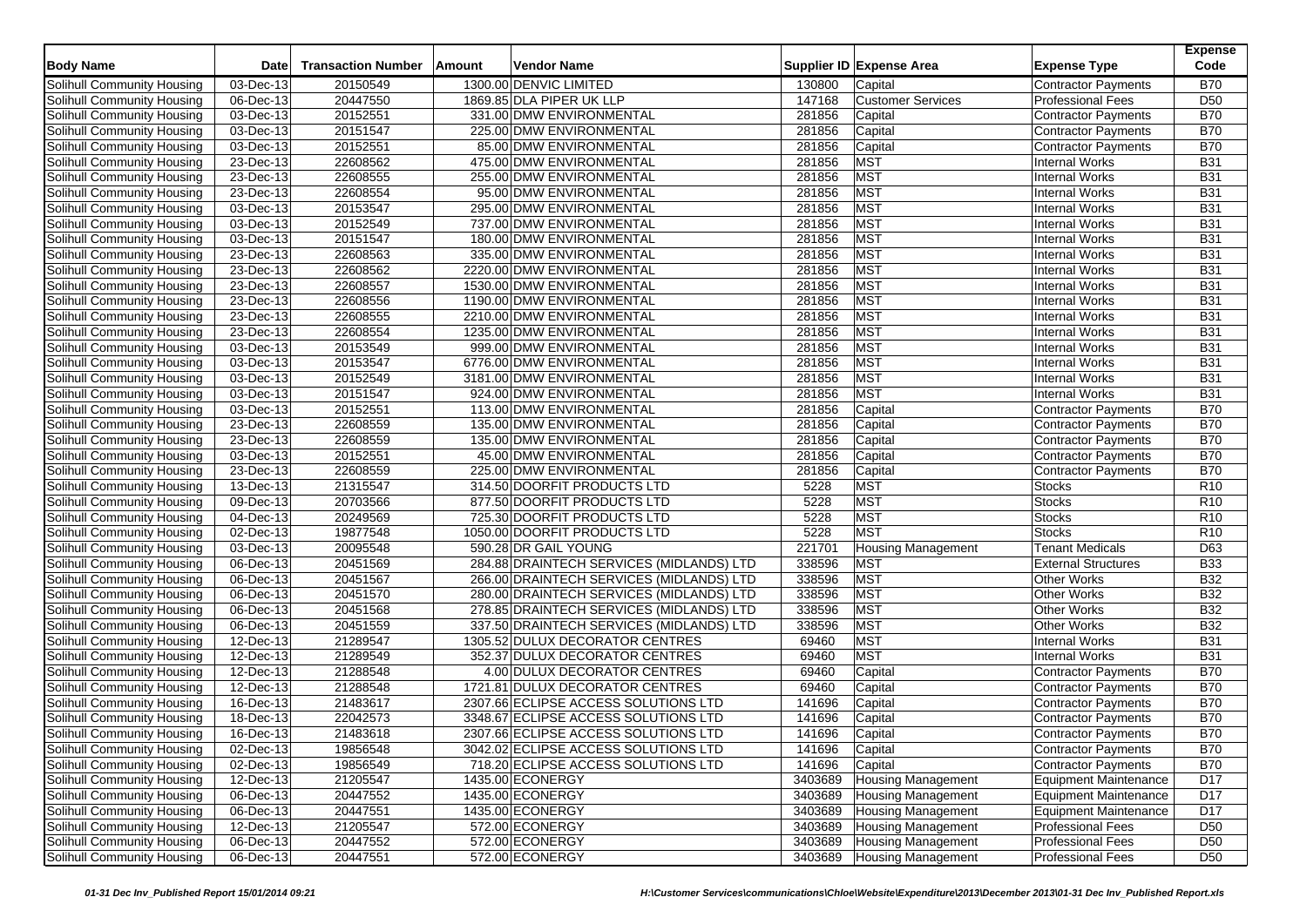| <b>Body Name</b>                  | Date                          | <b>Transaction Number</b> | Amount | <b>Vendor Name</b>                        |         | Supplier ID Expense Area                              | <b>Expense Type</b>        | <b>Expense</b><br>Code |
|-----------------------------------|-------------------------------|---------------------------|--------|-------------------------------------------|---------|-------------------------------------------------------|----------------------------|------------------------|
| Solihull Community Housing        | 06-Dec-13                     | 20447553                  |        | 2684.96 ECONERGY                          | 3403689 | <b>Housing Management</b>                             | <b>Materials</b>           | D <sub>13</sub>        |
| Solihull Community Housing        | 11-Dec-13                     | 21018594                  |        | 2.47 EDENRED                              | 276843  | <b>Customer Services</b>                              | Other Communication Co     | D49                    |
| Solihull Community Housing        | 11-Dec-13                     | 21018594                  |        | 618.00 EDENRED                            | 276843  | <b>Balance Sheet</b>                                  | <b>General Creditors</b>   | S <sub>01</sub>        |
| Solihull Community Housing        | $\overline{06}$ -Dec-13       | 20448547                  |        | 2051.14 EDF ENERGY 1 LTD                  | 135472  | Housing Management                                    | Electricity                | <b>B11</b>             |
| Solihull Community Housing        | 12-Dec-13                     | 21205548                  |        | 4103.68 ELDERCARE                         | 78964   | <b>Housing Management</b>                             | Other Supplies And Servi   | D90                    |
| Solihull Community Housing        | 03-Dec-13                     | 20154547                  |        | 9132.92 ENTERPRISE MANAGED SERVICES LTD   | 206418  | <b>MST</b>                                            | <b>Waste Disposal</b>      | E20                    |
| Solihull Community Housing        | 03-Dec-13                     | 20154547                  |        | 511.89 ENTERPRISE MANAGED SERVICES LTD    | 206418  | <b>MST</b>                                            | <b>Waste Disposal</b>      | E20                    |
| Solihull Community Housing        | 23-Dec-13                     | 22608567                  |        | 712.30 ENVIROCALL LTD                     | 105902  | Capital                                               | <b>Contractor Payments</b> | <b>B70</b>             |
| Solihull Community Housing        | 23-Dec-13                     | 22608565                  |        | 250.00 ENVIROCALL LTD                     | 105902  | Capital                                               | <b>Contractor Payments</b> | <b>B70</b>             |
| Solihull Community Housing        | 23-Dec-13                     | 22608571                  |        | 323.00 ENVIROCALL LTD                     | 105902  | MST                                                   | <b>Internal Works</b>      | <b>B31</b>             |
| Solihull Community Housing        | 23-Dec-13                     | 22608564                  |        | 107.20 ENVIROCALL LTD                     | 105902  | <b>MST</b>                                            | <b>Internal Works</b>      | <b>B31</b>             |
| Solihull Community Housing        | 23-Dec-13                     | 22608572                  |        | 1315.80 ENVIROCALL LTD                    | 105902  | <b>MST</b>                                            | <b>Internal Works</b>      | <b>B31</b>             |
| Solihull Community Housing        | 23-Dec-13                     | 22608571                  |        | 146.90 ENVIROCALL LTD                     | 105902  | <b>MST</b>                                            | <b>Internal Works</b>      | <b>B31</b>             |
| Solihull Community Housing        | 23-Dec-13                     | 22608570                  |        | 4802.70 ENVIROCALL LTD                    | 105902  | MST                                                   | <b>Internal Works</b>      | <b>B31</b>             |
| Solihull Community Housing        | 23-Dec-13                     | 22608569                  |        | 740.00 ENVIROCALL LTD                     | 105902  | <b>MST</b>                                            | <b>Internal Works</b>      | <b>B31</b>             |
| Solihull Community Housing        | $\overline{23}$ -Dec-13       | 22608564                  |        | 3962.90 ENVIROCALL LTD                    | 105902  | <b>MST</b>                                            | <b>Internal Works</b>      | <b>B31</b>             |
| Solihull Community Housing        | $23$ -Dec-13                  | 22608566                  |        | 1510.00 ENVIROCALL LTD                    | 105902  | <b>MST</b>                                            | <b>Internal Works</b>      | <b>B31</b>             |
| Solihull Community Housing        | 23-Dec-13                     | 22608568                  |        | 694.80 ENVIROCALL LTD                     | 105902  | Capital                                               | <b>Contractor Payments</b> | <b>B70</b>             |
| <b>Solihull Community Housing</b> | 11-Dec-13                     | 21078547                  |        | 12910.97 EXPRESS LIFT ALLIANCE            | 281698  | Capital                                               | <b>Contractor Payments</b> | <b>B70</b>             |
| Solihull Community Housing        | 18-Dec-13                     | 21958547                  |        | 1250.00 FAMILY CARE TRUST (SOLIHULL)      | 5472    | MST                                                   | Voids                      | <b>B38</b>             |
| Solihull Community Housing        | 11-Dec-13                     | 21015547                  |        | 840.00 FAMILY CARE TRUST (SOLIHULL)       | 5472    | <b>Housing Management</b>                             | Grounds Maintenance        | <b>B40</b>             |
| Solihull Community Housing        | 05-Dec-13                     | 20427547                  |        | 490.00 GODWINS ARBORICULTURAL LTD         | 4597686 | Capital                                               | <b>Contractor Payments</b> | <b>B70</b>             |
| Solihull Community Housing        | 20-Dec-13                     | 22407547                  |        | 282.50 GRANGE REMOVAL CO LTD              | 5676    | <b>Housing Management</b>                             | Professional Fees          | D <sub>50</sub>        |
| Solihull Community Housing        | $06 - Dec-13$                 | 20449548                  |        | 3433.84 GROUND INVESTIGATION & PILING LTD | 129148  | Capital                                               | <b>Contractor Payments</b> | <b>B70</b>             |
| Solihull Community Housing        | 06-Dec-13                     | 20450547                  |        | 31294.08 GROUNDWORK WEST MIDLANDS         | 241568  | <b>Housing Management</b>                             | Estate Management          | <b>B37</b>             |
| Solihull Community Housing        | $\overline{24}$ -Dec-13       | 22610563                  |        | 4594.00 HANDICARE ACCESSIBILITY LTD       | 277953  | Capital                                               | <b>Contractor Payments</b> | <b>B70</b>             |
| Solihull Community Housing        | 20-Dec-13                     | 22292561                  |        | 1814.80 HANDICARE ACCESSIBILITY LTD       | 277953  | Capital                                               | <b>Contractor Payments</b> | <b>B70</b>             |
| Solihull Community Housing        | 16-Dec-13                     | 21483553                  |        | 1862.80 HANDICARE ACCESSIBILITY LTD       | 277953  | Capital                                               | <b>Contractor Payments</b> | <b>B70</b>             |
| Solihull Community Housing        | 16-Dec-13                     | 21483551                  |        | 3066.59 HANDICARE ACCESSIBILITY LTD       | 277953  | Capital                                               | <b>Contractor Payments</b> | <b>B70</b>             |
| Solihull Community Housing        | 18-Dec-13                     | 22042575                  |        | 3745.00 HANDICARE ACCESSIBILITY LTD       | 277953  | Capital                                               | Contractor Payments        | <b>B70</b>             |
| Solihull Community Housing        | 12-Dec-13                     | 21148547                  |        | 1890.00 HANDICARE ACCESSIBILITY LTD       | 277953  | Capital                                               | <b>Contractor Payments</b> | <b>B70</b>             |
| Solihull Community Housing        | 12-Dec-13                     | 21145547                  |        | 2486.00 HANDICARE ACCESSIBILITY LTD       | 277953  | Capital                                               | <b>Contractor Payments</b> | <b>B70</b>             |
| Solihull Community Housing        | 18-Dec-13                     | 21889573                  |        | 319.20 HARROLD-JONES SERVICES             | 5768    | Investment, Planning & Services Utility Related Works |                            | <b>B34</b>             |
| Solihull Community Housing        | 10-Dec-13                     | 20750555                  |        | 319.20 HARROLD-JONES SERVICES             | 5768    | Investment, Planning & Services Utility Related Works |                            | <b>B34</b>             |
| Solihull Community Housing        | 10-Dec-13                     | 20750554                  |        | 319.20 HARROLD-JONES SERVICES             | 5768    | Investment, Planning & Services Utility Related Works |                            | <b>B34</b>             |
| Solihull Community Housing        | 10-Dec-13                     | 20750553                  |        | 319.20 HARROLD-JONES SERVICES             | 5768    | Investment, Planning & Services Utility Related Works |                            | <b>B34</b>             |
| Solihull Community Housing        | 10-Dec-13                     | 20750552                  |        | 319.20 HARROLD-JONES SERVICES             | 5768    | Investment, Planning & Services Utility Related Works |                            | <b>B34</b>             |
|                                   | 23-Dec-13                     | 22608574                  |        | 9680.21 HARROLD-JONES SERVICES            | 5768    | Capital                                               |                            | <b>B70</b>             |
| Solihull Community Housing        | $\overline{03\text{-}$ Dec-13 |                           |        | 9680.21 HARROLD-JONES SERVICES            | 5768    |                                                       | <b>Contractor Payments</b> | <b>B70</b>             |
| Solihull Community Housing        |                               | 20155553                  |        |                                           | 5768    | Capital                                               | <b>Contractor Payments</b> | <b>B70</b>             |
| Solihull Community Housing        | 03-Dec-13                     | 20155551                  |        | 9876.43 HARROLD-JONES SERVICES            |         | Capital                                               | <b>Contractor Payments</b> |                        |
| Solihull Community Housing        | 03-Dec-13                     | 20155552                  |        | 9876.43 HARROLD-JONES SERVICES            | 5768    | Capital                                               | <b>Contractor Payments</b> | <b>B70</b>             |
| Solihull Community Housing        | $12$ -Dec-13                  | 21164552                  |        | 295.00 HARVEYS REMOVALS OF SOLIHULL       | 2255708 | Capital                                               | <b>Contractor Payments</b> | <b>B70</b>             |
| Solihull Community Housing        | 03-Dec-13                     | 20115561                  |        | 295.00 HARVEYS REMOVALS OF SOLIHULL       | 2255708 | Capital                                               | <b>Contractor Payments</b> | <b>B70</b>             |
| <b>Solihull Community Housing</b> | 20-Dec-13                     | 22334547                  |        | 9690.04 HAYES CONSTRUCTION                | 10722   | Capital                                               | <b>Contractor Payments</b> | <b>B70</b>             |
| Solihull Community Housing        | 11-Dec-13                     | 21081547                  |        | 305.00 HAYES CONSTRUCTION                 | 10722   | Capital                                               | Contractor Payments        | <b>B70</b>             |
| Solihull Community Housing        | 11-Dec-13                     | 21081547                  |        | 3000.00 HAYES CONSTRUCTION                | 10722   | Capital                                               | <b>Contractor Payments</b> | <b>B70</b>             |
| Solihull Community Housing        | 23-Dec-13                     | 22608573                  |        | 2250.00 HAYS ACCOUNTANCY PERSONNEL        | 5787    | Finance                                               | <b>Agency Staff</b>        | A60                    |
| Solihull Community Housing        | 19-Dec-13                     | 22159547                  |        | 2700.00 HAYS ACCOUNTANCY PERSONNEL        | 5787    | Finance                                               | <b>Agency Staff</b>        | A60                    |
| Solihull Community Housing        | 11-Dec-13                     | 21082547                  |        | 3150.00 HAYS ACCOUNTANCY PERSONNEL        | 5787    | Finance                                               | <b>Agency Staff</b>        | A60                    |
| Solihull Community Housing        | 03-Dec-13                     | 20156548                  |        | 1800.00 HAYS ACCOUNTANCY PERSONNEL        | 5787    | Finance                                               | <b>Agency Staff</b>        | A60                    |
| Solihull Community Housing        | 03-Dec-13                     | 20156547                  |        | 2250.00 HAYS ACCOUNTANCY PERSONNEL        | 5787    | Finance                                               | <b>Agency Staff</b>        | A60                    |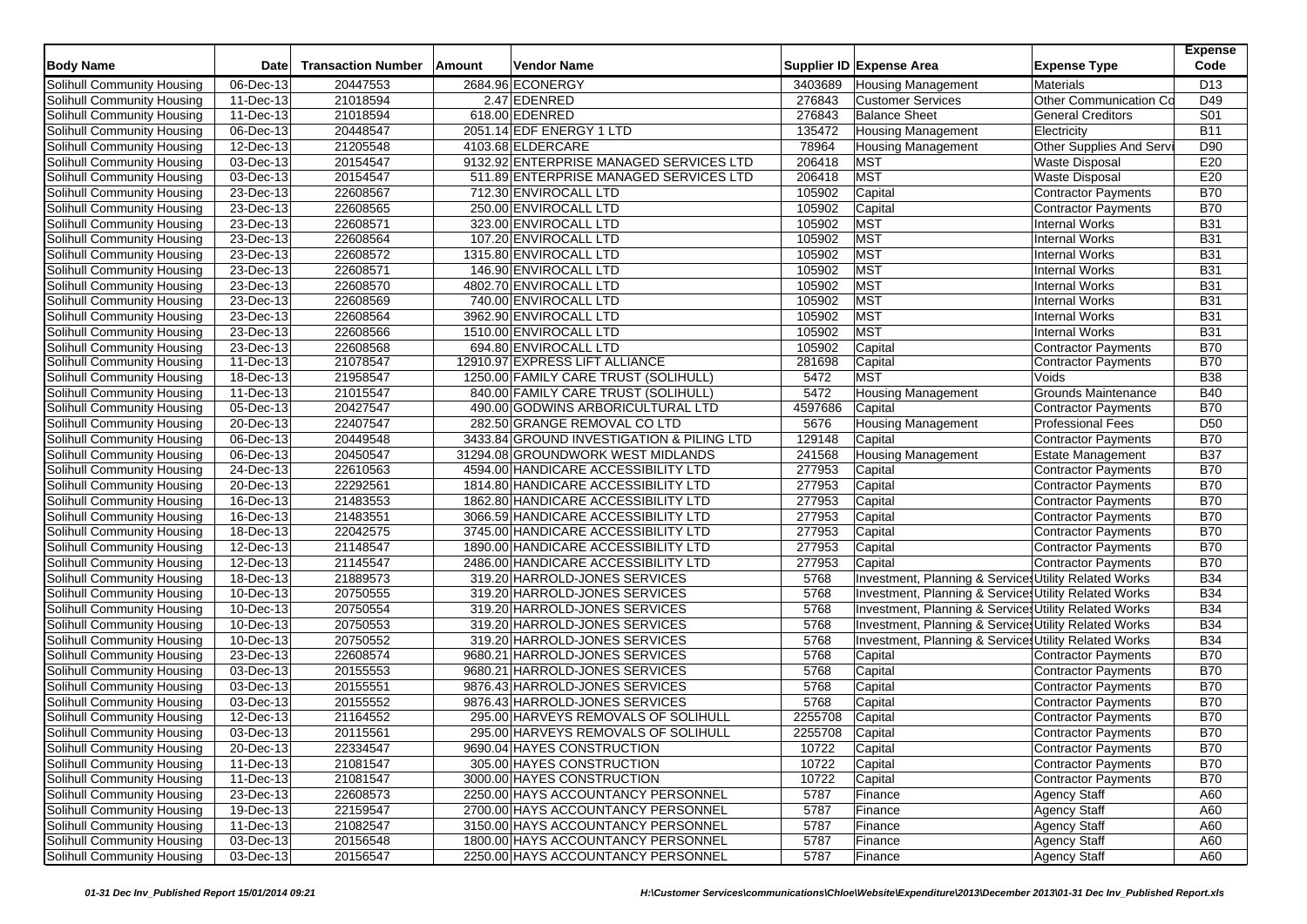| <b>Body Name</b>           | <b>Date</b>              | <b>Transaction Number</b> | Amount      | <b>Vendor Name</b>                         |         | Supplier ID Expense Area  | <b>Expense Type</b>        | <b>Expense</b><br>Code |
|----------------------------|--------------------------|---------------------------|-------------|--------------------------------------------|---------|---------------------------|----------------------------|------------------------|
| Solihull Community Housing | 30-Dec-13                | 22657556                  |             | 429.00 HAYS ACCOUNTANCY PERSONNEL          | 5787    | <b>Customer Services</b>  | Pay: APT & C               | A10                    |
| Solihull Community Housing | 30-Dec-13                | 22657553                  |             | 465.00 HAYS ACCOUNTANCY PERSONNEL          | 5787    | <b>Customer Services</b>  | Pay: APT & C               | A10                    |
| Solihull Community Housing | 30-Dec-13                | 22657555                  |             | 429.00 HAYS ACCOUNTANCY PERSONNEL          | 5787    | <b>Customer Services</b>  | Pay: APT & C               | A10                    |
| Solihull Community Housing | 30-Dec-13                | 22657551                  |             | 465.00 HAYS ACCOUNTANCY PERSONNEL          | 5787    | <b>Customer Services</b>  | Pay: APT & C               | A10                    |
| Solihull Community Housing | 30-Dec-13                | 22657549                  |             | 465.00 HAYS ACCOUNTANCY PERSONNEL          | 5787    | <b>Customer Services</b>  | Pay: APT & C               | A10                    |
| Solihull Community Housing | 03-Dec-13                | 20156549                  |             | 965.00 HERON PRESS                         | 42709   | Finance                   | Printing                   | D80                    |
| Solihull Community Housing | 06-Dec-13                | 20452547                  |             | 2990.00 HOME LOG BOOK                      | 3686691 | Capital                   | ICT - General              | D <sub>30</sub>        |
| Solihull Community Housing | 06-Dec-13                | 20453547                  | 544.00 ICOM |                                            | 273353  | <b>Customer Services</b>  | Training                   | A80                    |
| Solihull Community Housing | 20-Dec-13                | 22390547                  |             | 1011.21 JAMES ANDREWS RECRUITMENT SOLUTION | 673596  | <b>Housing Management</b> | <b>Agency Staff</b>        | A60                    |
| Solihull Community Housing | 20-Dec-13                | 22388547                  |             | 1011.21 JAMES ANDREWS RECRUITMENT SOLUTION | 673596  | <b>Housing Management</b> | <b>Agency Staff</b>        | A60                    |
| Solihull Community Housing | 11-Dec-13                | 21083547                  |             | 1011.21 JAMES ANDREWS RECRUITMENT SOLUTION | 673596  | <b>Housing Management</b> | <b>Agency Staff</b>        | A60                    |
| Solihull Community Housing | 06-Dec-13                | 20460547                  |             | 1011.21 JAMES ANDREWS RECRUITMENT SOLUTION | 673596  | <b>Housing Management</b> | Agency Staff               | A60                    |
| Solihull Community Housing | 03-Dec-13                | 20157548                  |             | 1011.21 JAMES ANDREWS RECRUITMENT SOLUTION | 673596  | <b>Housing Management</b> | <b>Agency Staff</b>        | A60                    |
| Solihull Community Housing | $19-Dec-13$              | 22160547                  |             | 548.25 JAMES ANDREWS RECRUITMENT SOLUTION  | 673596  | <b>Housing Management</b> | <b>Agency Staff</b>        | A60                    |
| Solihull Community Housing | 06-Dec-13                | 20463547                  |             | 720.25 JAMES ANDREWS RECRUITMENT SOLUTION  | 673596  | <b>Housing Management</b> | <b>Agency Staff</b>        | A60                    |
| Solihull Community Housing | $\overline{06}$ -Dec-13  | 20461547                  |             | 795.50 JAMES ANDREWS RECRUITMENT SOLUTION  | 673596  | <b>Housing Management</b> | <b>Agency Staff</b>        | A60                    |
| Solihull Community Housing | $18 - Dec-13$            | 21973550                  |             | 63777.00 JESSUP BROTHERS LTD               | 3190686 | Capital                   | <b>Contractor Payments</b> | <b>B70</b>             |
| Solihull Community Housing | 23-Dec-13                | 22554552                  |             | 3264.28 JEWSON LTD                         | 6111    | <b>MST</b>                | <b>Stocks</b>              | R <sub>10</sub>        |
| Solihull Community Housing | 23-Dec-13                | 22554549                  |             | 682.80 JEWSON LTD                          | 6111    | <b>MST</b>                | <b>Stocks</b>              | R <sub>10</sub>        |
| Solihull Community Housing | 23-Dec-13                | 22549547                  |             | 646.86 JEWSON LTD                          | 6111    | <b>MST</b>                | <b>Stocks</b>              | R <sub>10</sub>        |
| Solihull Community Housing | 23-Dec-13                | 22549548                  |             | 627.48 JEWSON LTD                          | 6111    | <b>MST</b>                | <b>Stocks</b>              | R <sub>10</sub>        |
| Solihull Community Housing | 20-Dec-13                | 22446553                  |             | 1244.70 JEWSON LTD                         | 6111    | <b>MST</b>                | <b>Stocks</b>              | R <sub>10</sub>        |
| Solihull Community Housing | 20-Dec-13                | 22446548                  |             | 496.90 JEWSON LTD                          | 6111    | <b>MST</b>                | <b>Stocks</b>              | R <sub>10</sub>        |
| Solihull Community Housing | 20-Dec-13                | 22445549                  |             | 2783.05 JEWSON LTD                         | 6111    | <b>MST</b>                | <b>Stocks</b>              | R <sub>10</sub>        |
| Solihull Community Housing | 20-Dec-13                | 22425547                  |             | 409.27 JEWSON LTD                          | 6111    | <b>MST</b>                | <b>Stocks</b>              | R <sub>10</sub>        |
| Solihull Community Housing | $20 - Dec-13$            | 22439547                  |             | 3683.20 JEWSON LTD                         | 6111    | <b>MST</b>                | <b>Stocks</b>              | R <sub>10</sub>        |
| Solihull Community Housing | $\overline{20}$ -Dec-13  | 22422548                  |             | 649.70 JEWSON LTD                          | 6111    | <b>MST</b>                | <b>Stocks</b>              | R <sub>10</sub>        |
| Solihull Community Housing | 20-Dec-13                | 22417547                  |             | 241.97 JEWSON LTD                          | 6111    | <b>MST</b>                | <b>Stocks</b>              | R <sub>10</sub>        |
| Solihull Community Housing | 20-Dec-13                | 22420547                  |             | 309.00 JEWSON LTD                          | 6111    | <b>MST</b>                | <b>Stocks</b>              | R <sub>10</sub>        |
| Solihull Community Housing | 20-Dec-13                | 22415547                  |             | 1250.07 JEWSON LTD                         | 6111    | <b>MST</b>                | <b>Stocks</b>              | R <sub>10</sub>        |
| Solihull Community Housing | 20-Dec-13                | 22414547                  |             | 613.34 JEWSON LTD                          | 6111    | <b>MST</b>                | <b>Stocks</b>              | R <sub>10</sub>        |
| Solihull Community Housing | 20-Dec-13                | 22413547                  |             | 470.00 JEWSON LTD                          | 6111    | <b>MST</b>                | <b>Stocks</b>              | R <sub>10</sub>        |
| Solihull Community Housing | 20-Dec-13                | 22410547                  |             | 705.00 JEWSON LTD                          | 6111    | <b>MST</b>                | <b>Stocks</b>              | R <sub>10</sub>        |
| Solihull Community Housing | 20-Dec-13                | 22404548                  |             | 363.80 JEWSON LTD                          | 6111    | <b>MST</b>                | <b>Stocks</b>              | R <sub>10</sub>        |
| Solihull Community Housing | 20-Dec-13                | 22408547                  |             | 446.41 JEWSON LTD                          | 6111    | <b>MST</b>                | Stocks                     | R <sub>10</sub>        |
| Solihull Community Housing | 16-Dec-13                | 21462563                  |             | 719.50 JEWSON LTD                          | 6111    | <b>MST</b>                | <b>Stocks</b>              | R <sub>10</sub>        |
| Solihull Community Housing | 16-Dec-13                | 21462561                  |             | 662.96 JEWSON LTD                          | 6111    | <b>MST</b>                | <b>Stocks</b>              | R <sub>10</sub>        |
| Solihull Community Housing | 13-Dec-13                | 21331548                  |             | 760.15 JEWSON LTD                          | 6111    | <b>MST</b>                | Stocks                     | R <sub>10</sub>        |
| Solihull Community Housing | $\overline{13}$ -Dec-13  | 21324547                  |             | 520.80 JEWSON LTD                          | 6111    | <b>MST</b>                | <b>Stocks</b>              | R <sub>10</sub>        |
| Solihull Community Housing | 13-Dec-13                | 21330548                  |             | 1079.60 JEWSON LTD                         | 6111    | <b>MST</b>                | <b>Stocks</b>              | R <sub>10</sub>        |
| Solihull Community Housing | 13-Dec-13                | 21318547                  |             | 975.00 JEWSON LTD                          | 6111    | <b>MST</b>                | <b>Stocks</b>              | R <sub>10</sub>        |
| Solihull Community Housing | 13-Dec-13                | 21316547                  |             | 3234.39 JEWSON LTD                         | 6111    | <b>MST</b>                | <b>Stocks</b>              | R <sub>10</sub>        |
| Solihull Community Housing | 09-Dec-13                | 20716552                  |             | 363.30 JEWSON LTD                          | 6111    | <b>MST</b>                | Stocks                     | R <sub>10</sub>        |
| Solihull Community Housing | 09-Dec-13                | 20716553                  |             | 476.00 JEWSON LTD                          | 6111    | MST                       | Stocks                     | R <sub>10</sub>        |
| Solihull Community Housing | 09-Dec-13                | 20716551                  |             | 530.70 JEWSON LTD                          | 6111    | MST                       | <b>Stocks</b>              | R <sub>10</sub>        |
| Solihull Community Housing | 04-Dec-13                | 20249645                  |             | 614.65 JEWSON LTD                          | 6111    | <b>MST</b>                | <b>Stocks</b>              | R <sub>10</sub>        |
| Solihull Community Housing | 04-Dec-13                | 20249637                  |             | 426.70 JEWSON LTD                          | 6111    | <b>MST</b>                | Stocks                     | R <sub>10</sub>        |
| Solihull Community Housing | 04-Dec-13                | 20249634                  |             | 379.14 JEWSON LTD                          | 6111    | <b>MST</b>                | <b>Stocks</b>              | R <sub>10</sub>        |
| Solihull Community Housing | $\overline{04 - Dec-13}$ | 20249635                  |             | 797.28 JEWSON LTD                          | 6111    | <b>MST</b>                | <b>Stocks</b>              | R <sub>10</sub>        |
| Solihull Community Housing | 04-Dec-13                | 20249632                  |             | 605.88 JEWSON LTD                          | 6111    | <b>MST</b>                | <b>Stocks</b>              | R <sub>10</sub>        |
| Solihull Community Housing | 04-Dec-13                | 20249631                  |             | 836.00 JEWSON LTD                          | 6111    | <b>MST</b>                | <b>Stocks</b>              | R <sub>10</sub>        |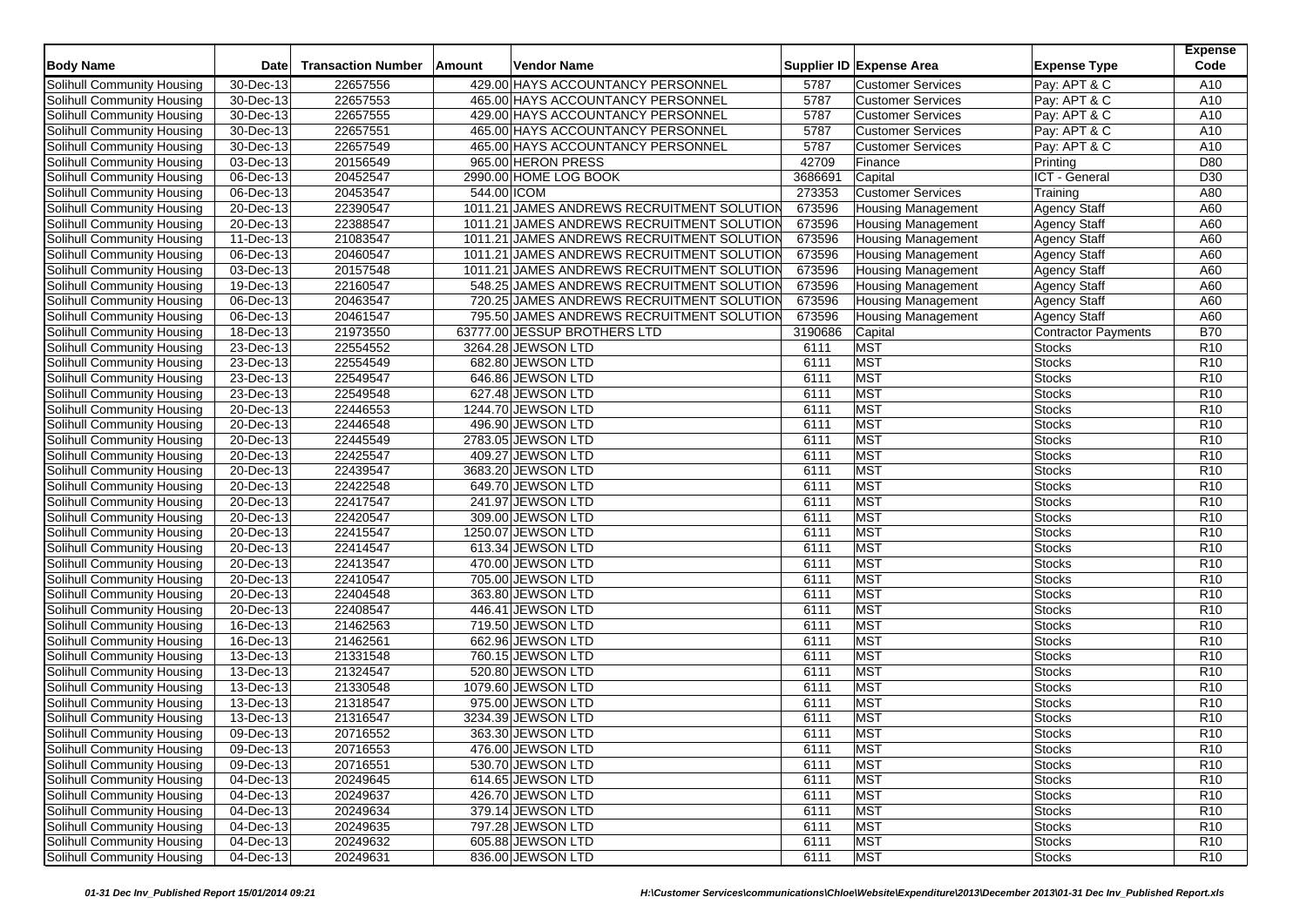| 02-Dec-13<br>19906548<br>596.20 JEWSON LTD<br><b>MST</b><br>R <sub>10</sub><br>Solihull Community Housing<br>6111<br><b>Stocks</b><br><b>MST</b><br>R <sub>10</sub><br>Solihull Community Housing<br>02-Dec-13<br>19904547<br>599.79 JEWSON LTD<br>6111<br><b>Stocks</b><br><b>MST</b><br>19903547<br>R <sub>10</sub><br>Solihull Community Housing<br>02-Dec-13<br>428.56 JEWSON LTD<br>6111<br><b>Stocks</b><br><b>MST</b><br>19895547<br>1818.40 JEWSON LTD<br>R <sub>10</sub><br>Solihull Community Housing<br>02-Dec-13<br>6111<br><b>Stocks</b><br><b>MST</b><br>19894547<br>4867.25 JEWSON LTD<br><b>Stocks</b><br>R <sub>10</sub><br>Solihull Community Housing<br>02-Dec-13<br>6111<br>22608575<br>Capital<br><b>B70</b><br>Solihull Community Housing<br>23-Dec-13<br>26536.35 JMG ROOFING LTD<br>2076651<br><b>Contractor Payments</b><br>21961547<br>25074.30 JMG ROOFING LTD<br>2076651<br><b>B70</b><br>Solihull Community Housing<br>18-Dec-13<br>Capital<br>Contractor Payments<br>20464547<br><b>B70</b><br>Solihull Community Housing<br>06-Dec-13<br>59823.40 JMG ROOFING LTD<br>2076651<br>Capital<br><b>Contractor Payments</b><br><b>MST</b><br>19912547<br>421.60 JOHN HICKEN LTD<br>6130<br>R <sub>10</sub><br>Solihull Community Housing<br>02-Dec-13<br><b>Stocks</b><br>S <sub>20</sub><br>21017547<br>4607686<br><b>Balance Sheet</b><br>New Build<br>Solihull Community Housing<br>11-Dec-13<br>54923.54 KEEPMOAT REGENERATION (FHM) LTD<br>109575<br>20159548<br>Clothing<br>D <sub>15</sub><br>Solihull Community Housing<br>03-Dec-13<br>607.05 KELTIC CORPORATE CLOTHING<br>Finance<br>21973551<br>231307.00 KIER PARTNERSHIP HOMES LTD<br>4046686<br>Capital<br><b>B70</b><br>Solihull Community Housing<br>18-Dec-13<br>Contractor Payments<br>U32<br>19724547<br>2624.23 REDACTED PERSONAL DATA<br>4407686<br><b>Balance Sheet</b><br>Solihull Community Housing<br>02-Dec-13<br>Movement Incentive Sche<br><b>B70</b><br>21371547<br>4504686<br>Solihull Community Housing<br>13-Dec-13<br>2946.51 REDACTED PERSONAL DATA<br>Capital<br>Contractor Payments<br>22161547<br>1656614<br>Capital<br><b>B70</b><br>Solihull Community Housing<br>19-Dec-13<br>70919.00 LIFT & ENGINEERING SERVICES<br>Contractor Payments<br><b>B70</b><br>20465547<br>1656614<br>Solihull Community Housing<br>06-Dec-13<br>839.73 LIFT & ENGINEERING SERVICES<br>Capital<br>Contractor Payments<br><b>B70</b><br>20159554<br>90307.00 LIFT & ENGINEERING SERVICES<br>1656614<br>Solihull Community Housing<br>03-Dec-13<br>Capital<br>Contractor Payments<br>21976547<br>1656614<br>Investment, Planning & Services Utility Related Works<br><b>B34</b><br>Solihull Community Housing<br>18-Dec-13<br>3713.47 LIFT & ENGINEERING SERVICES<br><b>B34</b><br>21889635<br>494.00 LIFT & ENGINEERING SERVICES<br>1656614<br>Investment, Planning & Service Utility Related Works<br>Solihull Community Housing<br>18-Dec-13<br>21889634<br>1656614<br>Investment, Planning & Services Utility Related Works<br><b>B34</b><br>Solihull Community Housing<br>18-Dec-13<br>494.00 LIFT & ENGINEERING SERVICES<br>1656614<br><b>B34</b><br>$\overline{18}$ -Dec-13<br>21889633<br>Solihull Community Housing<br>494.00 LIFT & ENGINEERING SERVICES<br>Investment, Planning & Services Utility Related Works<br><b>B34</b><br>18-Dec-13<br>21889632<br>494.00 LIFT & ENGINEERING SERVICES<br>1656614<br>Investment, Planning & Services Utility Related Works<br>Solihull Community Housing<br>21889631<br>1656614<br><b>B34</b><br>Solihull Community Housing<br>18-Dec-13<br>494.00 LIFT & ENGINEERING SERVICES<br>Investment, Planning & Services Utility Related Works<br>21889613<br>1656614<br>$\overline{18}$ -Dec-13<br>1258.37 LIFT & ENGINEERING SERVICES<br><b>B34</b><br>Solihull Community Housing<br>Investment, Planning & Services Utility Related Works |
|------------------------------------------------------------------------------------------------------------------------------------------------------------------------------------------------------------------------------------------------------------------------------------------------------------------------------------------------------------------------------------------------------------------------------------------------------------------------------------------------------------------------------------------------------------------------------------------------------------------------------------------------------------------------------------------------------------------------------------------------------------------------------------------------------------------------------------------------------------------------------------------------------------------------------------------------------------------------------------------------------------------------------------------------------------------------------------------------------------------------------------------------------------------------------------------------------------------------------------------------------------------------------------------------------------------------------------------------------------------------------------------------------------------------------------------------------------------------------------------------------------------------------------------------------------------------------------------------------------------------------------------------------------------------------------------------------------------------------------------------------------------------------------------------------------------------------------------------------------------------------------------------------------------------------------------------------------------------------------------------------------------------------------------------------------------------------------------------------------------------------------------------------------------------------------------------------------------------------------------------------------------------------------------------------------------------------------------------------------------------------------------------------------------------------------------------------------------------------------------------------------------------------------------------------------------------------------------------------------------------------------------------------------------------------------------------------------------------------------------------------------------------------------------------------------------------------------------------------------------------------------------------------------------------------------------------------------------------------------------------------------------------------------------------------------------------------------------------------------------------------------------------------------------------------------------------------------------------------------------------------------------------------------------------------------------------------------------------------------------------------------------------------------------------------------------------------------------------------------------------------------------------------------------------------------------------------------------------------------------------------------------------------------------------------------------------------------------------------------------------------------------------------------------------------------------------------------------------------------------------------------|
|                                                                                                                                                                                                                                                                                                                                                                                                                                                                                                                                                                                                                                                                                                                                                                                                                                                                                                                                                                                                                                                                                                                                                                                                                                                                                                                                                                                                                                                                                                                                                                                                                                                                                                                                                                                                                                                                                                                                                                                                                                                                                                                                                                                                                                                                                                                                                                                                                                                                                                                                                                                                                                                                                                                                                                                                                                                                                                                                                                                                                                                                                                                                                                                                                                                                                                                                                                                                                                                                                                                                                                                                                                                                                                                                                                                                                                                                                    |
|                                                                                                                                                                                                                                                                                                                                                                                                                                                                                                                                                                                                                                                                                                                                                                                                                                                                                                                                                                                                                                                                                                                                                                                                                                                                                                                                                                                                                                                                                                                                                                                                                                                                                                                                                                                                                                                                                                                                                                                                                                                                                                                                                                                                                                                                                                                                                                                                                                                                                                                                                                                                                                                                                                                                                                                                                                                                                                                                                                                                                                                                                                                                                                                                                                                                                                                                                                                                                                                                                                                                                                                                                                                                                                                                                                                                                                                                                    |
|                                                                                                                                                                                                                                                                                                                                                                                                                                                                                                                                                                                                                                                                                                                                                                                                                                                                                                                                                                                                                                                                                                                                                                                                                                                                                                                                                                                                                                                                                                                                                                                                                                                                                                                                                                                                                                                                                                                                                                                                                                                                                                                                                                                                                                                                                                                                                                                                                                                                                                                                                                                                                                                                                                                                                                                                                                                                                                                                                                                                                                                                                                                                                                                                                                                                                                                                                                                                                                                                                                                                                                                                                                                                                                                                                                                                                                                                                    |
|                                                                                                                                                                                                                                                                                                                                                                                                                                                                                                                                                                                                                                                                                                                                                                                                                                                                                                                                                                                                                                                                                                                                                                                                                                                                                                                                                                                                                                                                                                                                                                                                                                                                                                                                                                                                                                                                                                                                                                                                                                                                                                                                                                                                                                                                                                                                                                                                                                                                                                                                                                                                                                                                                                                                                                                                                                                                                                                                                                                                                                                                                                                                                                                                                                                                                                                                                                                                                                                                                                                                                                                                                                                                                                                                                                                                                                                                                    |
|                                                                                                                                                                                                                                                                                                                                                                                                                                                                                                                                                                                                                                                                                                                                                                                                                                                                                                                                                                                                                                                                                                                                                                                                                                                                                                                                                                                                                                                                                                                                                                                                                                                                                                                                                                                                                                                                                                                                                                                                                                                                                                                                                                                                                                                                                                                                                                                                                                                                                                                                                                                                                                                                                                                                                                                                                                                                                                                                                                                                                                                                                                                                                                                                                                                                                                                                                                                                                                                                                                                                                                                                                                                                                                                                                                                                                                                                                    |
|                                                                                                                                                                                                                                                                                                                                                                                                                                                                                                                                                                                                                                                                                                                                                                                                                                                                                                                                                                                                                                                                                                                                                                                                                                                                                                                                                                                                                                                                                                                                                                                                                                                                                                                                                                                                                                                                                                                                                                                                                                                                                                                                                                                                                                                                                                                                                                                                                                                                                                                                                                                                                                                                                                                                                                                                                                                                                                                                                                                                                                                                                                                                                                                                                                                                                                                                                                                                                                                                                                                                                                                                                                                                                                                                                                                                                                                                                    |
|                                                                                                                                                                                                                                                                                                                                                                                                                                                                                                                                                                                                                                                                                                                                                                                                                                                                                                                                                                                                                                                                                                                                                                                                                                                                                                                                                                                                                                                                                                                                                                                                                                                                                                                                                                                                                                                                                                                                                                                                                                                                                                                                                                                                                                                                                                                                                                                                                                                                                                                                                                                                                                                                                                                                                                                                                                                                                                                                                                                                                                                                                                                                                                                                                                                                                                                                                                                                                                                                                                                                                                                                                                                                                                                                                                                                                                                                                    |
|                                                                                                                                                                                                                                                                                                                                                                                                                                                                                                                                                                                                                                                                                                                                                                                                                                                                                                                                                                                                                                                                                                                                                                                                                                                                                                                                                                                                                                                                                                                                                                                                                                                                                                                                                                                                                                                                                                                                                                                                                                                                                                                                                                                                                                                                                                                                                                                                                                                                                                                                                                                                                                                                                                                                                                                                                                                                                                                                                                                                                                                                                                                                                                                                                                                                                                                                                                                                                                                                                                                                                                                                                                                                                                                                                                                                                                                                                    |
|                                                                                                                                                                                                                                                                                                                                                                                                                                                                                                                                                                                                                                                                                                                                                                                                                                                                                                                                                                                                                                                                                                                                                                                                                                                                                                                                                                                                                                                                                                                                                                                                                                                                                                                                                                                                                                                                                                                                                                                                                                                                                                                                                                                                                                                                                                                                                                                                                                                                                                                                                                                                                                                                                                                                                                                                                                                                                                                                                                                                                                                                                                                                                                                                                                                                                                                                                                                                                                                                                                                                                                                                                                                                                                                                                                                                                                                                                    |
|                                                                                                                                                                                                                                                                                                                                                                                                                                                                                                                                                                                                                                                                                                                                                                                                                                                                                                                                                                                                                                                                                                                                                                                                                                                                                                                                                                                                                                                                                                                                                                                                                                                                                                                                                                                                                                                                                                                                                                                                                                                                                                                                                                                                                                                                                                                                                                                                                                                                                                                                                                                                                                                                                                                                                                                                                                                                                                                                                                                                                                                                                                                                                                                                                                                                                                                                                                                                                                                                                                                                                                                                                                                                                                                                                                                                                                                                                    |
|                                                                                                                                                                                                                                                                                                                                                                                                                                                                                                                                                                                                                                                                                                                                                                                                                                                                                                                                                                                                                                                                                                                                                                                                                                                                                                                                                                                                                                                                                                                                                                                                                                                                                                                                                                                                                                                                                                                                                                                                                                                                                                                                                                                                                                                                                                                                                                                                                                                                                                                                                                                                                                                                                                                                                                                                                                                                                                                                                                                                                                                                                                                                                                                                                                                                                                                                                                                                                                                                                                                                                                                                                                                                                                                                                                                                                                                                                    |
|                                                                                                                                                                                                                                                                                                                                                                                                                                                                                                                                                                                                                                                                                                                                                                                                                                                                                                                                                                                                                                                                                                                                                                                                                                                                                                                                                                                                                                                                                                                                                                                                                                                                                                                                                                                                                                                                                                                                                                                                                                                                                                                                                                                                                                                                                                                                                                                                                                                                                                                                                                                                                                                                                                                                                                                                                                                                                                                                                                                                                                                                                                                                                                                                                                                                                                                                                                                                                                                                                                                                                                                                                                                                                                                                                                                                                                                                                    |
|                                                                                                                                                                                                                                                                                                                                                                                                                                                                                                                                                                                                                                                                                                                                                                                                                                                                                                                                                                                                                                                                                                                                                                                                                                                                                                                                                                                                                                                                                                                                                                                                                                                                                                                                                                                                                                                                                                                                                                                                                                                                                                                                                                                                                                                                                                                                                                                                                                                                                                                                                                                                                                                                                                                                                                                                                                                                                                                                                                                                                                                                                                                                                                                                                                                                                                                                                                                                                                                                                                                                                                                                                                                                                                                                                                                                                                                                                    |
|                                                                                                                                                                                                                                                                                                                                                                                                                                                                                                                                                                                                                                                                                                                                                                                                                                                                                                                                                                                                                                                                                                                                                                                                                                                                                                                                                                                                                                                                                                                                                                                                                                                                                                                                                                                                                                                                                                                                                                                                                                                                                                                                                                                                                                                                                                                                                                                                                                                                                                                                                                                                                                                                                                                                                                                                                                                                                                                                                                                                                                                                                                                                                                                                                                                                                                                                                                                                                                                                                                                                                                                                                                                                                                                                                                                                                                                                                    |
|                                                                                                                                                                                                                                                                                                                                                                                                                                                                                                                                                                                                                                                                                                                                                                                                                                                                                                                                                                                                                                                                                                                                                                                                                                                                                                                                                                                                                                                                                                                                                                                                                                                                                                                                                                                                                                                                                                                                                                                                                                                                                                                                                                                                                                                                                                                                                                                                                                                                                                                                                                                                                                                                                                                                                                                                                                                                                                                                                                                                                                                                                                                                                                                                                                                                                                                                                                                                                                                                                                                                                                                                                                                                                                                                                                                                                                                                                    |
|                                                                                                                                                                                                                                                                                                                                                                                                                                                                                                                                                                                                                                                                                                                                                                                                                                                                                                                                                                                                                                                                                                                                                                                                                                                                                                                                                                                                                                                                                                                                                                                                                                                                                                                                                                                                                                                                                                                                                                                                                                                                                                                                                                                                                                                                                                                                                                                                                                                                                                                                                                                                                                                                                                                                                                                                                                                                                                                                                                                                                                                                                                                                                                                                                                                                                                                                                                                                                                                                                                                                                                                                                                                                                                                                                                                                                                                                                    |
|                                                                                                                                                                                                                                                                                                                                                                                                                                                                                                                                                                                                                                                                                                                                                                                                                                                                                                                                                                                                                                                                                                                                                                                                                                                                                                                                                                                                                                                                                                                                                                                                                                                                                                                                                                                                                                                                                                                                                                                                                                                                                                                                                                                                                                                                                                                                                                                                                                                                                                                                                                                                                                                                                                                                                                                                                                                                                                                                                                                                                                                                                                                                                                                                                                                                                                                                                                                                                                                                                                                                                                                                                                                                                                                                                                                                                                                                                    |
|                                                                                                                                                                                                                                                                                                                                                                                                                                                                                                                                                                                                                                                                                                                                                                                                                                                                                                                                                                                                                                                                                                                                                                                                                                                                                                                                                                                                                                                                                                                                                                                                                                                                                                                                                                                                                                                                                                                                                                                                                                                                                                                                                                                                                                                                                                                                                                                                                                                                                                                                                                                                                                                                                                                                                                                                                                                                                                                                                                                                                                                                                                                                                                                                                                                                                                                                                                                                                                                                                                                                                                                                                                                                                                                                                                                                                                                                                    |
|                                                                                                                                                                                                                                                                                                                                                                                                                                                                                                                                                                                                                                                                                                                                                                                                                                                                                                                                                                                                                                                                                                                                                                                                                                                                                                                                                                                                                                                                                                                                                                                                                                                                                                                                                                                                                                                                                                                                                                                                                                                                                                                                                                                                                                                                                                                                                                                                                                                                                                                                                                                                                                                                                                                                                                                                                                                                                                                                                                                                                                                                                                                                                                                                                                                                                                                                                                                                                                                                                                                                                                                                                                                                                                                                                                                                                                                                                    |
|                                                                                                                                                                                                                                                                                                                                                                                                                                                                                                                                                                                                                                                                                                                                                                                                                                                                                                                                                                                                                                                                                                                                                                                                                                                                                                                                                                                                                                                                                                                                                                                                                                                                                                                                                                                                                                                                                                                                                                                                                                                                                                                                                                                                                                                                                                                                                                                                                                                                                                                                                                                                                                                                                                                                                                                                                                                                                                                                                                                                                                                                                                                                                                                                                                                                                                                                                                                                                                                                                                                                                                                                                                                                                                                                                                                                                                                                                    |
|                                                                                                                                                                                                                                                                                                                                                                                                                                                                                                                                                                                                                                                                                                                                                                                                                                                                                                                                                                                                                                                                                                                                                                                                                                                                                                                                                                                                                                                                                                                                                                                                                                                                                                                                                                                                                                                                                                                                                                                                                                                                                                                                                                                                                                                                                                                                                                                                                                                                                                                                                                                                                                                                                                                                                                                                                                                                                                                                                                                                                                                                                                                                                                                                                                                                                                                                                                                                                                                                                                                                                                                                                                                                                                                                                                                                                                                                                    |
|                                                                                                                                                                                                                                                                                                                                                                                                                                                                                                                                                                                                                                                                                                                                                                                                                                                                                                                                                                                                                                                                                                                                                                                                                                                                                                                                                                                                                                                                                                                                                                                                                                                                                                                                                                                                                                                                                                                                                                                                                                                                                                                                                                                                                                                                                                                                                                                                                                                                                                                                                                                                                                                                                                                                                                                                                                                                                                                                                                                                                                                                                                                                                                                                                                                                                                                                                                                                                                                                                                                                                                                                                                                                                                                                                                                                                                                                                    |
|                                                                                                                                                                                                                                                                                                                                                                                                                                                                                                                                                                                                                                                                                                                                                                                                                                                                                                                                                                                                                                                                                                                                                                                                                                                                                                                                                                                                                                                                                                                                                                                                                                                                                                                                                                                                                                                                                                                                                                                                                                                                                                                                                                                                                                                                                                                                                                                                                                                                                                                                                                                                                                                                                                                                                                                                                                                                                                                                                                                                                                                                                                                                                                                                                                                                                                                                                                                                                                                                                                                                                                                                                                                                                                                                                                                                                                                                                    |
|                                                                                                                                                                                                                                                                                                                                                                                                                                                                                                                                                                                                                                                                                                                                                                                                                                                                                                                                                                                                                                                                                                                                                                                                                                                                                                                                                                                                                                                                                                                                                                                                                                                                                                                                                                                                                                                                                                                                                                                                                                                                                                                                                                                                                                                                                                                                                                                                                                                                                                                                                                                                                                                                                                                                                                                                                                                                                                                                                                                                                                                                                                                                                                                                                                                                                                                                                                                                                                                                                                                                                                                                                                                                                                                                                                                                                                                                                    |
| 1656614<br><b>B34</b><br>Solihull Community Housing<br>18-Dec-13<br>21889612<br>374.52 LIFT & ENGINEERING SERVICES<br>Investment, Planning & Services Utility Related Works                                                                                                                                                                                                                                                                                                                                                                                                                                                                                                                                                                                                                                                                                                                                                                                                                                                                                                                                                                                                                                                                                                                                                                                                                                                                                                                                                                                                                                                                                                                                                                                                                                                                                                                                                                                                                                                                                                                                                                                                                                                                                                                                                                                                                                                                                                                                                                                                                                                                                                                                                                                                                                                                                                                                                                                                                                                                                                                                                                                                                                                                                                                                                                                                                                                                                                                                                                                                                                                                                                                                                                                                                                                                                                        |
| <b>B34</b><br>21889630<br>1656614<br>Solihull Community Housing<br>18-Dec-13<br>494.00 LIFT & ENGINEERING SERVICES<br>Investment, Planning & Services Utility Related Works                                                                                                                                                                                                                                                                                                                                                                                                                                                                                                                                                                                                                                                                                                                                                                                                                                                                                                                                                                                                                                                                                                                                                                                                                                                                                                                                                                                                                                                                                                                                                                                                                                                                                                                                                                                                                                                                                                                                                                                                                                                                                                                                                                                                                                                                                                                                                                                                                                                                                                                                                                                                                                                                                                                                                                                                                                                                                                                                                                                                                                                                                                                                                                                                                                                                                                                                                                                                                                                                                                                                                                                                                                                                                                        |
| 21889602<br>1334.22 LIFT & ENGINEERING SERVICES<br>1656614<br><b>B34</b><br>Solihull Community Housing<br>18-Dec-13<br>Investment, Planning & Services Utility Related Works                                                                                                                                                                                                                                                                                                                                                                                                                                                                                                                                                                                                                                                                                                                                                                                                                                                                                                                                                                                                                                                                                                                                                                                                                                                                                                                                                                                                                                                                                                                                                                                                                                                                                                                                                                                                                                                                                                                                                                                                                                                                                                                                                                                                                                                                                                                                                                                                                                                                                                                                                                                                                                                                                                                                                                                                                                                                                                                                                                                                                                                                                                                                                                                                                                                                                                                                                                                                                                                                                                                                                                                                                                                                                                       |
| <b>B34</b><br>1656614<br>Solihull Community Housing<br>18-Dec-13<br>21889600<br>1135.20 LIFT & ENGINEERING SERVICES<br>Investment, Planning & Services Utility Related Works                                                                                                                                                                                                                                                                                                                                                                                                                                                                                                                                                                                                                                                                                                                                                                                                                                                                                                                                                                                                                                                                                                                                                                                                                                                                                                                                                                                                                                                                                                                                                                                                                                                                                                                                                                                                                                                                                                                                                                                                                                                                                                                                                                                                                                                                                                                                                                                                                                                                                                                                                                                                                                                                                                                                                                                                                                                                                                                                                                                                                                                                                                                                                                                                                                                                                                                                                                                                                                                                                                                                                                                                                                                                                                       |
| <b>B34</b><br>21889610<br>271.48 LIFT & ENGINEERING SERVICES<br>1656614<br>18-Dec-13<br>Investment, Planning & Services Utility Related Works<br>Solihull Community Housing                                                                                                                                                                                                                                                                                                                                                                                                                                                                                                                                                                                                                                                                                                                                                                                                                                                                                                                                                                                                                                                                                                                                                                                                                                                                                                                                                                                                                                                                                                                                                                                                                                                                                                                                                                                                                                                                                                                                                                                                                                                                                                                                                                                                                                                                                                                                                                                                                                                                                                                                                                                                                                                                                                                                                                                                                                                                                                                                                                                                                                                                                                                                                                                                                                                                                                                                                                                                                                                                                                                                                                                                                                                                                                        |
| 18-Dec-13<br>21889629<br>494.00 LIFT & ENGINEERING SERVICES<br>1656614<br>Investment, Planning & Services Utility Related Works<br><b>B34</b><br>Solihull Community Housing                                                                                                                                                                                                                                                                                                                                                                                                                                                                                                                                                                                                                                                                                                                                                                                                                                                                                                                                                                                                                                                                                                                                                                                                                                                                                                                                                                                                                                                                                                                                                                                                                                                                                                                                                                                                                                                                                                                                                                                                                                                                                                                                                                                                                                                                                                                                                                                                                                                                                                                                                                                                                                                                                                                                                                                                                                                                                                                                                                                                                                                                                                                                                                                                                                                                                                                                                                                                                                                                                                                                                                                                                                                                                                        |
| <b>B34</b><br>21889625<br>1656614<br>Solihull Community Housing<br>18-Dec-13<br>541.04 LIFT & ENGINEERING SERVICES<br>Investment, Planning & Services Utility Related Works                                                                                                                                                                                                                                                                                                                                                                                                                                                                                                                                                                                                                                                                                                                                                                                                                                                                                                                                                                                                                                                                                                                                                                                                                                                                                                                                                                                                                                                                                                                                                                                                                                                                                                                                                                                                                                                                                                                                                                                                                                                                                                                                                                                                                                                                                                                                                                                                                                                                                                                                                                                                                                                                                                                                                                                                                                                                                                                                                                                                                                                                                                                                                                                                                                                                                                                                                                                                                                                                                                                                                                                                                                                                                                        |
| <b>B34</b><br>21889624<br>1656614<br>Investment, Planning & Services Utility Related Works<br>Solihull Community Housing<br>18-Dec-13<br>442.50 LIFT & ENGINEERING SERVICES                                                                                                                                                                                                                                                                                                                                                                                                                                                                                                                                                                                                                                                                                                                                                                                                                                                                                                                                                                                                                                                                                                                                                                                                                                                                                                                                                                                                                                                                                                                                                                                                                                                                                                                                                                                                                                                                                                                                                                                                                                                                                                                                                                                                                                                                                                                                                                                                                                                                                                                                                                                                                                                                                                                                                                                                                                                                                                                                                                                                                                                                                                                                                                                                                                                                                                                                                                                                                                                                                                                                                                                                                                                                                                        |
| 18-Dec-13<br>21889623<br>442.50 LIFT & ENGINEERING SERVICES<br>1656614<br>Investment, Planning & Services Utility Related Works<br><b>B34</b><br>Solihull Community Housing                                                                                                                                                                                                                                                                                                                                                                                                                                                                                                                                                                                                                                                                                                                                                                                                                                                                                                                                                                                                                                                                                                                                                                                                                                                                                                                                                                                                                                                                                                                                                                                                                                                                                                                                                                                                                                                                                                                                                                                                                                                                                                                                                                                                                                                                                                                                                                                                                                                                                                                                                                                                                                                                                                                                                                                                                                                                                                                                                                                                                                                                                                                                                                                                                                                                                                                                                                                                                                                                                                                                                                                                                                                                                                        |
| <b>B34</b><br>Solihull Community Housing<br>18-Dec-13<br>21889622<br>541.04 LIFT & ENGINEERING SERVICES<br>1656614<br>Investment, Planning & Services Utility Related Works                                                                                                                                                                                                                                                                                                                                                                                                                                                                                                                                                                                                                                                                                                                                                                                                                                                                                                                                                                                                                                                                                                                                                                                                                                                                                                                                                                                                                                                                                                                                                                                                                                                                                                                                                                                                                                                                                                                                                                                                                                                                                                                                                                                                                                                                                                                                                                                                                                                                                                                                                                                                                                                                                                                                                                                                                                                                                                                                                                                                                                                                                                                                                                                                                                                                                                                                                                                                                                                                                                                                                                                                                                                                                                        |
| <b>B34</b><br>21889621<br>541.04 LIFT & ENGINEERING SERVICES<br>1656614<br>Investment, Planning & Services Utility Related Works<br>Solihull Community Housing<br>18-Dec-13                                                                                                                                                                                                                                                                                                                                                                                                                                                                                                                                                                                                                                                                                                                                                                                                                                                                                                                                                                                                                                                                                                                                                                                                                                                                                                                                                                                                                                                                                                                                                                                                                                                                                                                                                                                                                                                                                                                                                                                                                                                                                                                                                                                                                                                                                                                                                                                                                                                                                                                                                                                                                                                                                                                                                                                                                                                                                                                                                                                                                                                                                                                                                                                                                                                                                                                                                                                                                                                                                                                                                                                                                                                                                                        |
| 21889620<br>1656614<br><b>B34</b><br>Solihull Community Housing<br>18-Dec-13<br>442.50 LIFT & ENGINEERING SERVICES<br>Investment, Planning & Services Utility Related Works                                                                                                                                                                                                                                                                                                                                                                                                                                                                                                                                                                                                                                                                                                                                                                                                                                                                                                                                                                                                                                                                                                                                                                                                                                                                                                                                                                                                                                                                                                                                                                                                                                                                                                                                                                                                                                                                                                                                                                                                                                                                                                                                                                                                                                                                                                                                                                                                                                                                                                                                                                                                                                                                                                                                                                                                                                                                                                                                                                                                                                                                                                                                                                                                                                                                                                                                                                                                                                                                                                                                                                                                                                                                                                        |
| 1656614<br><b>B34</b><br>Solihull Community Housing<br>18-Dec-13<br>21889619<br>541.04 LIFT & ENGINEERING SERVICES<br>Investment, Planning & Services Utility Related Works                                                                                                                                                                                                                                                                                                                                                                                                                                                                                                                                                                                                                                                                                                                                                                                                                                                                                                                                                                                                                                                                                                                                                                                                                                                                                                                                                                                                                                                                                                                                                                                                                                                                                                                                                                                                                                                                                                                                                                                                                                                                                                                                                                                                                                                                                                                                                                                                                                                                                                                                                                                                                                                                                                                                                                                                                                                                                                                                                                                                                                                                                                                                                                                                                                                                                                                                                                                                                                                                                                                                                                                                                                                                                                        |
| <b>B34</b><br>21889618<br>1656614<br>Investment, Planning & Services Utility Related Works<br>Solihull Community Housing<br>18-Dec-13<br>541.04 LIFT & ENGINEERING SERVICES                                                                                                                                                                                                                                                                                                                                                                                                                                                                                                                                                                                                                                                                                                                                                                                                                                                                                                                                                                                                                                                                                                                                                                                                                                                                                                                                                                                                                                                                                                                                                                                                                                                                                                                                                                                                                                                                                                                                                                                                                                                                                                                                                                                                                                                                                                                                                                                                                                                                                                                                                                                                                                                                                                                                                                                                                                                                                                                                                                                                                                                                                                                                                                                                                                                                                                                                                                                                                                                                                                                                                                                                                                                                                                        |
| 21889614<br>1656614<br><b>B34</b><br>Solihull Community Housing<br>18-Dec-13<br>1055.14 LIFT & ENGINEERING SERVICES<br>Investment, Planning & Services Utility Related Works                                                                                                                                                                                                                                                                                                                                                                                                                                                                                                                                                                                                                                                                                                                                                                                                                                                                                                                                                                                                                                                                                                                                                                                                                                                                                                                                                                                                                                                                                                                                                                                                                                                                                                                                                                                                                                                                                                                                                                                                                                                                                                                                                                                                                                                                                                                                                                                                                                                                                                                                                                                                                                                                                                                                                                                                                                                                                                                                                                                                                                                                                                                                                                                                                                                                                                                                                                                                                                                                                                                                                                                                                                                                                                       |
| 1656614<br><b>B34</b><br>Solihull Community Housing<br>$\overline{11}$ -Dec-13<br>21084547<br>3568.72 LIFT & ENGINEERING SERVICES<br>Investment, Planning & Services Utility Related Works                                                                                                                                                                                                                                                                                                                                                                                                                                                                                                                                                                                                                                                                                                                                                                                                                                                                                                                                                                                                                                                                                                                                                                                                                                                                                                                                                                                                                                                                                                                                                                                                                                                                                                                                                                                                                                                                                                                                                                                                                                                                                                                                                                                                                                                                                                                                                                                                                                                                                                                                                                                                                                                                                                                                                                                                                                                                                                                                                                                                                                                                                                                                                                                                                                                                                                                                                                                                                                                                                                                                                                                                                                                                                         |
| <b>B34</b><br>20750604<br>1656614<br>Solihull Community Housing<br>10-Dec-13<br>442.50 LIFT & ENGINEERING SERVICES<br>Investment, Planning & Services Utility Related Works                                                                                                                                                                                                                                                                                                                                                                                                                                                                                                                                                                                                                                                                                                                                                                                                                                                                                                                                                                                                                                                                                                                                                                                                                                                                                                                                                                                                                                                                                                                                                                                                                                                                                                                                                                                                                                                                                                                                                                                                                                                                                                                                                                                                                                                                                                                                                                                                                                                                                                                                                                                                                                                                                                                                                                                                                                                                                                                                                                                                                                                                                                                                                                                                                                                                                                                                                                                                                                                                                                                                                                                                                                                                                                        |
| 10-Dec-13<br>20750603<br>1656614<br><b>B34</b><br>Solihull Community Housing<br>442.50 LIFT & ENGINEERING SERVICES<br>Investment, Planning & Services Utility Related Works                                                                                                                                                                                                                                                                                                                                                                                                                                                                                                                                                                                                                                                                                                                                                                                                                                                                                                                                                                                                                                                                                                                                                                                                                                                                                                                                                                                                                                                                                                                                                                                                                                                                                                                                                                                                                                                                                                                                                                                                                                                                                                                                                                                                                                                                                                                                                                                                                                                                                                                                                                                                                                                                                                                                                                                                                                                                                                                                                                                                                                                                                                                                                                                                                                                                                                                                                                                                                                                                                                                                                                                                                                                                                                        |
| 20750602<br>1656614<br><b>B34</b><br>Solihull Community Housing<br>10-Dec-13<br>442.50 LIFT & ENGINEERING SERVICES<br>Investment, Planning & Services Utility Related Works                                                                                                                                                                                                                                                                                                                                                                                                                                                                                                                                                                                                                                                                                                                                                                                                                                                                                                                                                                                                                                                                                                                                                                                                                                                                                                                                                                                                                                                                                                                                                                                                                                                                                                                                                                                                                                                                                                                                                                                                                                                                                                                                                                                                                                                                                                                                                                                                                                                                                                                                                                                                                                                                                                                                                                                                                                                                                                                                                                                                                                                                                                                                                                                                                                                                                                                                                                                                                                                                                                                                                                                                                                                                                                        |
| Solihull Community Housing<br>10-Dec-13<br>442.50 LIFT & ENGINEERING SERVICES<br>Investment, Planning & Services Utility Related Works<br><b>B34</b><br>20750601<br>1656614                                                                                                                                                                                                                                                                                                                                                                                                                                                                                                                                                                                                                                                                                                                                                                                                                                                                                                                                                                                                                                                                                                                                                                                                                                                                                                                                                                                                                                                                                                                                                                                                                                                                                                                                                                                                                                                                                                                                                                                                                                                                                                                                                                                                                                                                                                                                                                                                                                                                                                                                                                                                                                                                                                                                                                                                                                                                                                                                                                                                                                                                                                                                                                                                                                                                                                                                                                                                                                                                                                                                                                                                                                                                                                        |
| Solihull Community Housing<br>$\overline{10}$ -Dec-13<br>20750600<br>Investment, Planning & Services Utility Related Works<br><b>B34</b><br>442.50 LIFT & ENGINEERING SERVICES<br>1656614                                                                                                                                                                                                                                                                                                                                                                                                                                                                                                                                                                                                                                                                                                                                                                                                                                                                                                                                                                                                                                                                                                                                                                                                                                                                                                                                                                                                                                                                                                                                                                                                                                                                                                                                                                                                                                                                                                                                                                                                                                                                                                                                                                                                                                                                                                                                                                                                                                                                                                                                                                                                                                                                                                                                                                                                                                                                                                                                                                                                                                                                                                                                                                                                                                                                                                                                                                                                                                                                                                                                                                                                                                                                                          |
| Solihull Community Housing<br>20750599<br>1656614<br>Investment, Planning & Services Utility Related Works<br>10-Dec-13<br>442.50 LIFT & ENGINEERING SERVICES<br><b>B34</b>                                                                                                                                                                                                                                                                                                                                                                                                                                                                                                                                                                                                                                                                                                                                                                                                                                                                                                                                                                                                                                                                                                                                                                                                                                                                                                                                                                                                                                                                                                                                                                                                                                                                                                                                                                                                                                                                                                                                                                                                                                                                                                                                                                                                                                                                                                                                                                                                                                                                                                                                                                                                                                                                                                                                                                                                                                                                                                                                                                                                                                                                                                                                                                                                                                                                                                                                                                                                                                                                                                                                                                                                                                                                                                        |
| Solihull Community Housing<br>10-Dec-13<br>20750598<br>442.50 LIFT & ENGINEERING SERVICES<br>1656614<br>Investment, Planning & Services Utility Related Works<br><b>B34</b>                                                                                                                                                                                                                                                                                                                                                                                                                                                                                                                                                                                                                                                                                                                                                                                                                                                                                                                                                                                                                                                                                                                                                                                                                                                                                                                                                                                                                                                                                                                                                                                                                                                                                                                                                                                                                                                                                                                                                                                                                                                                                                                                                                                                                                                                                                                                                                                                                                                                                                                                                                                                                                                                                                                                                                                                                                                                                                                                                                                                                                                                                                                                                                                                                                                                                                                                                                                                                                                                                                                                                                                                                                                                                                        |
| Solihull Community Housing<br>20750597<br>Investment, Planning & Services Utility Related Works<br>10-Dec-13<br>442.50 LIFT & ENGINEERING SERVICES<br>1656614<br><b>B34</b>                                                                                                                                                                                                                                                                                                                                                                                                                                                                                                                                                                                                                                                                                                                                                                                                                                                                                                                                                                                                                                                                                                                                                                                                                                                                                                                                                                                                                                                                                                                                                                                                                                                                                                                                                                                                                                                                                                                                                                                                                                                                                                                                                                                                                                                                                                                                                                                                                                                                                                                                                                                                                                                                                                                                                                                                                                                                                                                                                                                                                                                                                                                                                                                                                                                                                                                                                                                                                                                                                                                                                                                                                                                                                                        |
| Solihull Community Housing<br>10-Dec-13<br>20750566<br>975.08 LIFT & ENGINEERING SERVICES<br>1656614<br>Investment, Planning & Services Utility Related Works<br><b>B34</b>                                                                                                                                                                                                                                                                                                                                                                                                                                                                                                                                                                                                                                                                                                                                                                                                                                                                                                                                                                                                                                                                                                                                                                                                                                                                                                                                                                                                                                                                                                                                                                                                                                                                                                                                                                                                                                                                                                                                                                                                                                                                                                                                                                                                                                                                                                                                                                                                                                                                                                                                                                                                                                                                                                                                                                                                                                                                                                                                                                                                                                                                                                                                                                                                                                                                                                                                                                                                                                                                                                                                                                                                                                                                                                        |
| 10-Dec-13<br>1656614<br><b>B34</b><br>Solihull Community Housing<br>20750565<br>975.08 LIFT & ENGINEERING SERVICES<br>Investment, Planning & Services Utility Related Works                                                                                                                                                                                                                                                                                                                                                                                                                                                                                                                                                                                                                                                                                                                                                                                                                                                                                                                                                                                                                                                                                                                                                                                                                                                                                                                                                                                                                                                                                                                                                                                                                                                                                                                                                                                                                                                                                                                                                                                                                                                                                                                                                                                                                                                                                                                                                                                                                                                                                                                                                                                                                                                                                                                                                                                                                                                                                                                                                                                                                                                                                                                                                                                                                                                                                                                                                                                                                                                                                                                                                                                                                                                                                                        |
| Solihull Community Housing<br>10-Dec-13<br>975.08 LIFT & ENGINEERING SERVICES<br>Investment, Planning & Services Utility Related Works<br><b>B34</b><br>20750564<br>1656614                                                                                                                                                                                                                                                                                                                                                                                                                                                                                                                                                                                                                                                                                                                                                                                                                                                                                                                                                                                                                                                                                                                                                                                                                                                                                                                                                                                                                                                                                                                                                                                                                                                                                                                                                                                                                                                                                                                                                                                                                                                                                                                                                                                                                                                                                                                                                                                                                                                                                                                                                                                                                                                                                                                                                                                                                                                                                                                                                                                                                                                                                                                                                                                                                                                                                                                                                                                                                                                                                                                                                                                                                                                                                                        |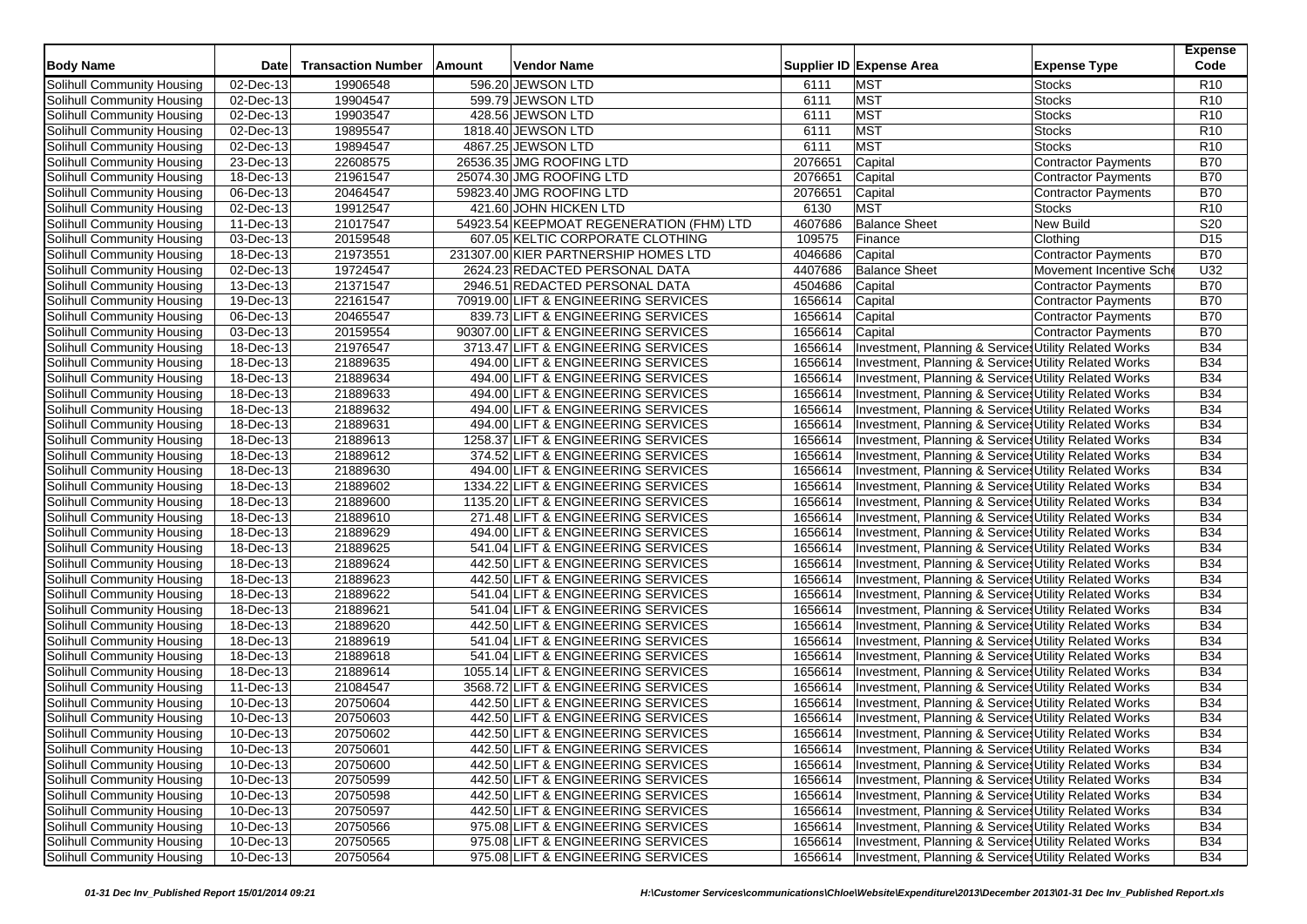| <b>Body Name</b>                  | Date                    | <b>Transaction Number</b> | Amount | Vendor Name                          |                                             |         | Supplier ID Expense Area                              | <b>Expense Type</b>           | <b>Expense</b><br>Code |
|-----------------------------------|-------------------------|---------------------------|--------|--------------------------------------|---------------------------------------------|---------|-------------------------------------------------------|-------------------------------|------------------------|
| Solihull Community Housing        | 10-Dec-13               | 20750563                  |        | 975.08 LIFT & ENGINEERING SERVICES   |                                             | 1656614 | Investment, Planning & Services Utility Related Works |                               | <b>B34</b>             |
| Solihull Community Housing        | 10-Dec-13               | 20750562                  |        | 975.08 LIFT & ENGINEERING SERVICES   |                                             | 1656614 | Investment, Planning & Services Utility Related Works |                               | <b>B34</b>             |
| Solihull Community Housing        | 10-Dec-13               | 20750561                  |        | 24908.00 LIFT & ENGINEERING SERVICES |                                             | 1656614 | Investment, Planning & Services Utility Related Works |                               | <b>B34</b>             |
| Solihull Community Housing        | $\overline{10}$ -Dec-13 | 20750556                  |        | 10919.60 LIFT & ENGINEERING SERVICES |                                             | 1656614 | Investment, Planning & Services Utility Related Works |                               | <b>B34</b>             |
| Solihull Community Housing        | 10-Dec-13               | 20750610                  |        | 442.50 LIFT & ENGINEERING SERVICES   |                                             | 1656614 | Investment, Planning & Services Utility Related Works |                               | <b>B34</b>             |
| Solihull Community Housing        | 10-Dec-13               | 20750609                  |        | 442.50 LIFT & ENGINEERING SERVICES   |                                             | 1656614 | Investment, Planning & Services Utility Related Works |                               | <b>B34</b>             |
| Solihull Community Housing        | 10-Dec-13               | 20750608                  |        | 442.50 LIFT & ENGINEERING SERVICES   |                                             | 1656614 | Investment, Planning & Services Utility Related Works |                               | <b>B34</b>             |
| Solihull Community Housing        | 10-Dec-13               | 20750606                  |        | 442.50 LIFT & ENGINEERING SERVICES   |                                             | 1656614 | Investment, Planning & Services Utility Related Works |                               | <b>B34</b>             |
| Solihull Community Housing        | 10-Dec-13               | 20750605                  |        | 442.50 LIFT & ENGINEERING SERVICES   |                                             | 1656614 | Investment, Planning & Services Utility Related Works |                               | <b>B34</b>             |
| Solihull Community Housing        | $\overline{10}$ -Dec-13 | 20750607                  |        | 442.50 LIFT & ENGINEERING SERVICES   |                                             | 1656614 | Investment, Planning & Services Utility Related Works |                               | <b>B34</b>             |
| Solihull Community Housing        | 06-Dec-13               | 20469547                  |        | 524.44 LLOYDS TSB AUTOLEASE LTD      |                                             | 101345  | <b>MST</b>                                            | Vehicle Hire                  | C30                    |
| Solihull Community Housing        | 06-Dec-13               | 20468548                  |        | 18615.75 LLOYDS TSB AUTOLEASE LTD    |                                             | 101345  | <b>MST</b>                                            | Vehicle Hire                  | C30                    |
| Solihull Community Housing        | 06-Dec-13               | 20468547                  |        | 354.64 LLOYDS TSB AUTOLEASE LTD      |                                             | 101345  | <b>MST</b>                                            | Vehicle Hire                  | C30                    |
| Solihull Community Housing        | 06-Dec-13               | 20467547                  |        | 882.70 LLOYDS TSB AUTOLEASE LTD      |                                             | 101345  | <b>MST</b>                                            | Vehicle Hire                  | C30                    |
| Solihull Community Housing        | 30-Dec-13               | 22657558                  |        | 457.77 LYRECO UK LTD                 |                                             | 74691   | Finance                                               | Stationery                    | D <sub>25</sub>        |
| Solihull Community Housing        | 06-Dec-13               | 20471547                  |        |                                      | 17240.43 MAN COMMERCIAL PROTECTION LTD      | 946596  | <b>Housing Management</b>                             | Security                      | <b>B43</b>             |
| Solihull Community Housing        | 12-Dec-13               | 21242547                  |        |                                      | 233.31 MATT HOUSING LTD T/A NORFOLK HOTEL   | 3686690 | <b>Housing Management</b>                             | <b>B&amp;B</b> Accommodation  | <b>B23</b>             |
| Solihull Community Housing        | 12-Dec-13               | 21243548                  |        |                                      | 233.31 MATT HOUSING LTD T/A NORFOLK HOTEL   | 3686690 | <b>Housing Management</b>                             | <b>B&amp;B Accommodation</b>  | <b>B23</b>             |
| Solihull Community Housing        | 11-Dec-13               | 21003548                  |        |                                      | 433.36 MATT HOUSING LTD T/A NORFOLK HOTEL   | 3686690 | <b>Housing Management</b>                             | <b>B&amp;B</b> Accommodation  | <b>B23</b>             |
| Solihull Community Housing        | 11-Dec-13               | 21001548                  |        |                                      | 270.85 MATT HOUSING LTD T/A NORFOLK HOTEL   | 3686690 | <b>Housing Management</b>                             | <b>B&amp;B Accommodation</b>  | <b>B23</b>             |
| Solihull Community Housing        | 11-Dec-13               | 20998548                  |        |                                      | 233.31 MATT HOUSING LTD T/A NORFOLK HOTEL   | 3686690 | <b>Housing Management</b>                             | <b>B&amp;B Accommodation</b>  | <b>B23</b>             |
| Solihull Community Housing        | 11-Dec-13               | 20996547                  |        |                                      | 233.31 MATT HOUSING LTD T/A NORFOLK HOTEL   | 3686690 | <b>Housing Management</b>                             | <b>B&amp;B Accommodation</b>  | <b>B23</b>             |
| Solihull Community Housing        | 11-Dec-13               | 20995547                  |        |                                      | 233.31 MATT HOUSING LTD T/A NORFOLK HOTEL   | 3686690 | Housing Management                                    | <b>B&amp;B</b> Accommodation  | <b>B23</b>             |
| Solihull Community Housing        | 11-Dec-13               | 20994548                  |        |                                      | 109.80 MATT HOUSING LTD T/A NORFOLK HOTEL   | 3686690 | <b>Housing Management</b>                             | <b>B&amp;B Accommodation</b>  | <b>B23</b>             |
| Solihull Community Housing        | 11-Dec-13               | 20994548                  |        |                                      | 123.51 MATT HOUSING LTD T/A NORFOLK HOTEL   | 3686690 | <b>Housing Management</b>                             | <b>B&amp;B Accommodation</b>  | <b>B23</b>             |
| Solihull Community Housing        | 11-Dec-13               | 20992547                  |        |                                      | 233.31 MATT HOUSING LTD T/A NORFOLK HOTEL   | 3686690 | <b>Housing Management</b>                             | <b>B&amp;B</b> Accommodation  | <b>B23</b>             |
| Solihull Community Housing        | 11-Dec-13               | 20984547                  |        |                                      | 233.31 MATT HOUSING LTD T/A NORFOLK HOTEL   | 3686690 | <b>Housing Management</b>                             | <b>B&amp;B Accommodation</b>  | <b>B23</b>             |
| Solihull Community Housing        | 11-Dec-13               | 20986548                  |        |                                      | 233.31 MATT HOUSING LTD T/A NORFOLK HOTEL   | 3686690 | <b>Housing Management</b>                             | <b>B&amp;B</b> Accommodation  | <b>B23</b>             |
| Solihull Community Housing        | 17-Dec-13               | 21855548                  |        |                                      | 5000.00 MAYFIELD ASSET & PROPERTY MANAGEME  | 196882  | <b>Customer Services</b>                              | Rents                         | <b>B22</b>             |
| Solihull Community Housing        | 17-Dec-13               | 21855547                  |        |                                      | 5000.00 MAYFIELD ASSET & PROPERTY MANAGEME  | 196882  | <b>Customer Services</b>                              | Rents                         | <b>B22</b>             |
| Solihull Community Housing        | 17-Dec-13               | 21855548                  |        |                                      | 2028.54 MAYFIELD ASSET & PROPERTY MANAGEME  | 196882  | <b>Customer Services</b>                              | <b>General Building Costs</b> | <b>B30</b>             |
| Solihull Community Housing        | 17-Dec-13               | 21855547                  |        |                                      | 2028.54 MAYFIELD ASSET & PROPERTY MANAGEME  | 196882  | <b>Customer Services</b>                              | General Building Costs        | <b>B30</b>             |
| Solihull Community Housing        | 13-Dec-13               | 21382548                  |        | 500.00 MIDDLEMARCH ENVIRONMENTAL     |                                             | 9311    | Capital                                               | Contractor Payments           | <b>B70</b>             |
| Solihull Community Housing        | 13-Dec-13               | 21349547                  |        | 240.60 MOBILITY WORLD LTD            |                                             | 278858  | <b>MST</b>                                            | <b>Stocks</b>                 | R <sub>10</sub>        |
| Solihull Community Housing        | 20-Dec-13               | 22395549                  |        |                                      | 616.95 MOSSVALE MAINTENANCE & SEALING SERV  | 48908   | MST                                                   | Other Building costs          | <b>B39</b>             |
| <b>Solihull Community Housing</b> | 17-Dec-13               | 21858548                  |        |                                      | 1302.45 MOSSVALE MAINTENANCE & SEALING SERV | 48908   | <b>MST</b>                                            | Other Building costs          | <b>B39</b>             |
| Solihull Community Housing        | 11-Dec-13               | 21085548                  |        |                                      | 1165.35 MOSSVALE MAINTENANCE & SEALING SERV | 48908   | <b>MST</b>                                            | Other Building costs          | <b>B39</b>             |
| Solihull Community Housing        | 11-Dec-13               | 21085547                  |        |                                      | 685.50 MOSSVALE MAINTENANCE & SEALING SERV  | 48908   | MST                                                   | Other Building costs          | <b>B39</b>             |
| Solihull Community Housing        | 19-Dec-13               | 22162547                  |        |                                      | 2580.27 MOSSVALE MAINTENANCE & SEALING SERV | 48908   | MST                                                   | Voids                         | <b>B38</b>             |
| Solihull Community Housing        | 17-Dec-13               | 21857548                  |        |                                      | 1809.53 MOSSVALE MAINTENANCE & SEALING SERV | 48908   | <b>MST</b>                                            | Voids                         | <b>B38</b>             |
| Solihull Community Housing        | 17-Dec-13               | 21855550                  |        |                                      | 536.17 MOSSVALE MAINTENANCE & SEALING SERV  | 48908   | MST                                                   | Voids                         | <b>B38</b>             |
| Solihull Community Housing        | 06-Dec-13               | 20477548                  |        |                                      | 2533.37 MOSSVALE MAINTENANCE & SEALING SERV | 48908   | <b>MST</b>                                            | Voids                         | <b>B38</b>             |
| Solihull Community Housing        | 06-Dec-13               | 20477547                  |        |                                      | 71.60 MOSSVALE MAINTENANCE & SEALING SERV   | 48908   | <b>MST</b>                                            | Voids                         | <b>B38</b>             |
| Solihull Community Housing        | 06-Dec-13               | 20475549                  |        |                                      | 2706.74 MOSSVALE MAINTENANCE & SEALING SERV | 48908   | <b>MST</b>                                            | Voids                         | <b>B38</b>             |
| Solihull Community Housing        | 06-Dec-13               | 20475548                  |        |                                      | 475.38 MOSSVALE MAINTENANCE & SEALING SERV  | 48908   | <b>MST</b>                                            | Voids                         | <b>B38</b>             |
| Solihull Community Housing        | 06-Dec-13               | 20474547                  |        |                                      | 1221.01 MOSSVALE MAINTENANCE & SEALING SERV | 48908   | MST                                                   | Voids                         | <b>B38</b>             |
| Solihull Community Housing        | 06-Dec-13               | 20475550                  |        |                                      | 3270.80 MOSSVALE MAINTENANCE & SEALING SERV | 48908   | <b>MST</b>                                            | Voids                         | <b>B38</b>             |
| Solihull Community Housing        | 20-Dec-13               | 22395549                  |        |                                      | 342.75 MOSSVALE MAINTENANCE & SEALING SERV  | 48908   | <b>MST</b>                                            | Other Building costs          | <b>B39</b>             |
| Solihull Community Housing        | 17-Dec-13               | 21858548                  |        |                                      | 342.75 MOSSVALE MAINTENANCE & SEALING SERV  | 48908   | <b>MST</b>                                            | Other Building costs          | <b>B39</b>             |
| Solihull Community Housing        | 11-Dec-13               | 21085548                  |        |                                      | 548.40 MOSSVALE MAINTENANCE & SEALING SERV  | 48908   | <b>MST</b>                                            | Other Building costs          | <b>B39</b>             |
| Solihull Community Housing        | 11-Dec-13               | 21085547                  |        |                                      | 137.10 MOSSVALE MAINTENANCE & SEALING SERV  | 48908   | <b>MST</b>                                            | Other Building costs          | <b>B39</b>             |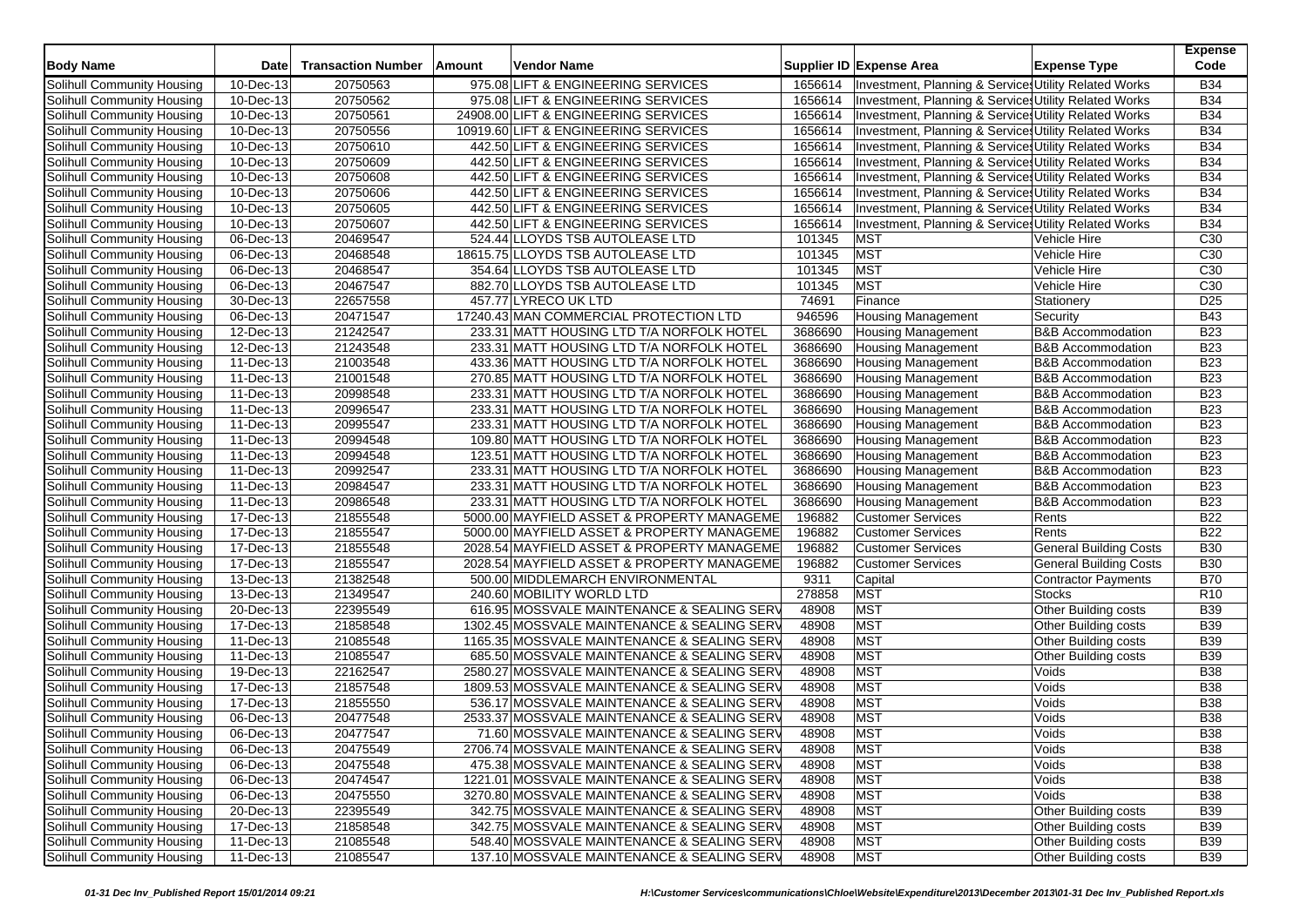| <b>Body Name</b>                                         | Date                    | <b>Transaction Number</b> | Amount | <b>Vendor Name</b>                                                                         |                | Supplier ID Expense Area                                                                                       | <b>Expense Type</b>        | <b>Expense</b><br>Code |
|----------------------------------------------------------|-------------------------|---------------------------|--------|--------------------------------------------------------------------------------------------|----------------|----------------------------------------------------------------------------------------------------------------|----------------------------|------------------------|
| Solihull Community Housing                               | 19-Dec-13               | 22162547                  |        | 343.92 MOSSVALE MAINTENANCE & SEALING SERV                                                 | 48908          | <b>MST</b>                                                                                                     | Voids                      | <b>B38</b>             |
| Solihull Community Housing                               | 17-Dec-13               | 21857548                  |        | 193.64 MOSSVALE MAINTENANCE & SEALING SERV                                                 | 48908          | <b>MST</b>                                                                                                     | Voids                      | <b>B38</b>             |
| Solihull Community Housing                               | 06-Dec-13               | 20477548                  |        | 283.68 MOSSVALE MAINTENANCE & SEALING SERV                                                 | 48908          | <b>MST</b>                                                                                                     | Voids                      | <b>B38</b>             |
| Solihull Community Housing                               | 06-Dec-13               | 20477547                  |        | 172.47 MOSSVALE MAINTENANCE & SEALING SERV                                                 | 48908          | <b>MST</b>                                                                                                     | Voids                      | <b>B38</b>             |
| Solihull Community Housing                               | 06-Dec-13               | 20475549                  |        | 1837.83 MOSSVALE MAINTENANCE & SEALING SERV                                                | 48908          | <b>MST</b>                                                                                                     | Voids                      | <b>B38</b>             |
| Solihull Community Housing                               | 06-Dec-13               | 20475548                  |        | 44.94 MOSSVALE MAINTENANCE & SEALING SERV                                                  | 48908          | <b>MST</b>                                                                                                     | Voids                      | <b>B38</b>             |
| Solihull Community Housing                               | 06-Dec-13               | 20474547                  |        | 193.64 MOSSVALE MAINTENANCE & SEALING SERV                                                 | 48908          | <b>MST</b>                                                                                                     | Voids                      | <b>B38</b>             |
| Solihull Community Housing                               | 06-Dec-13               | 20475550                  |        | 704.80 MOSSVALE MAINTENANCE & SEALING SERV                                                 | 48908          | <b>MST</b>                                                                                                     | Voids                      | <b>B38</b>             |
| Solihull Community Housing                               | 18-Dec-13               | 21961548                  |        | 35448.92 MOSSVALE MAINTENANCE & SEALING SERV                                               | 48908          | Capital                                                                                                        | <b>Contractor Payments</b> | <b>B70</b>             |
| Solihull Community Housing                               | 23-Dec-13               | 22593548                  |        | 3984.37 MOSSVALE MAINTENANCE & SEALING SERV                                                | 48908          | Investment, Planning & Service Utility Related Works                                                           |                            | <b>B34</b>             |
| Solihull Community Housing                               | 18-Dec-13               | 21889657                  |        | 224.91 MOSSVALE MAINTENANCE & SEALING SERV                                                 | 48908          | Investment, Planning & Services Utility Related Works                                                          |                            | <b>B34</b>             |
| Solihull Community Housing                               | 18-Dec-13               | 21889652                  |        | 306.27 MOSSVALE MAINTENANCE & SEALING SERV                                                 | 48908          | Investment, Planning & Services Utility Related Works                                                          |                            | <b>B34</b>             |
| Solihull Community Housing                               | 18-Dec-13               | 21889649                  |        | 223.39 MOSSVALE MAINTENANCE & SEALING SERV                                                 | 48908          | Investment, Planning & Services Utility Related Works                                                          |                            | <b>B34</b>             |
| Solihull Community Housing                               | 18-Dec-13               | 21889647                  |        | 223.39 MOSSVALE MAINTENANCE & SEALING SERV                                                 | 48908          | Investment, Planning & Services Utility Related Works                                                          |                            | <b>B34</b>             |
| Solihull Community Housing                               | 18-Dec-13               | 21889645                  |        | 258.42 MOSSVALE MAINTENANCE & SEALING SERV                                                 | 48908          | Investment, Planning & Services Utility Related Works                                                          |                            | <b>B34</b>             |
| Solihull Community Housing                               | 18-Dec-13               | 21889651                  |        | 306.27 MOSSVALE MAINTENANCE & SEALING SERV                                                 | 48908          | Investment, Planning & Services Utility Related Works                                                          |                            | <b>B34</b>             |
| Solihull Community Housing                               | 18-Dec-13               | 21889701                  |        | 217.10 MOSSVALE MAINTENANCE & SEALING SERV                                                 | 48908          | Investment, Planning & Services Utility Related Works                                                          |                            | <b>B34</b>             |
| Solihull Community Housing                               | 18-Dec-13               | 21889691                  |        | 435.70 MOSSVALE MAINTENANCE & SEALING SERV                                                 | 48908          | Investment, Planning & Services Utility Related Works                                                          |                            | <b>B34</b>             |
| Solihull Community Housing                               | 18-Dec-13               | 21889690                  |        | 331.20 MOSSVALE MAINTENANCE & SEALING SERV                                                 | 48908          | Investment, Planning & Services Utility Related Works                                                          |                            | <b>B34</b>             |
| Solihull Community Housing                               | 18-Dec-13               | 21889687                  |        | 239.10 MOSSVALE MAINTENANCE & SEALING SERV                                                 | 48908          | Investment, Planning & Services Utility Related Works                                                          |                            | <b>B34</b>             |
| Solihull Community Housing                               | 18-Dec-13               | 21889692                  |        | 223.39 MOSSVALE MAINTENANCE & SEALING SERV                                                 | 48908          | Investment, Planning & Service, Utility Related Works                                                          |                            | <b>B34</b>             |
| Solihull Community Housing                               | 18-Dec-13               | 21889665                  |        | 422.34 MOSSVALE MAINTENANCE & SEALING SERV                                                 | 48908          | Investment, Planning & Services Utility Related Works                                                          |                            | <b>B34</b>             |
| Solihull Community Housing                               | 18-Dec-13               | 21889664                  |        | 224.91 MOSSVALE MAINTENANCE & SEALING SERV                                                 | 48908          | Investment, Planning & Services Utility Related Works                                                          |                            | <b>B34</b>             |
| Solihull Community Housing                               | 18-Dec-13               | 21889674                  |        | 278.89 MOSSVALE MAINTENANCE & SEALING SERV                                                 | 48908          | Investment, Planning & Services Utility Related Works                                                          |                            | <b>B34</b>             |
| Solihull Community Housing                               | 18-Dec-13               | 21889666                  |        | 223.39 MOSSVALE MAINTENANCE & SEALING SERV                                                 | 48908          | Investment, Planning & Services Utility Related Works                                                          |                            | <b>B34</b>             |
| Solihull Community Housing                               | 16-Dec-13               | 21483611                  |        | 325.52 MOSSVALE MAINTENANCE & SEALING SERV                                                 | 48908          | Investment, Planning & Services Utility Related Works                                                          |                            | <b>B34</b>             |
| Solihull Community Housing                               | 16-Dec-13               | 21483614                  |        | 304.20 MOSSVALE MAINTENANCE & SEALING SERV                                                 | 48908          | Investment, Planning & Services Utility Related Works                                                          |                            | <b>B34</b>             |
| Solihull Community Housing                               | 16-Dec-13               | 21483612                  |        | 391.70 MOSSVALE MAINTENANCE & SEALING SERV                                                 | 48908          | Investment, Planning & Services Utility Related Works                                                          |                            | <b>B34</b>             |
| Solihull Community Housing                               | 16-Dec-13               | 21483606                  |        | 223.39 MOSSVALE MAINTENANCE & SEALING SERV                                                 | 48908          | Investment, Planning & Services Utility Related Works                                                          |                            | <b>B34</b>             |
| Solihull Community Housing                               | 16-Dec-13               | 21483602                  |        | 321.74 MOSSVALE MAINTENANCE & SEALING SERV                                                 | 48908          | Investment, Planning & Services Utility Related Works                                                          |                            | <b>B34</b>             |
| Solihull Community Housing                               | 16-Dec-13               | 21483592                  |        | 526.69 MOSSVALE MAINTENANCE & SEALING SERV                                                 | 48908          |                                                                                                                |                            | <b>B34</b>             |
|                                                          |                         | 21483588                  |        | 395.55 MOSSVALE MAINTENANCE & SEALING SERV                                                 |                | Investment, Planning & Services Utility Related Works                                                          |                            | <b>B34</b>             |
| Solihull Community Housing<br>Solihull Community Housing | 16-Dec-13<br>16-Dec-13  | 21483585                  |        | 219.16 MOSSVALE MAINTENANCE & SEALING SERV                                                 | 48908<br>48908 | Investment, Planning & Services Utility Related Works                                                          |                            | <b>B34</b>             |
| Solihull Community Housing                               | 16-Dec-13               | 21483584                  |        | 239.10 MOSSVALE MAINTENANCE & SEALING SERV                                                 | 48908          | Investment, Planning & Services Utility Related Works<br>Investment, Planning & Services Utility Related Works |                            | <b>B34</b>             |
|                                                          |                         | 21483582                  |        | 342.57 MOSSVALE MAINTENANCE & SEALING SERV                                                 | 48908          |                                                                                                                |                            | <b>B34</b>             |
| Solihull Community Housing                               | 16-Dec-13<br>16-Dec-13  | 21483581                  |        | 239.10 MOSSVALE MAINTENANCE & SEALING SERV                                                 | 48908          | Investment, Planning & Services Utility Related Works                                                          |                            | <b>B34</b>             |
| Solihull Community Housing<br>Solihull Community Housing | 13-Dec-13               | 21383548                  |        | 3904.60 MOSSVALE MAINTENANCE & SEALING SERV                                                | 48908          | Investment, Planning & Services Utility Related Works                                                          |                            | <b>B34</b>             |
| Solihull Community Housing                               |                         |                           |        |                                                                                            |                | Investment, Planning & Services Utility Related Works                                                          |                            | <b>B34</b>             |
|                                                          | 11-Dec-13<br>11-Dec-13  | 21085550<br>21085549      |        | 4590.51 MOSSVALE MAINTENANCE & SEALING SERV<br>4340.62 MOSSVALE MAINTENANCE & SEALING SERV | 48908<br>48908 | Investment, Planning & Services Utility Related Works<br>Investment, Planning & Services Utility Related Works |                            | <b>B34</b>             |
| Solihull Community Housing<br>Solihull Community Housing | $\overline{06}$ -Dec-13 | 20478547                  |        | 4677.33 MOSSVALE MAINTENANCE & SEALING SERV                                                | 48908          |                                                                                                                |                            | <b>B34</b>             |
|                                                          | 02-Dec-13               | 19739563                  |        | 217.10 MOSSVALE MAINTENANCE & SEALING SERV                                                 | 48908          | Investment, Planning & Services Utility Related Works                                                          |                            | <b>B34</b>             |
| Solihull Community Housing<br>Solihull Community Housing |                         |                           |        |                                                                                            |                | Investment, Planning & Services Utility Related Works                                                          |                            | <b>B34</b>             |
|                                                          | 02-Dec-13               | 19739561                  |        | 223.39 MOSSVALE MAINTENANCE & SEALING SERV                                                 | 48908          | Investment, Planning & Services Utility Related Works                                                          |                            | <b>B34</b>             |
| Solihull Community Housing<br>Solihull Community Housing | 16-Dec-13               | 21483580                  |        | 516.75 MOSSVALE MAINTENANCE & SEALING SERV                                                 | 48908          | Investment, Planning & Services Utility Related Works                                                          |                            |                        |
|                                                          | 24-Dec-13               | 22610591                  |        | 790.25 MOSSVALE MAINTENANCE & SEALING SERV                                                 | 48908          | <b>MST</b>                                                                                                     | Internal Works             | <b>B31</b>             |
| Solihull Community Housing<br>Solihull Community Housing | 24-Dec-13<br>19-Dec-13  | 22610590<br>22091600      |        | 771.07 MOSSVALE MAINTENANCE & SEALING SERV                                                 | 48908          | <b>MST</b>                                                                                                     | Internal Works             | <b>B31</b>             |
|                                                          |                         |                           |        | 789.18 MOSSVALE MAINTENANCE & SEALING SERV                                                 | 48908          | <b>MST</b>                                                                                                     | <b>Internal Works</b>      | <b>B31</b>             |
| Solihull Community Housing                               | 19-Dec-13               | 22091598                  |        | 918.72 MOSSVALE MAINTENANCE & SEALING SERV<br>1299.09 MOSSVALE MAINTENANCE & SEALING SERV  | 48908          | <b>MST</b>                                                                                                     | Internal Works             | <b>B31</b>             |
| Solihull Community Housing                               | 10-Dec-13               | 20750686                  |        |                                                                                            | 48908          | <b>MST</b>                                                                                                     | <b>Internal Works</b>      | <b>B31</b>             |
| Solihull Community Housing                               | 24-Dec-13               | 22610593                  |        | 408.21 MOSSVALE MAINTENANCE & SEALING SERV                                                 | 48908          | <b>MST</b>                                                                                                     | <b>Internal Works</b>      | <b>B31</b>             |
| Solihull Community Housing                               | 24-Dec-13               | 22610592                  |        | 474.46 MOSSVALE MAINTENANCE & SEALING SERV                                                 | 48908          | <b>MST</b>                                                                                                     | Internal Works             | <b>B31</b>             |
| Solihull Community Housing                               | 19-Dec-13               | 22091599                  |        | 447.07 MOSSVALE MAINTENANCE & SEALING SERV                                                 | 48908          | MST                                                                                                            | Internal Works             | <b>B31</b>             |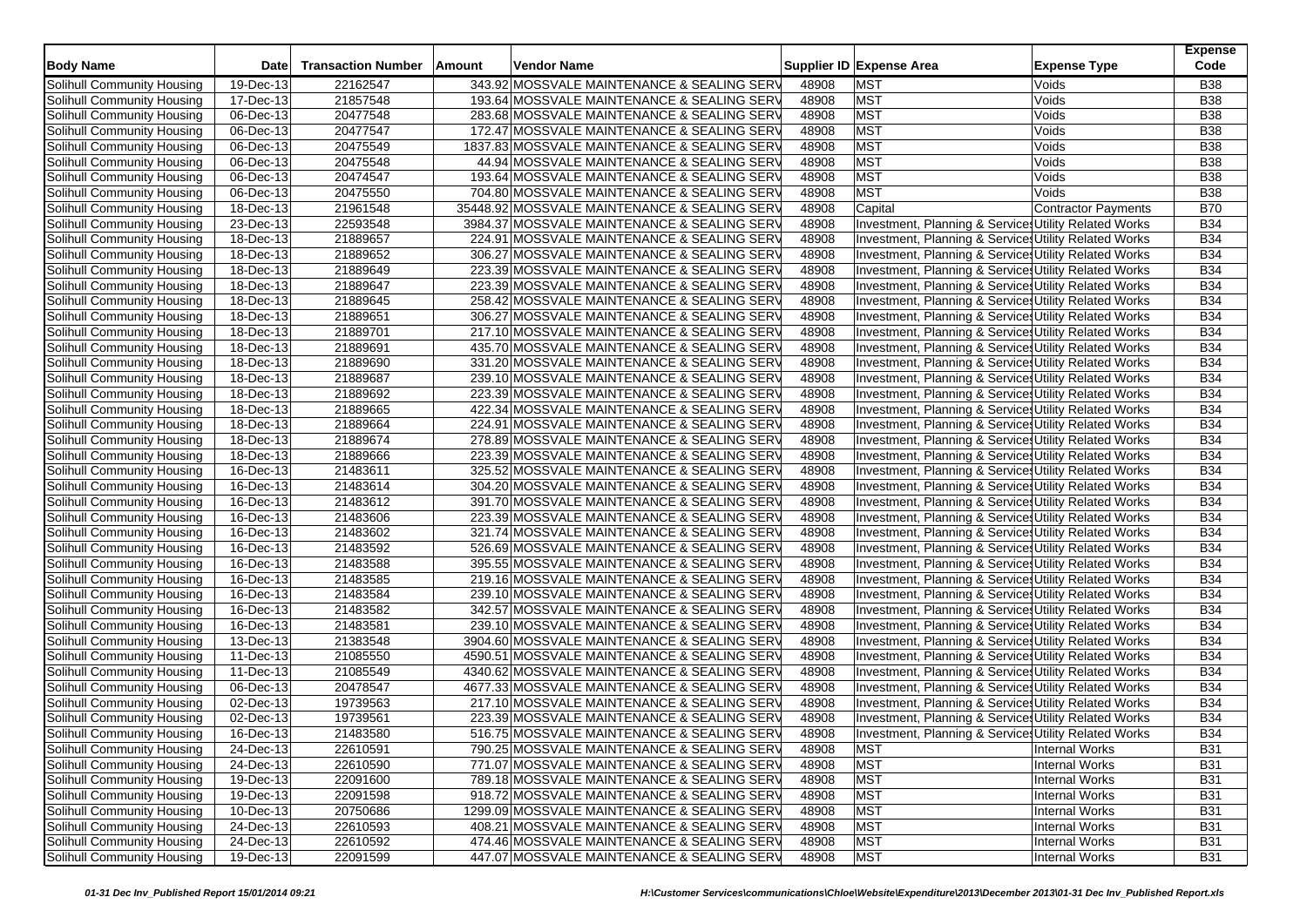| <b>Body Name</b>                  | Date                    | <b>Transaction Number</b> | Amount | <b>Vendor Name</b>                         |             | Supplier ID Expense Area                               | <b>Expense Type</b>             | <b>Expense</b><br>Code |
|-----------------------------------|-------------------------|---------------------------|--------|--------------------------------------------|-------------|--------------------------------------------------------|---------------------------------|------------------------|
| Solihull Community Housing        | 12-Dec-13               | 21151547                  |        | 313.50 MOSSVALE MAINTENANCE & SEALING SERV | 48908       | <b>MST</b>                                             | <b>Internal Works</b>           | <b>B31</b>             |
| Solihull Community Housing        | 10-Dec-13               | 20750682                  |        | 408.21 MOSSVALE MAINTENANCE & SEALING SERV | 48908       | MST                                                    | <b>Internal Works</b>           | <b>B31</b>             |
| Solihull Community Housing        | 10-Dec-13               | 20750670                  |        | 397.94 MOSSVALE MAINTENANCE & SEALING SERV | 48908       | <b>MST</b>                                             | <b>Internal Works</b>           | <b>B31</b>             |
| Solihull Community Housing        | 10-Dec-13               | 20750669                  |        | 397.94 MOSSVALE MAINTENANCE & SEALING SERV | 48908       | <b>MST</b>                                             | <b>Internal Works</b>           | <b>B31</b>             |
| Solihull Community Housing        | $18 - Dec-13$           | 21972547                  |        | 233.95 MOSSVALE MAINTENANCE & SEALING SERV | 48908       | Capital                                                | <b>Contractor Payments</b>      | <b>B70</b>             |
| Solihull Community Housing        | 18-Dec-13               | 21971548                  |        | 771.07 MOSSVALE MAINTENANCE & SEALING SERV | 48908       | Capital                                                | <b>Contractor Payments</b>      | <b>B70</b>             |
| Solihull Community Housing        | 23-Dec-13               | 22558549                  |        | 650.94 MOSSVALE MAINTENANCE & SEALING SERV | 48908       | Capital                                                | <b>Contractor Payments</b>      | <b>B70</b>             |
| Solihull Community Housing        | 23-Dec-13               | 22557549                  |        | 801.42 MOSSVALE MAINTENANCE & SEALING SERV | 48908       | Capital                                                | <b>Contractor Payments</b>      | <b>B70</b>             |
| Solihull Community Housing        | 02-Dec-13               | 19994548                  |        | 739.47 MOSSVALE MAINTENANCE & SEALING SERV | 48908       | Capital                                                | <b>Contractor Payments</b>      | <b>B70</b>             |
| Solihull Community Housing        | 02-Dec-13               | 19987551                  |        | 614.97 MOSSVALE MAINTENANCE & SEALING SERV | 48908       | Capital                                                | Contractor Payments             | <b>B70</b>             |
| Solihull Community Housing        | 02-Dec-13               | 19994547                  |        | 656.96 MOSSVALE MAINTENANCE & SEALING SERV | 48908       | Capital                                                | <b>Contractor Payments</b>      | <b>B70</b>             |
| Solihull Community Housing        | 20-Dec-13               | 22319549                  |        | 2786.02 REDACTED PERSONAL DATA             | 4714686     | <b>Balance Sheet</b>                                   | Movement Incentive Sch          | U32                    |
| Solihull Community Housing        | 09-Dec-13               | 20705547                  |        | 2642.23 REDACTED PERSONAL DATA             | 3873843     | <b>Balance Sheet</b>                                   | Movement Incentive Sch          | U32                    |
| Solihull Community Housing        | 18-Dec-13               | 21969547                  |        | 3000.00 REDACTED PERSONAL DATA             | 4699686     | <b>Balance Sheet</b>                                   | Movement Incentive Sche         | U32                    |
| Solihull Community Housing        | 17-Dec-13               | 21839554                  |        | 12125.00 REDACTED PERSONAL DATA            | 4722686     | Capital                                                | <b>Contractor Payments</b>      | <b>B70</b>             |
| Solihull Community Housing        | $\overline{24}$ -Dec-13 | 22610561                  |        | 734.64 MTD SCAFFOLDING LTD                 | 233945      | <b>MST</b>                                             | <b>External Structures</b>      | <b>B33</b>             |
| Solihull Community Housing        | 19-Dec-13               | 22091570                  |        | 379.08 MTD SCAFFOLDING LTD                 | 233945      | <b>MST</b>                                             | <b>External Structures</b>      | <b>B33</b>             |
| Solihull Community Housing        | 19-Dec-13               | 22091569                  |        | 368.36 MTD SCAFFOLDING LTD                 | 233945      | <b>MST</b>                                             | <b>External Structures</b>      | <b>B33</b>             |
| Solihull Community Housing        | 17-Dec-13               | 21679558                  |        | 367.32 MTD SCAFFOLDING LTD                 | 233945      | <b>MST</b>                                             | <b>External Structures</b>      | <b>B33</b>             |
| Solihull Community Housing        | 17-Dec-13               | 21679557                  |        | 367.32 MTD SCAFFOLDING LTD                 | 233945      | <b>MST</b>                                             | <b>External Structures</b>      | <b>B33</b>             |
| Solihull Community Housing        | $17 - Dec-13$           | 21679556                  |        | 367.32 MTD SCAFFOLDING LTD                 | 233945      | <b>MST</b>                                             | <b>External Structures</b>      | <b>B33</b>             |
| Solihull Community Housing        | 17-Dec-13               | 21679553                  |        | 367.32 MTD SCAFFOLDING LTD                 | 233945      | <b>MST</b>                                             | <b>External Structures</b>      | <b>B33</b>             |
| Solihull Community Housing        | 17-Dec-13               | 21679552                  |        | 244.88 MTD SCAFFOLDING LTD                 | 233945      | <b>MST</b>                                             | <b>External Structures</b>      | <b>B33</b>             |
| Solihull Community Housing        | 17-Dec-13               | 21679550                  |        | 367.32 MTD SCAFFOLDING LTD                 | 233945      | <b>MST</b>                                             | <b>External Structures</b>      | <b>B33</b>             |
| Solihull Community Housing        | 05-Dec-13               | 20260554                  |        | 244.88 MTD SCAFFOLDING LTD                 | 233945      | <b>MST</b>                                             | <b>External Structures</b>      | <b>B33</b>             |
| Solihull Community Housing        | 24-Dec-13               | 22610562                  |        | 373.20 MTD SCAFFOLDING LTD                 | 233945      | <b>MST</b>                                             | <b>External Structures</b>      | <b>B33</b>             |
| Solihull Community Housing        | 24-Dec-13               | 22610560                  |        | 483.95 MTD SCAFFOLDING LTD                 | 233945      | <b>MST</b>                                             | <b>External Structures</b>      | <b>B33</b>             |
| Solihull Community Housing        | 19-Dec-13               | 22091568                  |        | 778.89 MTD SCAFFOLDING LTD                 | 233945      | <b>MST</b>                                             | <b>External Structures</b>      | <b>B33</b>             |
| Solihull Community Housing        | 17-Dec-13               | 21679549                  |        | 396.72 MTD SCAFFOLDING LTD                 | 233945      | <b>MST</b>                                             | <b>External Structures</b>      | <b>B33</b>             |
| Solihull Community Housing        | 05-Dec-13               | 20260556                  |        | 757.09 MTD SCAFFOLDING LTD                 | 233945      | <b>MST</b>                                             | <b>External Structures</b>      | <b>B33</b>             |
| Solihull Community Housing        | 05-Dec-13               | 20260555                  |        | 367.32 MTD SCAFFOLDING LTD                 | 233945      | <b>MST</b>                                             | <b>External Structures</b>      | <b>B33</b>             |
| Solihull Community Housing        | 05-Dec-13               | 20260553                  |        | 373.20 MTD SCAFFOLDING LTD                 | 233945      | <b>MST</b>                                             | <b>External Structures</b>      | <b>B33</b>             |
| Solihull Community Housing        | 23-Dec-13               | 22608577                  |        | 8925.00 NATIONAL FEDERATION OF ALMOS       | 245529      | <b>Customer Services</b>                               | <b>Grants and Subscriptions</b> | D92                    |
| Solihull Community Housing        | 16-Dec-13               | 21489547                  |        | 725.05 NATIONAL PLASTICS                   | 206818      | <b>MST</b>                                             | <b>Stocks</b>                   | R <sub>10</sub>        |
| Solihull Community Housing        | 16-Dec-13               | 21481547                  |        | 237.80 NATIONAL PLASTICS                   | 206818      | <b>MST</b>                                             | <b>Stocks</b>                   | R <sub>10</sub>        |
| <b>Solihull Community Housing</b> | 02-Dec-13               | 19914548                  |        | 239.25 NATIONAL PLASTICS                   | 206818      | <b>MST</b>                                             | <b>Stocks</b>                   | R <sub>10</sub>        |
| Solihull Community Housing        | 02-Dec-13               | 19854547                  |        | 444.21 NATIONAL PLASTICS                   | 206818      | <b>MST</b>                                             | <b>Stocks</b>                   | R <sub>10</sub>        |
| Solihull Community Housing        | 03-Dec-13               | 20159564                  |        | 282.48 NEOPOST LTD                         | 6967        | Finance                                                | Postages                        | D <sub>21</sub>        |
| Solihull Community Housing        | 13-Dec-13               | 21358547                  |        | 462.00 NICHOLLS & CLARKE BUILDING PRODUCTS | 176278      | <b>MST</b>                                             | <b>Stocks</b>                   | R <sub>10</sub>        |
| Solihull Community Housing        | 09-Dec-13               | 20716561                  |        | 222.53 NICHOLLS & CLARKE BUILDING PRODUCTS | 176278      | <b>MST</b>                                             | <b>Stocks</b>                   | R <sub>10</sub>        |
| Solihull Community Housing        | 09-Dec-13               | 20716559                  |        | 285.00 NICHOLLS & CLARKE BUILDING PRODUCTS | 176278      | <b>MST</b>                                             | <b>Stocks</b>                   | R <sub>10</sub>        |
| Solihull Community Housing        | 23-Dec-13               | 22593551                  |        | 547.82 NIYAA PEOPLE                        | 1651616     | MST                                                    | Voids                           | <b>B38</b>             |
| Solihull Community Housing        | 23-Dec-13               | 22593550                  |        | 536.50 NIYAA PEOPLE                        | 1651616     | <b>MST</b>                                             | Voids                           | <b>B38</b>             |
| Solihull Community Housing        | 06-Dec-13               | 20478548                  |        | 567.38 NIYAA PEOPLE                        | 1651616 MST |                                                        | <b>Agency Staff</b>             | A60                    |
| Solihull Community Housing        | 03-Dec-13               | 20159560                  |        | 898.88 NIYAA PEOPLE                        | 1651616 MST |                                                        | <b>Agency Staff</b>             | A60                    |
| Solihull Community Housing        | 20-Dec-13               | 22397547                  |        | 888.00 NIYAA PEOPLE                        |             | 1651616   Investment, Planning & Service Agency Staff  |                                 | A60                    |
| Solihull Community Housing        | 12-Dec-13               | 21214547                  |        | 930.00 NIYAA PEOPLE                        |             | 1651616   Investment, Planning & Service Agency Staff  |                                 | A60                    |
| Solihull Community Housing        | 11-Dec-13               | 21087547                  |        | 888.00 NIYAA PEOPLE                        |             | 1651616   Investment, Planning & Services Agency Staff |                                 | A60                    |
| Solihull Community Housing        | 03-Dec-13               | 20159556                  |        | 858.00 NIYAA PEOPLE                        |             | 1651616   Investment, Planning & Services Agency Staff |                                 | A60                    |
| Solihull Community Housing        | 19-Dec-13               | 22091611                  |        | 365.24 NOVUS PROPERTY SOLUTIONS            | 3522686 MST |                                                        | Internal Works                  | <b>B31</b>             |
| Solihull Community Housing        | 19-Dec-13               | 22091602                  |        | 281.96 NOVUS PROPERTY SOLUTIONS            | 3522686 MST |                                                        | <b>Internal Works</b>           | <b>B31</b>             |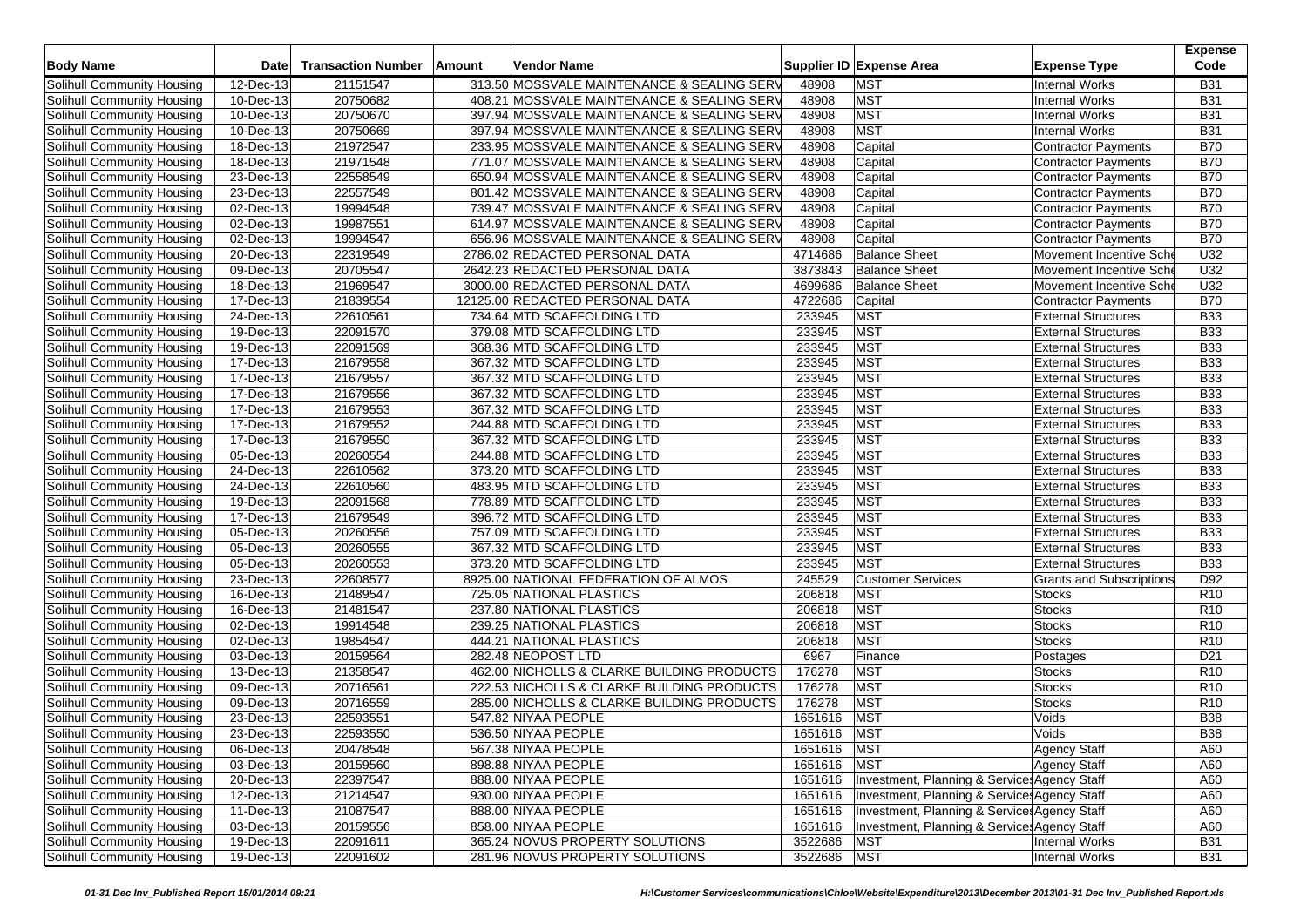| <b>Body Name</b>           | Date                    | <b>Transaction Number</b> | Amount | <b>Vendor Name</b>                            |         | Supplier ID Expense Area                              | <b>Expense Type</b>        | <b>Expense</b><br>Code |
|----------------------------|-------------------------|---------------------------|--------|-----------------------------------------------|---------|-------------------------------------------------------|----------------------------|------------------------|
| Solihull Community Housing | $\overline{20}$ -Dec-13 | 22292575                  |        | 360.00 NOVUS PROPERTY SOLUTIONS               | 3522686 | <b>MST</b>                                            | Voids                      | <b>B38</b>             |
| Solihull Community Housing | 20-Dec-13               | 22292568                  |        | 1138.51 NOVUS PROPERTY SOLUTIONS              | 3522686 | <b>MST</b>                                            | Voids                      | <b>B38</b>             |
| Solihull Community Housing | 20-Dec-13               | 22292563                  |        | 512.02 NOVUS PROPERTY SOLUTIONS               | 3522686 | <b>MST</b>                                            | Voids                      | <b>B38</b>             |
| Solihull Community Housing | 19-Dec-13               | 22091614                  |        | 317.60 NOVUS PROPERTY SOLUTIONS               | 3522686 | <b>MST</b>                                            | <b>Internal Works</b>      | <b>B31</b>             |
| Solihull Community Housing | 19-Dec-13               | 22091616                  |        | 416.00 NOVUS PROPERTY SOLUTIONS               | 3522686 | <b>MST</b>                                            | <b>Internal Works</b>      | <b>B31</b>             |
| Solihull Community Housing | 11-Dec-13               | 20916547                  |        | 296.00 NOVUS PROPERTY SOLUTIONS               | 3522686 | Capital                                               | <b>Contractor Payments</b> | <b>B70</b>             |
| Solihull Community Housing | 23-Dec-13               | 22608579                  |        | 113952.53 NOVUS PROPERTY SOLUTIONS            | 3522686 | Capital                                               | Contractor Payments        | <b>B70</b>             |
| Solihull Community Housing | 12-Dec-13               | 21246548                  |        | 90293.25 NOVUS PROPERTY SOLUTIONS             | 3522686 | Capital                                               | <b>Contractor Payments</b> | <b>B70</b>             |
| Solihull Community Housing | 19-Dec-13               | 22171547                  |        | 255.60 NPOWER BUSINESS & SOCIAL HOUSING LTI   | 2846690 | MST                                                   | Voids                      | <b>B38</b>             |
| Solihull Community Housing | 19-Dec-13               | 22169547                  |        | 539.60 NPOWER BUSINESS & SOCIAL HOUSING LTI   | 2846690 | <b>MST</b>                                            | Voids                      | <b>B38</b>             |
| Solihull Community Housing | 19-Dec-13               | 22168547                  |        | 419.64 NPOWER BUSINESS & SOCIAL HOUSING LTI   | 2846690 | <b>MST</b>                                            | Voids                      | <b>B38</b>             |
| Solihull Community Housing | $\overline{19}$ -Dec-13 | 22166547                  |        | 225.96 NPOWER BUSINESS & SOCIAL HOUSING LTI   | 2846690 | <b>MST</b>                                            | Voids                      | <b>B38</b>             |
|                            | 19-Dec-13               | 22163547                  |        | 96.84 NPOWER BUSINESS & SOCIAL HOUSING LTI    | 2846690 | <b>MST</b>                                            | Voids                      | <b>B38</b>             |
| Solihull Community Housing |                         | 20482547                  |        |                                               | 2846690 | MST                                                   |                            | <b>B38</b>             |
| Solihull Community Housing | 06-Dec-13               | 20481547                  |        | 280.48 NPOWER BUSINESS & SOCIAL HOUSING LTI   | 2846690 | <b>MST</b>                                            | Voids                      | <b>B38</b>             |
| Solihull Community Housing | 06-Dec-13               |                           |        | 225.96 NPOWER BUSINESS & SOCIAL HOUSING LTI   |         |                                                       | Voids                      |                        |
| Solihull Community Housing | 05-Dec-13               | 20260618                  |        | 225.10 NPOWER BUSINESS & SOCIAL HOUSING LTI   | 2846690 | <b>MST</b>                                            | Voids                      | <b>B38</b>             |
| Solihull Community Housing | 19-Dec-13               | 22171547                  |        | 113.60 NPOWER BUSINESS & SOCIAL HOUSING LTI   | 2846690 | <b>MST</b>                                            | Voids                      | <b>B38</b>             |
| Solihull Community Housing | 19-Dec-13               | 22169547                  |        | 85.20 NPOWER BUSINESS & SOCIAL HOUSING LTI    | 2846690 | <b>MST</b>                                            | Voids                      | <b>B38</b>             |
| Solihull Community Housing | 19-Dec-13               | 22168547                  |        | 258.24 NPOWER BUSINESS & SOCIAL HOUSING LTI   | 2846690 | <b>MST</b>                                            | Voids                      | <b>B38</b>             |
| Solihull Community Housing | 19-Dec-13               | 22166547                  |        | 193.68 NPOWER BUSINESS & SOCIAL HOUSING LTI   | 2846690 | <b>MST</b>                                            | Voids                      | <b>B38</b>             |
| Solihull Community Housing | $\overline{19}$ -Dec-13 | 22163547                  |        | 129.12 NPOWER BUSINESS & SOCIAL HOUSING LTI   | 2846690 | <b>MST</b>                                            | Voids                      | <b>B38</b>             |
| Solihull Community Housing | 06-Dec-13               | 20482547                  |        | 51.69 NPOWER BUSINESS & SOCIAL HOUSING LTI    | 2846690 | <b>MST</b>                                            | Voids                      | <b>B38</b>             |
| Solihull Community Housing | 06-Dec-13               | 20481547                  |        | 64.56 NPOWER BUSINESS & SOCIAL HOUSING LTI    | 2846690 | MST                                                   | Voids                      | <b>B38</b>             |
| Solihull Community Housing | 05-Dec-13               | 20260593                  |        | 242.37 NPOWER BUSINESS & SOCIAL HOUSING LTI   | 2846690 | <b>MST</b>                                            | Voids                      | <b>B38</b>             |
| Solihull Community Housing | $\overline{11}$ -Dec-13 | 21089548                  |        | 684.67 NPOWER BUSINESS & SOCIAL HOUSING LTI   | 2846690 | Investment, Planning & Services Utility Related Works |                            | <b>B34</b>             |
| Solihull Community Housing | 05-Dec-13               | 20260591                  |        | 334.45 NPOWER BUSINESS & SOCIAL HOUSING LTI   | 2846690 | Investment, Planning & Services Utility Related Works |                            | <b>B34</b>             |
| Solihull Community Housing | 11-Dec-13               | 21089547                  |        | 47531.73 NPOWER BUSINESS & SOCIAL HOUSING LTI | 2846690 | Investment, Planning & Services Utility Related Works |                            | <b>B34</b>             |
| Solihull Community Housing | 05-Dec-13               | 20260605                  |        | 334.45 NPOWER BUSINESS & SOCIAL HOUSING LTI   | 2846690 | Investment, Planning & Services Utility Related Works |                            | <b>B34</b>             |
| Solihull Community Housing | 05-Dec-13               | 20260600                  |        | 453.60 NPOWER BUSINESS & SOCIAL HOUSING LTI   | 2846690 | Investment, Planning & Services Utility Related Works |                            | <b>B34</b>             |
| Solihull Community Housing | 23-Dec-13               | 22593552                  |        | 3410.40 NPOWER BUSINESS & SOCIAL HOUSING LTI  | 2846690 | Investment, Planning & Services Utility Related Works |                            | <b>B34</b>             |
| Solihull Community Housing | 11-Dec-13               | 21088549                  |        | 5115.60 NPOWER BUSINESS & SOCIAL HOUSING LTI  | 2846690 | Investment, Planning & Services Utility Related Works |                            | <b>B34</b>             |
| Solihull Community Housing | 11-Dec-13               | 21088550                  |        | 2671.48 NPOWER BUSINESS & SOCIAL HOUSING LTI  | 2846690 | Investment, Planning & Services Utility Related Works |                            | <b>B34</b>             |
| Solihull Community Housing | 06-Dec-13               | 20484547                  |        | 2529.38 NPOWER BUSINESS & SOCIAL HOUSING LTI  | 2846690 | Investment, Planning & Services Utility Related Works |                            | <b>B34</b>             |
| Solihull Community Housing | 06-Dec-13               | 20483547                  |        | 4113.42 NPOWER BUSINESS & SOCIAL HOUSING LTI  | 2846690 | Investment, Planning & Service Utility Related Works  |                            | <b>B34</b>             |
| Solihull Community Housing | 24-Dec-13               | 22610596                  |        | 3575.66 NPOWER BUSINESS & SOCIAL HOUSING LTI  | 2846690 | <b>MST</b>                                            | <b>Internal Works</b>      | <b>B31</b>             |
| Solihull Community Housing | 24-Dec-13               | 22610597                  |        | 3575.66 NPOWER BUSINESS & SOCIAL HOUSING LTI  | 2846690 | <b>MST</b>                                            | <b>Internal Works</b>      | <b>B31</b>             |
| Solihull Community Housing | $\overline{17}$ -Dec-13 | 21679563                  |        | 3073.19 NPOWER BUSINESS & SOCIAL HOUSING LTI  | 2846690 | <b>MST</b>                                            | <b>Internal Works</b>      | <b>B31</b>             |
| Solihull Community Housing | 10-Dec-13               | 20750689                  |        | 3575.66 NPOWER BUSINESS & SOCIAL HOUSING LTI  | 2846690 | <b>MST</b>                                            | <b>Internal Works</b>      | <b>B31</b>             |
| Solihull Community Housing | 12-Dec-13               | 21142549                  |        | 265.96 NPOWER BUSINESS & SOCIAL HOUSING LTI   | 2846690 | MST                                                   | <b>Internal Works</b>      | <b>B31</b>             |
| Solihull Community Housing | 12-Dec-13               | 21156547                  |        | 240.39 NPOWER BUSINESS & SOCIAL HOUSING LTI   | 2846690 | Capital                                               | <b>Contractor Payments</b> | <b>B70</b>             |
| Solihull Community Housing | 12-Dec-13               | 21153547                  |        | 223.51 NPOWER BUSINESS & SOCIAL HOUSING LTI   | 2846690 | Capital                                               | <b>Contractor Payments</b> | <b>B70</b>             |
| Solihull Community Housing | 02-Dec-13               | 19997548                  |        | 240.40 NPOWER BUSINESS & SOCIAL HOUSING LTI   | 2846690 | Capital                                               | <b>Contractor Payments</b> | <b>B70</b>             |
| Solihull Community Housing | 30-Dec-13               | 22657548                  |        | 15000.00 REDACTED PERSONAL DATA               | 4363686 | Capital                                               | <b>Contractor Payments</b> | <b>B70</b>             |
| Solihull Community Housing | 20-Dec-13               | 22399548                  |        | 2400.00 OMFAX SYSTEMS LTD                     | 97459   | Capital                                               | ICT - General              | D30                    |
| Solihull Community Housing | 06-Dec-13               | 20486547                  |        | 390.00 ONLINE ERGONOMICS                      | 4099688 | <b>Housing Management</b>                             | <b>Professional Fees</b>   | D <sub>50</sub>        |
| Solihull Community Housing | 10-Dec-13               | 20750659                  |        | 1752.00 OPENVIEW SECURITY SOLUTIONS LTD       | 2385686 | Investment, Planning & Services Utility Related Works |                            | <b>B34</b>             |
| Solihull Community Housing | 10-Dec-13               | 20750650                  |        | 338.94 OPENVIEW SECURITY SOLUTIONS LTD        | 2385686 | Investment, Planning & Services Utility Related Works |                            | <b>B34</b>             |
| Solihull Community Housing | 05-Dec-13               | 20260588                  |        | 307.44 OPENVIEW SECURITY SOLUTIONS LTD        | 2385686 | Investment, Planning & Services Utility Related Works |                            | <b>B34</b>             |
| Solihull Community Housing | 05-Dec-13               | 20260586                  |        | 307.44 OPENVIEW SECURITY SOLUTIONS LTD        | 2385686 | Investment, Planning & Services Utility Related Works |                            | <b>B34</b>             |
| Solihull Community Housing | 09-Dec-13               | 20716562                  |        | 7163.65 PACE PETROLEUM LTD                    | 112230  | <b>MST</b>                                            | Stocks                     | R <sub>10</sub>        |
| Solihull Community Housing | 06-Dec-13               | 20487547                  |        | 800.00 PEGASUS PLANNING GROUP                 | 105019  | Capital                                               | <b>Contractor Payments</b> | <b>B70</b>             |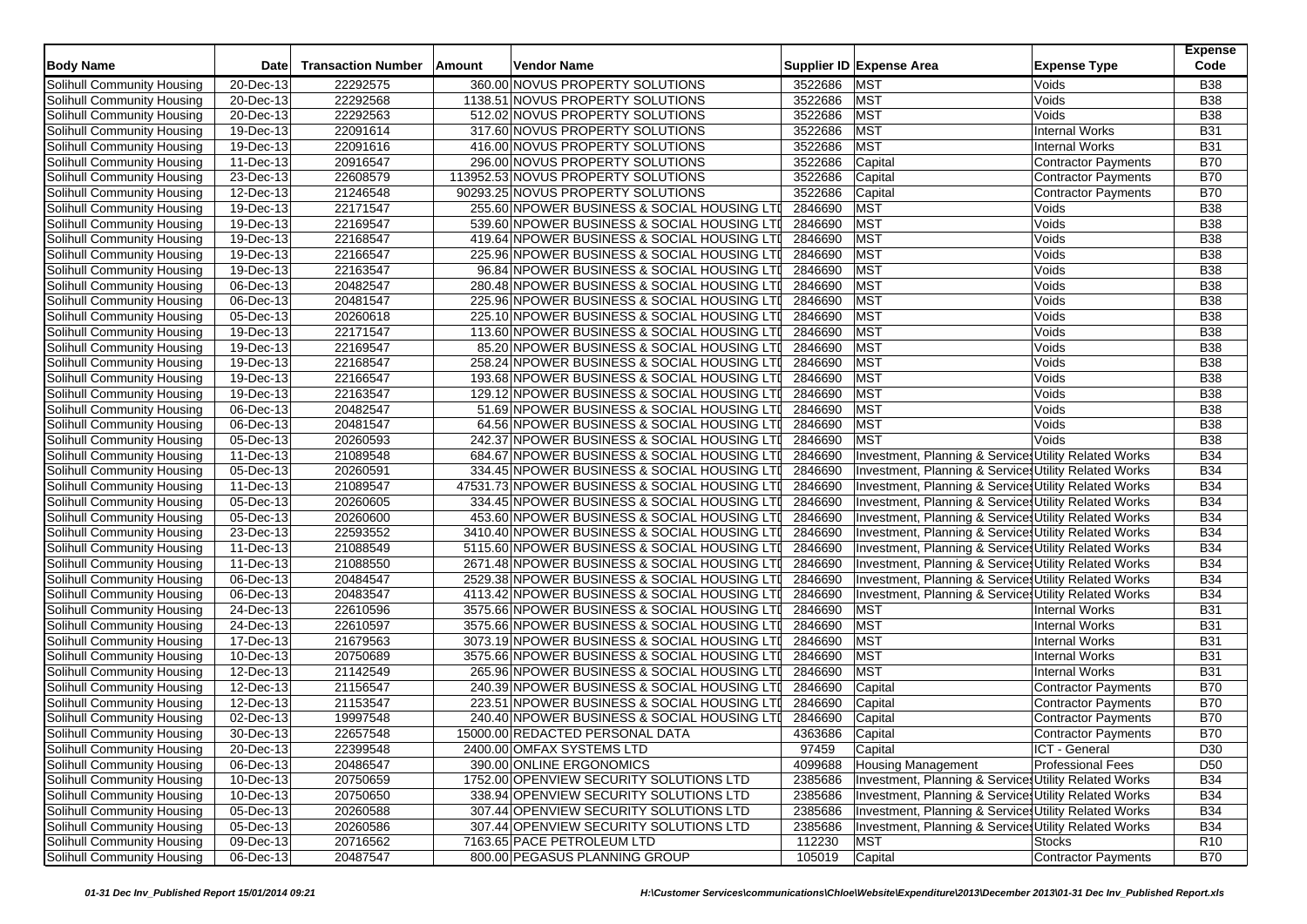| <b>Body Name</b>                                         | <b>Date</b>             | <b>Transaction Number</b> | Amount | <b>Vendor Name</b>                                 |                  | Supplier ID Expense Area                                                                     | <b>Expense Type</b>          | <b>Expense</b><br>Code |
|----------------------------------------------------------|-------------------------|---------------------------|--------|----------------------------------------------------|------------------|----------------------------------------------------------------------------------------------|------------------------------|------------------------|
| Solihull Community Housing                               | 12-Dec-13               | 21248547                  |        | 17555.54 PINNACLE HOUSING LTD                      | 280244           | <b>MST</b>                                                                                   | Voids                        | <b>B38</b>             |
| Solihull Community Housing                               | 12-Dec-13               | 21248547                  |        | 4647.71 PINNACLE HOUSING LTD                       | 280244           | <b>MST</b>                                                                                   | Voids                        | <b>B38</b>             |
| Solihull Community Housing                               | 12-Dec-13               | 21255547                  |        | 56967.56 PINNACLE HOUSING LTD                      | 280244           | <b>Balance Sheet</b>                                                                         | Creditors                    | <b>S08</b>             |
| Solihull Community Housing                               | $\overline{12}$ -Dec-13 | 21255547                  |        | 1216.35 PINNACLE HOUSING LTD                       | 280244           | <b>Balance Sheet</b>                                                                         | Creditors                    | S08                    |
| Solihull Community Housing                               | 12-Dec-13               | 21254547                  |        | 2073.62 PINNACLE HOUSING LTD                       | 280244           | <b>Balance Sheet</b>                                                                         | Creditors                    | <b>S08</b>             |
| Solihull Community Housing                               | 12-Dec-13               | 21252548                  |        | 8851.65 PINNACLE HOUSING LTD                       | 280244           | <b>Balance Sheet</b>                                                                         | Creditors                    | <b>S08</b>             |
| Solihull Community Housing                               | 19-Dec-13               | 22161548                  |        | 4141.97 PINNACLE HOUSING LTD                       | 280244           | Finance                                                                                      | Cleaning                     | <b>B50</b>             |
| Solihull Community Housing                               | 12-Dec-13               | 21256548                  |        | 2126.37 QUALITY GAS AUDIT SERVICES LTD             | 118053           | Investment, Planning & Services Utility Related Works                                        |                              | <b>B34</b>             |
| Solihull Community Housing                               | 12-Dec-13               | 21144547                  |        | 267.00 R J EVANS KNOWLES & PARTNERS                | 7412             | Capital                                                                                      | Contractor Payments          | <b>B70</b>             |
| Solihull Community Housing                               | 05-Dec-13               | 20260631                  |        | 800.00 R J EVANS KNOWLES & PARTNERS                | 7412             | Capital                                                                                      | Contractor Payments          | <b>B70</b>             |
| Solihull Community Housing                               | 05-Dec-13               | 20260630                  |        | 950.00 R J EVANS KNOWLES & PARTNERS                | 7412             | Capital                                                                                      | <b>Contractor Payments</b>   | <b>B70</b>             |
| Solihull Community Housing                               | 05-Dec-13               | 20260627                  |        | 275.00 R J EVANS KNOWLES & PARTNERS                | 7412             | Capital                                                                                      | Contractor Payments          | <b>B70</b>             |
| Solihull Community Housing                               | 05-Dec-13               | 20260629                  |        | 6307.00 R J EVANS KNOWLES & PARTNERS               | 7412             | Capital                                                                                      | <b>Contractor Payments</b>   | <b>B70</b>             |
| Solihull Community Housing                               | 04-Dec-13               | 20168570                  |        | 18010.10 R S MILLER ROOFING (WOLVERHAMPTON) L      | 75827            | Capital                                                                                      | Contractor Payments          | <b>B70</b>             |
| Solihull Community Housing                               | 04-Dec-13               | 20168569                  |        | 6194.95 R S MILLER ROOFING (WOLVERHAMPTON) L       | 75827            | Capital                                                                                      | <b>Contractor Payments</b>   | <b>B70</b>             |
| Solihull Community Housing                               | 12-Dec-13               | 21257547                  |        | 365.57 RAPIDE COMMUNICATION LIMITED                | 219590           | <b>MST</b>                                                                                   | Telephones                   | D40                    |
| Solihull Community Housing                               | 20-Dec-13               | 22405547                  |        | 297.12 REED                                        | 260459           | <b>Customer Services</b>                                                                     | <b>Agency Staff</b>          | A60                    |
| Solihull Community Housing                               | 20-Dec-13               | 22403548                  |        | 397.48 REED                                        | 260459           | <b>Customer Services</b>                                                                     | <b>Agency Staff</b>          | A60                    |
| Solihull Community Housing                               | 20-Dec-13               | 22404547                  |        | 371.40 REED                                        | 260459           | <b>Customer Services</b>                                                                     | <b>Agency Staff</b>          | A60                    |
| Solihull Community Housing                               | 18-Dec-13               | 21978550                  |        | 489.20 REED                                        | 260459           | <b>Customer Services</b>                                                                     | <b>Agency Staff</b>          | A60                    |
| Solihull Community Housing                               | 03-Dec-13               | 20162548                  |        | 348.56 REED                                        | 260459           | <b>Customer Services</b>                                                                     | <b>Agency Staff</b>          | A60                    |
| Solihull Community Housing                               | 03-Dec-13               | 20160551                  |        | 354.67 REED                                        | 260459           | <b>Customer Services</b>                                                                     | <b>Agency Staff</b>          | A60                    |
| Solihull Community Housing                               | 12-Dec-13               | 21258547                  |        | 449.25 REED                                        | 260459           | <b>Housing Management</b>                                                                    | <b>Professional Fees</b>     | D <sub>50</sub>        |
| Solihull Community Housing                               | 12-Dec-13               | 21260547                  |        | 443.26 REED                                        | 260459           | <b>Housing Management</b>                                                                    | <b>Professional Fees</b>     | D <sub>50</sub>        |
| Solihull Community Housing                               | 03-Dec-13               | 20162547                  |        | 449.25 REED                                        | 260459           | <b>Housing Management</b>                                                                    | <b>Professional Fees</b>     | D <sub>50</sub>        |
| Solihull Community Housing                               | 03-Dec-13               | 20160553                  |        | 472.86 REED                                        | 260459           | Investment, Planning & Services Agency Staff                                                 |                              | A60                    |
| Solihull Community Housing                               | 03-Dec-13               | 20160550                  |        | 463.28 REED                                        | 260459           | Investment, Planning & Service: Agency Staff                                                 |                              | A60                    |
| Solihull Community Housing                               | 23-Dec-13               | 22608582                  |        | 410.00 RESOURCE PRINT SOLUTIONS                    | 1030596          | <b>Customer Services</b>                                                                     | Printing                     | D80                    |
| Solihull Community Housing                               | 23-Dec-13               | 22608580                  |        | 360.00 RESOURCE PRINT SOLUTIONS                    | 1030596          | <b>Customer Services</b>                                                                     | Printing                     | D80                    |
| Solihull Community Housing                               | 23-Dec-13               | 22608548                  |        | 6546.00 RESOURCE PRINT SOLUTIONS                   | 1030596          | <b>Customer Services</b>                                                                     | Printing                     | D80                    |
| Solihull Community Housing                               | 23-Dec-13               | 22608586                  |        | 877.00 RESOURCING GROUP                            | 131156           | Investment, Planning & Service Agency Staff                                                  |                              | A60                    |
| Solihull Community Housing                               | 18-Dec-13               | 21977548                  |        | 688.25 RESOURCING GROUP                            | 131156           | Investment, Planning & Service: Agency Staff                                                 |                              | A60                    |
| Solihull Community Housing                               | $12$ -Dec-13            | 21261547                  |        | 961.25 RESOURCING GROUP                            | 131156           | Investment, Planning & Service: Agency Staff                                                 |                              | A60                    |
|                                                          | 03-Dec-13               | 20160547                  |        | 990.25 RESOURCING GROUP                            | 131156           |                                                                                              |                              | A60                    |
| Solihull Community Housing                               |                         |                           |        |                                                    |                  | Investment, Planning & Service Agency Staff                                                  |                              |                        |
| Solihull Community Housing                               | 03-Dec-13<br>18-Dec-13  | 20160548<br>21978548      |        | 808.50 RESOURCING GROUP<br>888.00 RESOURCING GROUP | 131156<br>131156 | Investment, Planning & Services Agency Staff<br>Investment, Planning & Services Agency Staff |                              | A60<br>A60             |
| Solihull Community Housing                               |                         |                           |        |                                                    |                  |                                                                                              |                              | A60                    |
| Solihull Community Housing<br>Solihull Community Housing | 18-Dec-13<br>11-Dec-13  | 21978549<br>21090547      |        | 888.00 RESOURCING GROUP<br>888.00 RESOURCING GROUP | 131156<br>131156 | Investment, Planning & Service Agency Staff<br>Investment, Planning & Services Agency Staff  |                              | A60                    |
| Solihull Community Housing                               | 06-Dec-13               | 20488547                  |        | 888.00 RESOURCING GROUP                            | 131156           | Investment, Planning & Service Agency Staff                                                  |                              | A60                    |
| Solihull Community Housing                               | 19-Dec-13               | 22171594                  |        | 284.55 RICOH UK LTD                                | 54723            | <b>MST</b>                                                                                   | <b>Office Expenses</b>       | D <sub>20</sub>        |
| Solihull Community Housing                               | 19-Dec-13               | 22171594                  |        | 72.72 RICOH UK LTD                                 | 54723            | <b>MST</b>                                                                                   | <b>Office Expenses</b>       | D <sub>20</sub>        |
| Solihull Community Housing                               | 19-Dec-13               | 22172548                  |        | 366.00 SAPPHIRE MANAGEMENT SERVICES UK LTD         | 209446           | <b>Housing Management</b>                                                                    | <b>Agency Staff</b>          | A60                    |
| Solihull Community Housing                               | 17-Dec-13               | 21862547                  |        | 1376.64 SCCI ALPHATRACK LTD                        | 2490687          | Investment, Planning & Services Utility Related Works                                        |                              | <b>B34</b>             |
| Solihull Community Housing                               | 17-Dec-13               | 21862547                  |        | 142.48 SCCI ALPHATRACK LTD                         | 2490687          | Investment, Planning & Services Utility Related Works                                        |                              | <b>B34</b>             |
| Solihull Community Housing                               | 11-Dec-13               | 21092547                  |        | 1519.12 SCCI ALPHATRACK LTD                        | 2490687          | Investment, Planning & Services Utility Related Works                                        |                              | <b>B34</b>             |
| Solihull Community Housing                               | 11-Dec-13               | 21091547                  |        | 1519.12 SCCI ALPHATRACK LTD                        | 2490687          | Investment, Planning & Services Utility Related Works                                        |                              | <b>B34</b>             |
| Solihull Community Housing                               | 18-Dec-13               | 21954547                  |        | 1508189.62 SEVERN TRENT WATER                      | 22561            | <b>Balance Sheet</b>                                                                         | <b>Tenants Water Charges</b> | U28                    |
| Solihull Community Housing                               | 03-Dec-13               | 20095549                  |        | 1162.42 SEVERN TRENT WATER LTD                     | 7745             | Finance                                                                                      | Water                        | <b>B12</b>             |
| Solihull Community Housing                               | 17-Dec-13               | 21842547                  |        | 301.08 SEVERN TRENT WATER LTD                      | 7745             | Finance                                                                                      | Water                        | <b>B12</b>             |
| <b>Solihull Community Housing</b>                        | 12-Dec-13               | 21262547                  |        | 2980.31 SITEXORBIS                                 | 234075           | <b>Customer Services</b>                                                                     | Other Fees and Charges       | D <sub>59</sub>        |
| Solihull Community Housing                               | 02-Dec-13               | 19739548                  |        | 240.00 SITEXORBIS                                  | 234075           | <b>MST</b>                                                                                   | <b>External Structures</b>   | <b>B33</b>             |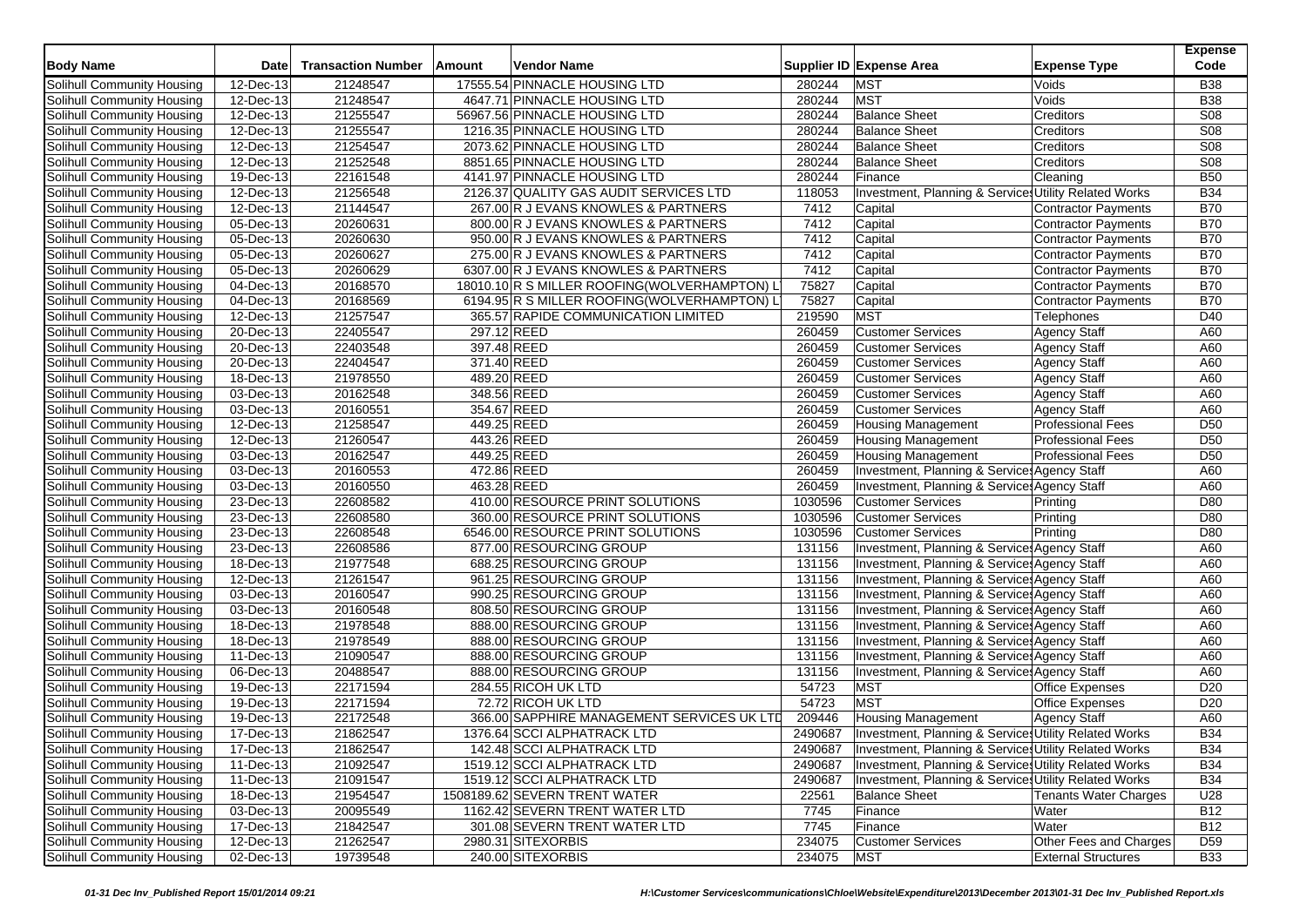| <b>Body Name</b>                  | <b>Date</b>             | <b>Transaction Number</b> | Amount | Vendor Name                        |        | Supplier ID Expense Area  | <b>Expense Type</b>      | <b>Expense</b><br>Code |
|-----------------------------------|-------------------------|---------------------------|--------|------------------------------------|--------|---------------------------|--------------------------|------------------------|
| Solihull Community Housing        | 12-Dec-13               | 21262547                  |        | 308.33 SITEXORBIS                  | 234075 | <b>Customer Services</b>  | Other Fees and Charges   | D <sub>59</sub>        |
| Solihull Community Housing        | 12-Dec-13               | 21262547                  |        | 287.50 SITEXORBIS                  | 234075 | <b>Customer Services</b>  | Other Fees and Charges   | D <sub>59</sub>        |
| Solihull Community Housing        | 16-Dec-13               | 21533548                  |        | 125.66 SOLIHULL COMMUNITY HOUSING  | 102685 | Finance                   | Devolved Charges: Other  | H <sub>20</sub>        |
| Solihull Community Housing        | $\overline{16}$ -Dec-13 | 21533548                  |        | 184.82 SOLIHULL COMMUNITY HOUSING  | 102685 | Finance                   | Devolved Charges: Other  | H <sub>20</sub>        |
| Solihull Community Housing        | $16$ -Dec-13            | 21549547                  |        | 80.50 SOLIHULL COMMUNITY HOUSING   | 102685 | <b>Housing Management</b> | Other Supplies And Servi | D90                    |
| Solihull Community Housing        | $09$ -Dec-13            | 20646547                  |        | 1000.00 SOLIHULL COMMUNITY HOUSING | 102685 | <b>Housing Management</b> | <b>Tenant Expenses</b>   | D61                    |
| Solihull Community Housing        | 16-Dec-13               | 21549547                  |        | 2.15 SOLIHULL COMMUNITY HOUSING    | 102685 | Housing Management        | <b>Office Expenses</b>   | D <sub>20</sub>        |
| Solihull Community Housing        | 16-Dec-13               | 21549547                  |        | 248.00 SOLIHULL COMMUNITY HOUSING  | 102685 | <b>Housing Management</b> | Electricity              | <b>B11</b>             |
| Solihull Community Housing        | 16-Dec-13               | 21549547                  |        | 85.90 SOLIHULL COMMUNITY HOUSING   | 102685 | <b>Housing Management</b> | <b>Public Transport</b>  | C <sub>20</sub>        |
| Solihull Community Housing        | $\overline{16}$ -Dec-13 | 21549547                  |        | 23.50 SOLIHULL COMMUNITY HOUSING   | 102685 | <b>Balance Sheet</b>      | Rough Sleepers Fund      | U33                    |
| Solihull Community Housing        | 16-Dec-13               | 21549547                  |        | 12.17 SOLIHULL COMMUNITY HOUSING   | 102685 | <b>Balance Sheet</b>      | Rough Sleepers Fund      | U33                    |
| Solihull Community Housing        | 02-Dec-13               | 19724548                  |        | 375.77 SOLIHULL MBC                | 80026  | <b>Balance Sheet</b>      | Movement Incentive Sche  | U32                    |
| Solihull Community Housing        | 18-Dec-13               | 22042559                  |        | 488.55 SOLIHULL MBC                | 69188  | <b>Housing Management</b> | Council Tax              | <b>B21</b>             |
| Solihull Community Housing        | 13-Dec-13               | 21424547                  |        | 360.40 SOLIHULL MBC                | 69188  | <b>Housing Management</b> | <b>Council Tax</b>       | <b>B21</b>             |
| Solihull Community Housing        | 13-Dec-13               | 21424548                  |        | 390.93 SOLIHULL MBC                | 69188  | <b>Housing Management</b> | <b>Council Tax</b>       | <b>B21</b>             |
| Solihull Community Housing        | 13-Dec-13               | 21422548                  |        | 438.94 SOLIHULL MBC                | 69188  | <b>Housing Management</b> | Council Tax              | <b>B21</b>             |
| Solihull Community Housing        | 13-Dec-13               | 21423548                  |        | 342.26 SOLIHULL MBC                | 69188  | <b>Housing Management</b> | Council Tax              | <b>B21</b>             |
| Solihull Community Housing        | $13$ -Dec-13            | 21421549                  |        | 360.40 SOLIHULL MBC                | 69188  | <b>Housing Management</b> | <b>Council Tax</b>       | <b>B21</b>             |
| Solihull Community Housing        | 13-Dec-13               | 21421548                  |        | 396.18 SOLIHULL MBC                | 69188  | <b>Housing Management</b> | Council Tax              | <b>B21</b>             |
| Solihull Community Housing        | 13-Dec-13               | 21420551                  |        | 408.58 SOLIHULL MBC                | 69188  | <b>Housing Management</b> | Council Tax              | <b>B21</b>             |
| Solihull Community Housing        | 13-Dec-13               | 21420549                  |        | 378.29 SOLIHULL MBC                | 69188  | <b>Housing Management</b> | <b>Council Tax</b>       | <b>B21</b>             |
| Solihull Community Housing        | 13-Dec-13               | 21419547                  |        | 384.07 SOLIHULL MBC                | 69188  | <b>Housing Management</b> | Council Tax              | <b>B21</b>             |
| Solihull Community Housing        | 13-Dec-13               | 21417547                  |        | 408.58 SOLIHULL MBC                | 69188  | <b>Housing Management</b> | Council Tax              | <b>B21</b>             |
| Solihull Community Housing        | 13-Dec-13               | 21414547                  |        | 399.30 SOLIHULL MBC                | 69188  | <b>Housing Management</b> | Council Tax              | <b>B21</b>             |
| Solihull Community Housing        | 13-Dec-13               | 21412547                  |        | 401.41 SOLIHULL MBC                | 69188  | <b>Housing Management</b> | Council Tax              | <b>B21</b>             |
| Solihull Community Housing        | 13-Dec-13               | 21413547                  |        | 501.65 SOLIHULL MBC                | 69188  | <b>Housing Management</b> | <b>Council Tax</b>       | <b>B21</b>             |
| Solihull Community Housing        | 13-Dec-13               | 21395563                  |        | 384.07 SOLIHULL MBC                | 69188  | <b>Housing Management</b> | <b>Council Tax</b>       | <b>B21</b>             |
| Solihull Community Housing        | 13-Dec-13               | 21395561                  |        | 359.25 SOLIHULL MBC                | 69188  | <b>Housing Management</b> | Council Tax              | <b>B21</b>             |
| Solihull Community Housing        | 13-Dec-13               | 21395560                  |        | 366.72 SOLIHULL MBC                | 69188  | <b>Housing Management</b> | <b>Council Tax</b>       | <b>B21</b>             |
| Solihull Community Housing        | 13-Dec-13               | 21395558                  |        | 384.07 SOLIHULL MBC                | 69188  | <b>Housing Management</b> | <b>Council Tax</b>       | <b>B21</b>             |
| Solihull Community Housing        | 13-Dec-13               | 21395556                  |        | 373.27 SOLIHULL MBC                | 69188  | <b>Housing Management</b> | <b>Council Tax</b>       | <b>B21</b>             |
| Solihull Community Housing        | 13-Dec-13               | 21395555                  |        | 396.18 SOLIHULL MBC                | 69188  | <b>Housing Management</b> | Council Tax              | <b>B21</b>             |
| Solihull Community Housing        | 13-Dec-13               | 21395554                  |        | 396.18 SOLIHULL MBC                | 69188  | <b>Housing Management</b> | <b>Council Tax</b>       | <b>B21</b>             |
| Solihull Community Housing        | 13-Dec-13               | 21395553                  |        | 396.18 SOLIHULL MBC                | 69188  | <b>Housing Management</b> | <b>Council Tax</b>       | <b>B21</b>             |
| Solihull Community Housing        | 13-Dec-13               | 21395552                  |        | 438.94 SOLIHULL MBC                | 69188  | <b>Housing Management</b> | <b>Council Tax</b>       | <b>B21</b>             |
| Solihull Community Housing        | 13-Dec-13               | 21395551                  |        | 479.00 SOLIHULL MBC                | 69188  | <b>Housing Management</b> | Council Tax              | <b>B21</b>             |
| Solihull Community Housing        | 13-Dec-13               | 21395550                  |        | 384.07 SOLIHULL MBC                | 69188  | <b>Housing Management</b> | Council Tax              | <b>B21</b>             |
| Solihull Community Housing        | 13-Dec-13               | 21395549                  |        | 376.12 SOLIHULL MBC                | 69188  | <b>Housing Management</b> | Council Tax              | <b>B21</b>             |
| Solihull Community Housing        | 13-Dec-13               | 21395548                  |        | 429.52 SOLIHULL MBC                | 69188  | <b>Housing Management</b> | <b>Council Tax</b>       | <b>B21</b>             |
| Solihull Community Housing        | 13-Dec-13               | 21395547                  |        | 488.55 SOLIHULL MBC                | 69188  | <b>Housing Management</b> | <b>Council Tax</b>       | <b>B21</b>             |
| Solihull Community Housing        | 03-Dec-13               | 20062596                  |        | 900.56 SOLIHULL MBC                | 69188  | <b>Housing Management</b> | Council Tax              | <b>B21</b>             |
| Solihull Community Housing        | 03-Dec-13               | 20062595                  |        | 508.78 SOLIHULL MBC                | 69188  | <b>Housing Management</b> | <b>Council Tax</b>       | <b>B21</b>             |
| Solihull Community Housing        | 03-Dec-13               | 20062593                  |        | 488.14 SOLIHULL MBC                | 69188  | <b>Housing Management</b> | <b>Council Tax</b>       | <b>B21</b>             |
| Solihull Community Housing        | 03-Dec-13               | 20062589                  |        | 498.41 SOLIHULL MBC                | 69188  | <b>Housing Management</b> | Council Tax              | <b>B21</b>             |
| Solihull Community Housing        | 03-Dec-13               | 20062590                  |        | 478.59 SOLIHULL MBC                | 69188  | <b>Housing Management</b> | Council Tax              | <b>B21</b>             |
| Solihull Community Housing        | 03-Dec-13               | 20062588                  |        | 449.86 SOLIHULL MBC                | 69188  | <b>Housing Management</b> | Council Tax              | <b>B21</b>             |
| Solihull Community Housing        | 03-Dec-13               | 20062586                  |        | 529.02 SOLIHULL MBC                | 69188  | <b>Housing Management</b> | <b>Council Tax</b>       | <b>B21</b>             |
| Solihull Community Housing        | 03-Dec-13               | 20062584                  |        | 461.55 SOLIHULL MBC                | 69188  | <b>Housing Management</b> | Council Tax              | <b>B21</b>             |
| <b>Solihull Community Housing</b> | 03-Dec-13               | 20062585                  |        | 423.71 SOLIHULL MBC                | 69188  | <b>Housing Management</b> | <b>Council Tax</b>       | <b>B21</b>             |
| <b>Solihull Community Housing</b> | 03-Dec-13               | 20062582                  |        | 503.54 SOLIHULL MBC                | 69188  | <b>Housing Management</b> | Council Tax              | <b>B21</b>             |
| Solihull Community Housing        | 03-Dec-13               | 20062581                  |        | 431.97 SOLIHULL MBC                | 69188  | <b>Housing Management</b> | Council Tax              | <b>B21</b>             |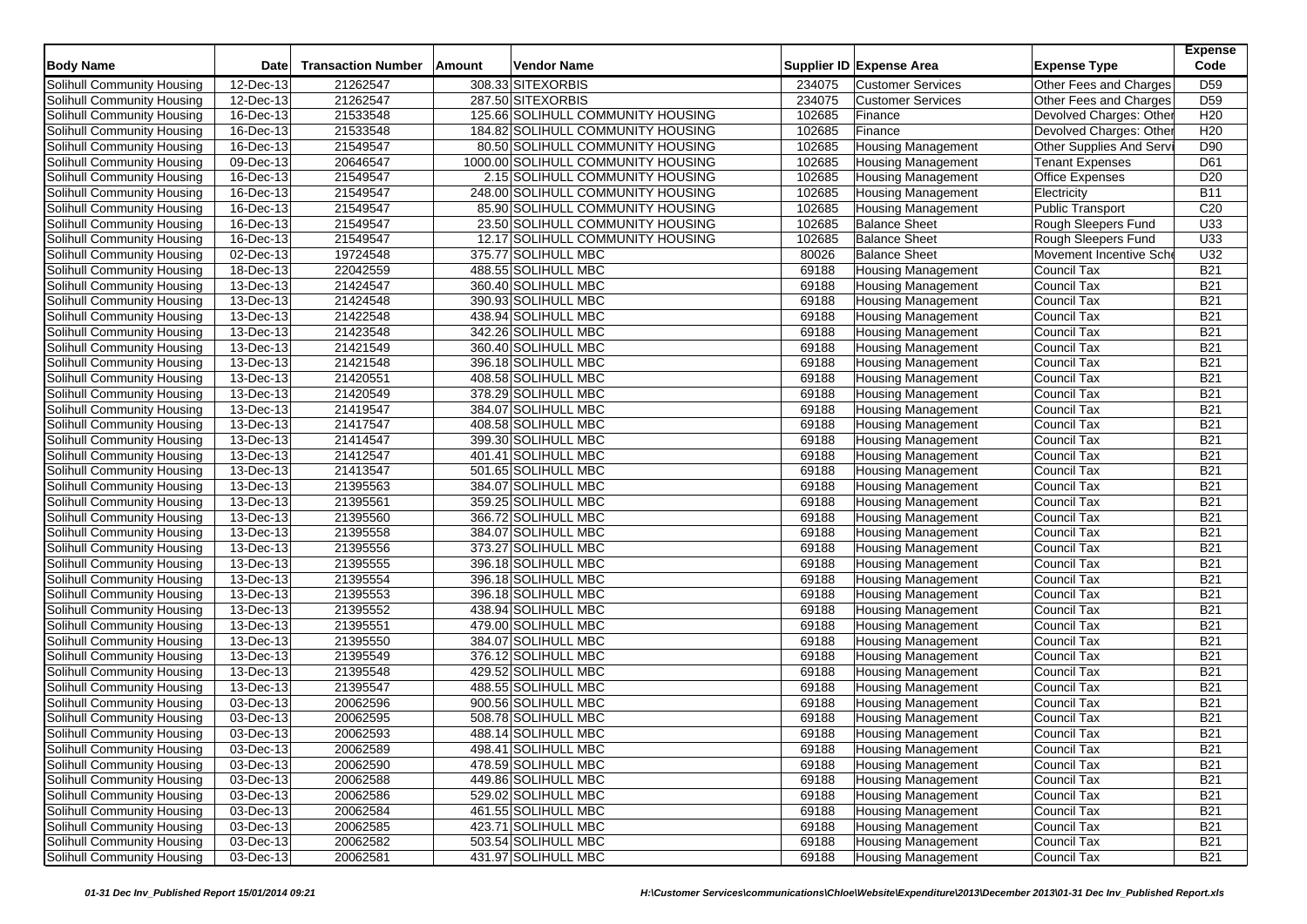| <b>Body Name</b>                  | <b>Date</b>                          | <b>Transaction Number</b> | Amount | Vendor Name                         |         | Supplier ID Expense Area                     | <b>Expense Type</b>           | <b>Expense</b><br>Code |
|-----------------------------------|--------------------------------------|---------------------------|--------|-------------------------------------|---------|----------------------------------------------|-------------------------------|------------------------|
| Solihull Community Housing        | 03-Dec-13                            | 20062580                  |        | 467.75 SOLIHULL MBC                 | 69188   | <b>Housing Management</b>                    | <b>Council Tax</b>            | <b>B21</b>             |
| Solihull Community Housing        | 03-Dec-13                            | 20062579                  |        | 470.79 SOLIHULL MBC                 | 69188   | <b>Housing Management</b>                    | <b>Council Tax</b>            | <b>B21</b>             |
| Solihull Community Housing        | 03-Dec-13                            | 20058549                  |        | 574.87 SOLIHULL MBC                 | 69188   | <b>Housing Management</b>                    | Council Tax                   | <b>B21</b>             |
| Solihull Community Housing        | $\overline{12}$ -Dec-13              | 21265547                  |        | 46968.01 SOLIHULL MBC               | 9466    | <b>Balance Sheet</b>                         | Creditor: Solihull MBC        | S09                    |
| Solihull Community Housing        | 12-Dec-13                            | 21265547                  |        | 167654.44 SOLIHULL MBC              | 9466    | <b>Balance Sheet</b>                         | Creditor: Solihull MBC        | S <sub>09</sub>        |
| Solihull Community Housing        | 12-Dec-13                            | 21194547                  |        | 240.00 SOLIHULL MBC                 | 9466    | <b>Balance Sheet</b>                         | Creditor: Solihull MBC        | S09                    |
| Solihull Community Housing        | 12-Dec-13                            | 21194547                  |        | 81674.03 SOLIHULL MBC               | 9466    | <b>Balance Sheet</b>                         | Creditor: Solihull MBC        | S <sub>09</sub>        |
| Solihull Community Housing        | 17-Dec-13                            | 21839556                  |        | 770.00 SOLIHULL MBC                 | 9466    | Capital                                      | <b>Contractor Payments</b>    | <b>B70</b>             |
| Solihull Community Housing        | 17-Dec-13                            | 21839556                  |        | 770.00 SOLIHULL MBC                 | 9466    | Capital                                      | Contractor Payments           | <b>B70</b>             |
| Solihull Community Housing        | $11-\text{Dec-13}$                   | 20913547                  |        | 28487.78 SOUTHERN ELECTRIC PLC      | 76903   | <b>Balance Sheet</b>                         | Creditors                     | S <sub>08</sub>        |
| Solihull Community Housing        | 11-Dec-13                            | 20912547                  |        | 18049.14 SOUTHERN ELECTRIC PLC      | 76903   | <b>Balance Sheet</b>                         | Creditors                     | S <sub>08</sub>        |
| Solihull Community Housing        | 02-Dec-13                            | 19920547                  |        | 238.46 STECHFORD GLASS              | 8042    | MST                                          | <b>Stocks</b>                 | R <sub>10</sub>        |
| Solihull Community Housing        | 06-Dec-13                            | 20499547                  |        | 2047.00 STEWART & HARRIS            | 4597687 | Capital                                      | <b>Contractor Payments</b>    | <b>B70</b>             |
| Solihull Community Housing        | 23-Dec-13                            | 22608590                  |        | 590.00 STUMPNGRIND                  | 3709691 | <b>MST</b>                                   | <b>External Structures</b>    | <b>B33</b>             |
| <b>Solihull Community Housing</b> | 09-Dec-13                            | 20716569                  |        | 1739.11 SUPRA UK LTD                | 73055   | <b>MST</b>                                   | <b>Stocks</b>                 | R10                    |
| Solihull Community Housing        | 04-Dec-13                            | 20249661                  |        | 1739.11 SUPRA UK LTD                | 73055   | MST                                          | <b>Stocks</b>                 | R <sub>10</sub>        |
| Solihull Community Housing        | 19-Dec-13                            | 22172549                  |        | 1064.50 SYNEL INDUSTRIES (UK) LTD   | 8123    | Finance                                      | Security                      | <b>B43</b>             |
| Solihull Community Housing        | 20-Dec-13                            | 22350547                  |        | 1382.43 THE BECK CO LTD             | 8207    | <b>MST</b>                                   | <b>Stocks</b>                 | R <sub>10</sub>        |
| Solihull Community Housing        | 20-Dec-13                            | 22339547                  |        | 548.65 THE BECK CO LTD              | 8207    | MST                                          | <b>Stocks</b>                 | R <sub>10</sub>        |
| Solihull Community Housing        | 20-Dec-13                            | 22342547                  |        | 380.76 THE BECK CO LTD              | 8207    | <b>MST</b>                                   | <b>Stocks</b>                 | R <sub>10</sub>        |
| Solihull Community Housing        | 09-Dec-13                            | 20703560                  |        | 1365.20 THE BECK CO LTD             | 8207    | <b>MST</b>                                   | <b>Stocks</b>                 | R <sub>10</sub>        |
| Solihull Community Housing        | $09$ -Dec-13                         | 20703557                  |        | 981.00 THE BECK CO LTD              | 8207    | <b>MST</b>                                   | <b>Stocks</b>                 | R <sub>10</sub>        |
| Solihull Community Housing        | 09-Dec-13                            | 20703556                  |        | 672.80 THE BECK CO LTD              | 8207    | <b>MST</b>                                   | Stocks                        | R10                    |
| Solihull Community Housing        | 09-Dec-13                            | 20703554                  |        | 461.05 THE BECK CO LTD              | 8207    | MST                                          | <b>Stocks</b>                 | R <sub>10</sub>        |
| Solihull Community Housing        | 04-Dec-13                            | 20249568                  |        | 250.00 THE BECK CO LTD              | 8207    | <b>MST</b>                                   | <b>Stocks</b>                 | R <sub>10</sub>        |
| Solihull Community Housing        | 04-Dec-13                            | 20249566                  |        | 332.00 THE BECK CO LTD              | 8207    | <b>MST</b>                                   | Stocks                        | R10                    |
| Solihull Community Housing        | $\overline{02\text{-}Dec\text{-}}13$ | 19866547                  |        | 220.40 THE BECK CO LTD              | 8207    | MST                                          | <b>Stocks</b>                 | R <sub>10</sub>        |
| Solihull Community Housing        | 06-Dec-13                            | 20506547                  |        | 1735.00 THE KNIGHT PARTNERSHIP      | 213344  | Investment, Planning & Services Agency Staff |                               | A60                    |
| Solihull Community Housing        | 06-Dec-13                            | 20506547                  |        | 4585.00 THE KNIGHT PARTNERSHIP      | 213344  | Investment, Planning & Service: Agency Staff |                               | A60                    |
| Solihull Community Housing        | 23-Dec-13                            | 22593559                  |        | 65170.42 THOMAS VALE CONSTRUCTION   | 4649686 | Capital                                      | <b>Contractor Payments</b>    | <b>B70</b>             |
| Solihull Community Housing        | 23-Dec-13                            | 22593557                  |        | 1521.00 TIMEPLAN LTD                | 11385   | <b>MST</b>                                   | Tools                         | D <sub>16</sub>        |
| Solihull Community Housing        | 11-Dec-13                            | 20911547                  |        | 2335.32 TOTAL GAS & POWER LTD       | 687955  | <b>Balance Sheet</b>                         | Creditors                     | S <sub>08</sub>        |
| Solihull Community Housing        | 11-Dec-13                            | 20910547                  |        | 1456.02 TOTAL GAS & POWER LTD       | 687955  | <b>Balance Sheet</b>                         | Creditors                     | S08                    |
| Solihull Community Housing        | 23-Dec-13                            | 22608549                  |        | 490.22 TRENT ARCHITECTURE & DESIGN  | 2222696 | Capital                                      | <b>Contractor Payments</b>    | <b>B70</b>             |
| Solihull Community Housing        | 04-Dec-13                            | 20169553                  |        | 3615.82 TYNETEC LTD                 | 2050832 | Housing Management                           | <b>Equipment Rental/Lease</b> | D18                    |
| Solihull Community Housing        | 02-Dec-13                            | 19739580                  |        | 328.25 TYRER BUILDING CONTRACTORS   | 104269  | Capital                                      | <b>Contractor Payments</b>    | <b>B70</b>             |
| Solihull Community Housing        | 02-Dec-13                            | 19739579                  |        | 10537.81 TYRER BUILDING CONTRACTORS | 104269  | Capital                                      | Contractor Payments           | <b>B70</b>             |
| Solihull Community Housing        | 06-Dec-13                            | 20509547                  |        | 6.00 TYRER BUILDING CONTRACTORS     | 104269  | <b>MST</b>                                   | <b>External Structures</b>    | <b>B33</b>             |
| Solihull Community Housing        | 06-Dec-13                            | 20509547                  |        | 850.00 TYRER BUILDING CONTRACTORS   | 104269  | MST                                          | <b>External Structures</b>    | <b>B33</b>             |
| Solihull Community Housing        | 18-Dec-13                            | 21889709                  |        | 407.58 TYRER BUILDING CONTRACTORS   | 104269  | <b>MST</b>                                   | Voids                         | <b>B38</b>             |
| Solihull Community Housing        | 16-Dec-13                            | 21483616                  |        | 10244.40 TYRER BUILDING CONTRACTORS | 104269  | <b>MST</b>                                   | Voids                         | <b>B38</b>             |
| Solihull Community Housing        | 18-Dec-13                            | 21889710                  |        | 796.07 TYRER BUILDING CONTRACTORS   | 104269  | <b>MST</b>                                   | <b>External Structures</b>    | <b>B33</b>             |
| Solihull Community Housing        | 11-Dec-13                            | 20914547                  |        | 1609.41 TYRER BUILDING CONTRACTORS  | 104269  | Capital                                      | <b>Contractor Payments</b>    | <b>B70</b>             |
| Solihull Community Housing        | 02-Dec-13                            | 19997558                  |        | 705.49 TYRER BUILDING CONTRACTORS   | 104269  | Capital                                      | <b>Contractor Payments</b>    | <b>B70</b>             |
| Solihull Community Housing        | $\overline{02\text{-}Dec\text{-}13}$ | 19997555                  |        | 851.32 TYRER BUILDING CONTRACTORS   | 104269  | Capital                                      | <b>Contractor Payments</b>    | <b>B70</b>             |
| Solihull Community Housing        | 23-Dec-13                            | 22567597                  |        | 1318.55 TYRER BUILDING CONTRACTORS  | 104269  | Capital                                      | <b>Contractor Payments</b>    | <b>B70</b>             |
| Solihull Community Housing        | 23-Dec-13                            | 22567596                  |        | 1176.90 TYRER BUILDING CONTRACTORS  | 104269  | Capital                                      | Contractor Payments           | <b>B70</b>             |
| Solihull Community Housing        | 23-Dec-13                            | 22567595                  |        | 1191.82 TYRER BUILDING CONTRACTORS  | 104269  | Capital                                      | <b>Contractor Payments</b>    | <b>B70</b>             |
| Solihull Community Housing        | 02-Dec-13                            | 19997562                  |        | 1499.44 TYRER BUILDING CONTRACTORS  | 104269  | Capital                                      | <b>Contractor Payments</b>    | <b>B70</b>             |
| Solihull Community Housing        | 02-Dec-13                            | 19997556                  |        | 1485.47 TYRER BUILDING CONTRACTORS  | 104269  | Capital                                      | Contractor Payments           | <b>B70</b>             |
| Solihull Community Housing        | 02-Dec-13                            | 19997557                  |        | 1246.84 TYRER BUILDING CONTRACTORS  | 104269  | Capital                                      | Contractor Payments           | <b>B70</b>             |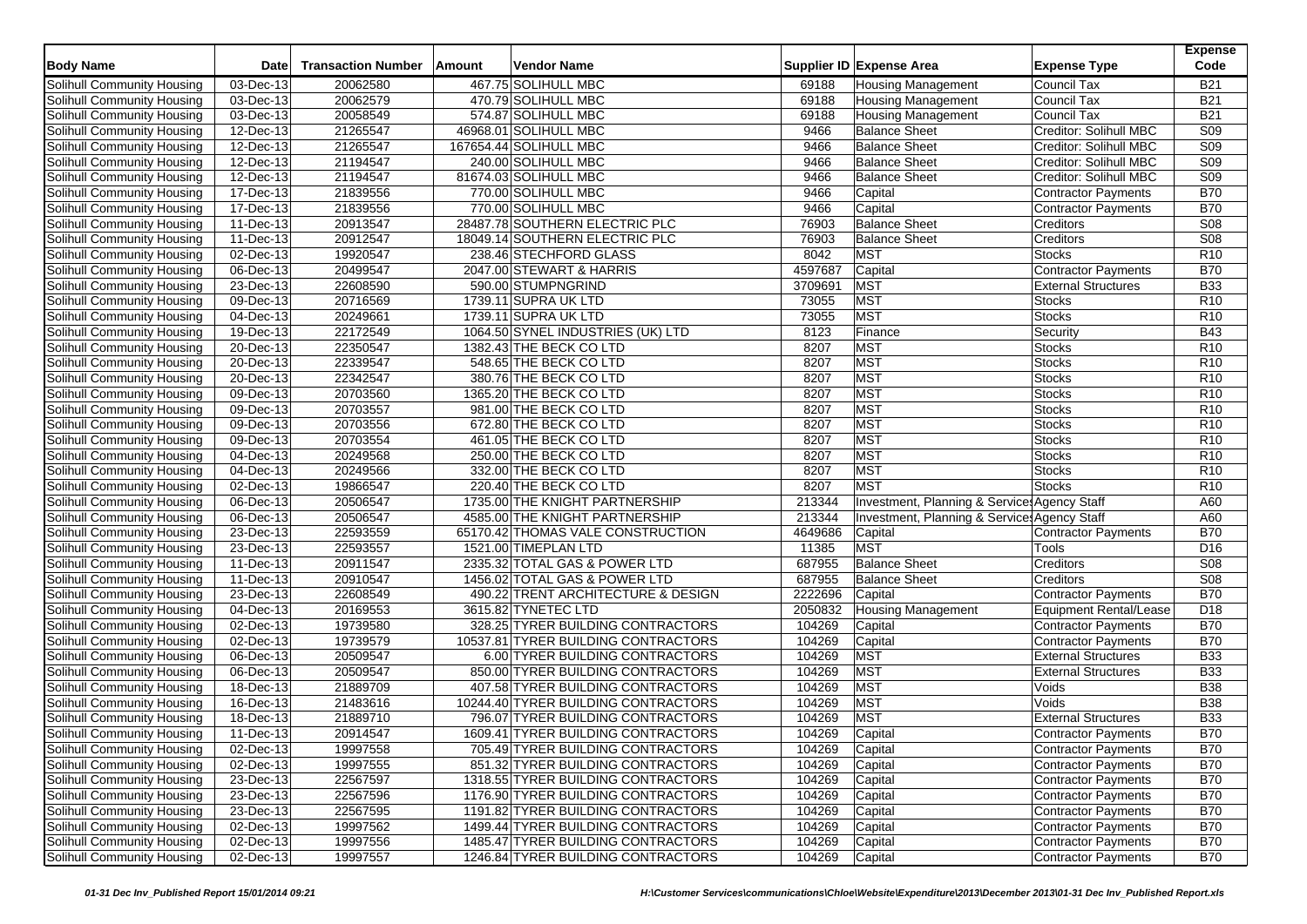| <b>Body Name</b>                  | <b>Date</b>             | <b>Transaction Number</b> | Amount | <b>Vendor Name</b>                       |             | Supplier ID Expense Area                               | <b>Expense Type</b>          | <b>Expense</b><br>Code |
|-----------------------------------|-------------------------|---------------------------|--------|------------------------------------------|-------------|--------------------------------------------------------|------------------------------|------------------------|
| Solihull Community Housing        | 02-Dec-13               | 19997554                  |        | 1128.12 TYRER BUILDING CONTRACTORS       | 104269      | Capital                                                | Contractor Payments          | <b>B70</b>             |
| Solihull Community Housing        | 11-Dec-13               | 21078551                  |        | 746.63 UK CARD SERVICES LTD              | 2614703     | <b>MST</b>                                             | Fuel                         | C40                    |
| Solihull Community Housing        | 04-Dec-13               | 20169555                  |        | 875.00 VENNGROUP RECRUITMENT SOLUTIONS   | 120630      | <b>Housing Management</b>                              | <b>Agency Staff</b>          | A60                    |
| Solihull Community Housing        | $\overline{20}$ -Dec-13 | 22409547                  |        | 740.00 VENNGROUP RECRUITMENT SOLUTIONS   | 120630      | <b>Housing Management</b>                              | <b>Agency Staff</b>          | A60                    |
| Solihull Community Housing        | 12-Dec-13               | 21271547                  |        | 650.00 VENNGROUP RECRUITMENT SOLUTIONS   | 120630      | <b>Housing Management</b>                              | <b>Agency Staff</b>          | A60                    |
| Solihull Community Housing        | 12-Dec-13               | 21270547                  |        | 740.00 VENNGROUP RECRUITMENT SOLUTIONS   | 120630      | Housing Management                                     | <b>Agency Staff</b>          | A60                    |
| Solihull Community Housing        | $\overline{04}$ -Dec-13 | 20169556                  |        | 740.00 VENNGROUP RECRUITMENT SOLUTIONS   | 120630      | <b>Housing Management</b>                              | <b>Agency Staff</b>          | A60                    |
| Solihull Community Housing        | 04-Dec-13               | 20169554                  |        | 740.00 VENNGROUP RECRUITMENT SOLUTIONS   | 120630      | <b>Housing Management</b>                              | <b>Agency Staff</b>          | A60                    |
| Solihull Community Housing        | 23-Dec-13               | 22608592                  |        | 20680.13 VINSHIRE PLUMBING & HEATING LTD | 2601688     | Capital                                                | <b>Contractor Payments</b>   | <b>B70</b>             |
| Solihull Community Housing        | $\overline{23}$ -Dec-13 | 22608591                  |        | 12614.06 VINSHIRE PLUMBING & HEATING LTD | 2601688     | Capital                                                | <b>Contractor Payments</b>   | <b>B70</b>             |
| Solihull Community Housing        | 20-Dec-13               | 22421547                  |        | 12876.00 VINSHIRE PLUMBING & HEATING LTD | 2601688     | Capital                                                | <b>Contractor Payments</b>   | <b>B70</b>             |
| Solihull Community Housing        | 12-Dec-13               | 21274547                  |        | 4992.72 VINSHIRE PLUMBING & HEATING LTD  | 2601688     | Capital                                                | <b>Contractor Payments</b>   | <b>B70</b>             |
| Solihull Community Housing        | 12-Dec-13               | 21273548                  |        | 19788.62 VINSHIRE PLUMBING & HEATING LTD | 2601688     | Capital                                                | Contractor Payments          | <b>B70</b>             |
| Solihull Community Housing        | 12-Dec-13               | 21272547                  |        | 18247.24 VINSHIRE PLUMBING & HEATING LTD | 2601688     | Capital                                                | <b>Contractor Payments</b>   | <b>B70</b>             |
| Solihull Community Housing        | 12-Dec-13               | 21276547                  |        | 5500.00 VIRGIN MEDIA PAYMENTS LTD        | 172138      | <b>Housing Management</b>                              | <b>Utility Related Works</b> | <b>B34</b>             |
| Solihull Community Housing        | 11-Dec-13               | 21093547                  |        | 2090.00 WALKER COTTER                    | 3562686     | Capital                                                | Contractor Payments          | <b>B70</b>             |
| Solihull Community Housing        | $\overline{06}$ -Dec-13 | 20511547                  |        | 264200.59 WATES CONSTRUCTION LTD         | 272406      | Capital                                                | <b>Contractor Payments</b>   | <b>B70</b>             |
| Solihull Community Housing        | 18-Dec-13               | 21979549                  |        | 1041.67 WEST MERCIA HOUSING GROUP        | 111517      | Investment, Planning & Services Other Fees and Charges |                              | D <sub>59</sub>        |
| Solihull Community Housing        | 06-Dec-13               | 20512547                  |        | 450.00 WEST MIDLANDS EMPLOYERS           | 3443741     | <b>Housing Management</b>                              | Pay: APT & C                 | A10                    |
| Solihull Community Housing        | 04-Dec-13               | 20169557                  |        | 211.74 WIRELESS INNOVATION LTD           | 2404686     | <b>Housing Management</b>                              | Telephones                   | D40                    |
| Solihull Community Housing        | 20-Dec-13               | 22292560                  |        | 246.13 WOODHULL ROOFING LTD              | 221070      | <b>MST</b>                                             | <b>External Structures</b>   | <b>B33</b>             |
| Solihull Community Housing        | 18-Dec-13               | 21889571                  |        | 313.26 WOODHULL ROOFING LTD              | 221070      | <b>MST</b>                                             | <b>External Structures</b>   | <b>B33</b>             |
| Solihull Community Housing        | 18-Dec-13               | 21889568                  |        | 370.90 WOODHULL ROOFING LTD              | 221070      | <b>MST</b>                                             | <b>External Structures</b>   | <b>B33</b>             |
| Solihull Community Housing        | 18-Dec-13               | 21889566                  |        | 256.69 WOODHULL ROOFING LTD              | 221070      | <b>MST</b>                                             | <b>External Structures</b>   | <b>B33</b>             |
| Solihull Community Housing        | 18-Dec-13               | 21889564                  |        | 306.20 WOODHULL ROOFING LTD              | 221070      | <b>MST</b>                                             | <b>External Structures</b>   | <b>B33</b>             |
| Solihull Community Housing        | 18-Dec-13               | 21889561                  |        | 743.20 WOODHULL ROOFING LTD              | 221070      | <b>MST</b>                                             | <b>External Structures</b>   | <b>B33</b>             |
| Solihull Community Housing        | 18-Dec-13               | 21889559                  |        | 251.50 WOODHULL ROOFING LTD              | 221070      | <b>MST</b>                                             | <b>External Structures</b>   | <b>B33</b>             |
| Solihull Community Housing        | 18-Dec-13               | 21889558                  |        | 223.73 WOODHULL ROOFING LTD              | 221070      | <b>MST</b>                                             | <b>External Structures</b>   | <b>B33</b>             |
| Solihull Community Housing        | 18-Dec-13               | 21889557                  |        | 208.72 WOODHULL ROOFING LTD              | 221070      | <b>MST</b>                                             | <b>External Structures</b>   | <b>B33</b>             |
| Solihull Community Housing        | 18-Dec-13               | 21889555                  |        | 228.94 WOODHULL ROOFING LTD              | 221070      | <b>MST</b>                                             | <b>External Structures</b>   | <b>B33</b>             |
| Solihull Community Housing        | $18$ -Dec-13            | 21889554                  |        | 208.72 WOODHULL ROOFING LTD              | 221070      | <b>MST</b>                                             | <b>External Structures</b>   | <b>B33</b>             |
| Solihull Community Housing        | 18-Dec-13               | 21889553                  |        | 228.19 WOODHULL ROOFING LTD              | 221070      | <b>MST</b>                                             | <b>External Structures</b>   | <b>B33</b>             |
| Solihull Community Housing        | 18-Dec-13               | 21889556                  |        | 260.64 WOODHULL ROOFING LTD              | 221070      | <b>MST</b>                                             | <b>External Structures</b>   | <b>B33</b>             |
| Solihull Community Housing        | 06-Dec-13               | 20451552                  |        | 364.41 WOODHULL ROOFING LTD              | 221070      | <b>MST</b>                                             | <b>External Structures</b>   | <b>B33</b>             |
| Solihull Community Housing        | 06-Dec-13               | 20451551                  |        | 311.91 WOODHULL ROOFING LTD              | 221070      | <b>MST</b>                                             | <b>External Structures</b>   | <b>B33</b>             |
| Solihull Community Housing        | 06-Dec-13               | 20451550                  |        | 337.28 WOODHULL ROOFING LTD              | 221070      | <b>MST</b>                                             | <b>External Structures</b>   | <b>B33</b>             |
| Solihull Community Housing        | 06-Dec-13               | 20451549                  |        | 295.87 WOODHULL ROOFING LTD              | 221070      | <b>MST</b>                                             | <b>External Structures</b>   | <b>B33</b>             |
| Solihull Community Housing        | 06-Dec-13               | 20451548                  |        | 453.45 WOODHULL ROOFING LTD              | 221070      | <b>MST</b>                                             | <b>External Structures</b>   | <b>B33</b>             |
| Solihull Community Housing        | 20-Dec-13               | 22292559                  |        | 261.98 WOODHULL ROOFING LTD              | 221070      | <b>MST</b>                                             | <b>External Structures</b>   | <b>B33</b>             |
| Solihull Community Housing        | 20-Dec-13               | 22292558                  |        | 481.79 WOODHULL ROOFING LTD              | 221070      | <b>MST</b>                                             | <b>External Structures</b>   | <b>B33</b>             |
| Solihull Community Housing        | 18-Dec-13               | 21889567                  |        | 451.46 WOODHULL ROOFING LTD              | 221070      | <b>MST</b>                                             | <b>External Structures</b>   | <b>B33</b>             |
| Solihull Community Housing        | 20-Dec-13               | 22292554                  |        | 585.20 WOODHULL ROOFING LTD              | 221070      | <b>MST</b>                                             | <b>Internal Works</b>        | <b>B31</b>             |
| Solihull Community Housing        | 20-Dec-13               | 22422547                  |        | 3000.00 WOODHULL ROOFING LTD             | 221070      | Capital                                                | <b>Contractor Payments</b>   | <b>B70</b>             |
| Solihull Community Housing        | 18-Dec-13               | 21979547                  |        | 553.15 WORKMATES BUILDING TRADES LTD     | 2185688 MST |                                                        | <b>Agency Staff</b>          | A60                    |
| Solihull Community Housing        | 12-Dec-13               | 21278547                  |        | 543.75 WORKMATES BUILDING TRADES LTD     | 2185688     | <b>MST</b>                                             | <b>Agency Staff</b>          | A60                    |
| Solihull Community Housing        | 12-Dec-13               | 21278547                  |        | 216.78 WORKMATES BUILDING TRADES LTD     | 2185688     | <b>MST</b>                                             | <b>Agency Staff</b>          | A60                    |
| Solihull Community Housing        | 06-Dec-13               | 20518547                  |        | 536.50 WORKMATES BUILDING TRADES LTD     | 2185688     | <b>MST</b>                                             | <b>Agency Staff</b>          | A60                    |
| Solihull Community Housing        | 04-Dec-13               | 20174551                  |        | 536.50 WORKMATES BUILDING TRADES LTD     | 2185688     | <b>MST</b>                                             | <b>Agency Staff</b>          | A60                    |
| Solihull Community Housing        | 18-Dec-13               | 21979547                  |        | 543.75 WORKMATES BUILDING TRADES LTD     | 2185688     | <b>MST</b>                                             | <b>Agency Staff</b>          | A60                    |
| <b>Solihull Community Housing</b> | 18-Dec-13               | 21978552                  |        | 118.03 WORKMATES BUILDING TRADES LTD     | 2185688     | <b>MST</b>                                             | <b>Agency Staff</b>          | A60                    |
| Solihull Community Housing        | 18-Dec-13               | 21978552                  |        | 518.00 WORKMATES BUILDING TRADES LTD     | 2185688 MST |                                                        | <b>Agency Staff</b>          | A60                    |